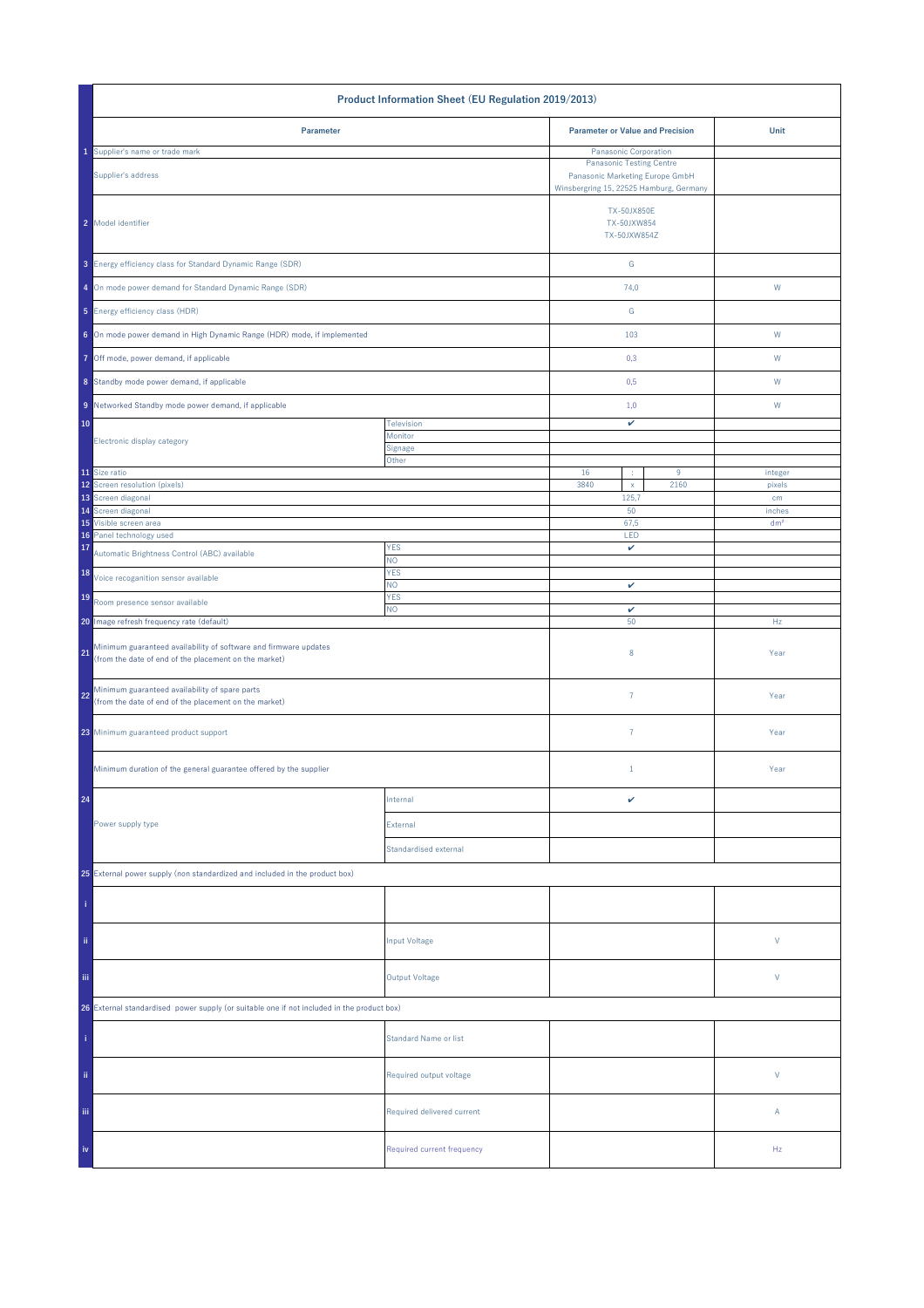| Fiche d'information sur le produit (RÈGLEMENT DÉLÉGUÉ (UE) 2019/2013 DE LA COMMISSION)                                                                                                                             |                                                          |                                                                                                               |           |                           |  |  |
|--------------------------------------------------------------------------------------------------------------------------------------------------------------------------------------------------------------------|----------------------------------------------------------|---------------------------------------------------------------------------------------------------------------|-----------|---------------------------|--|--|
| Paramètre                                                                                                                                                                                                          |                                                          | Paramètre ou valeur et précision                                                                              |           | Unité                     |  |  |
| Nom du fournisseur ou marque commerciale                                                                                                                                                                           |                                                          | Panasonic Corporation                                                                                         |           |                           |  |  |
| Adresse du fournisseur                                                                                                                                                                                             |                                                          | <b>Panasonic Testing Centre</b><br>Panasonic Marketing Europe GmbH<br>Winsbergring 15, 22525 Hamburg, Germany |           |                           |  |  |
| 2 Référence du modèle                                                                                                                                                                                              |                                                          | <b>TX-50JX850E</b><br>TX-50JXW854<br>TX-50JXW854Z                                                             |           |                           |  |  |
| 3 Classe d'efficacité énergétique pour la gamme dynamique standard (SDR)                                                                                                                                           |                                                          | ${\mathsf G}$                                                                                                 |           |                           |  |  |
| 4 Puissance appelée en mode marche pour la gamme dynamique standard (SDR)                                                                                                                                          |                                                          | 74,0                                                                                                          |           | W                         |  |  |
| 5 Classe d'efficacité énergétique (HDR)                                                                                                                                                                            |                                                          | ${\mathbb G}$                                                                                                 |           |                           |  |  |
| 6 Puissance appelée en mode marche pour la haute gamme dynamique (HDR), le cas échéant                                                                                                                             |                                                          | 103                                                                                                           |           | W                         |  |  |
| Puissance appelée en mode arrêt, le cas échéant<br>7                                                                                                                                                               |                                                          | 0,3                                                                                                           |           | W                         |  |  |
| 8 Puissance appelée en mode veille, le cas échéant                                                                                                                                                                 |                                                          | 0,5                                                                                                           |           | W                         |  |  |
| 9 Puissance appelée en mode veille avec maintien de la connexion au réseau, le cas échéant                                                                                                                         |                                                          | 1,0                                                                                                           |           | W                         |  |  |
| 10<br>Catégorie de dispositif d'affichage électronique                                                                                                                                                             | téléviseur<br>écran<br>dispositif d'affichage dynamique/ | v                                                                                                             |           |                           |  |  |
|                                                                                                                                                                                                                    | autre                                                    |                                                                                                               |           |                           |  |  |
| 11 Rapport de taille<br>Résolution de l'écran (pixels)<br>12                                                                                                                                                       |                                                          | 16<br>÷<br>3840<br>$\mathsf X$                                                                                | 9<br>2160 | entier<br>pixels          |  |  |
| 13 Diagonale de l'écran                                                                                                                                                                                            |                                                          | 125,7<br>50                                                                                                   |           | cm                        |  |  |
| 14 Diagonale de l'écran<br>Surface visible de l'écran                                                                                                                                                              |                                                          | 67,5                                                                                                          |           | pouces<br>dm <sup>2</sup> |  |  |
| Technologie d'affichage utilisée<br>16                                                                                                                                                                             |                                                          | LED                                                                                                           |           |                           |  |  |
| 17<br>Réglage automatique de la luminosité (ABC) disponible                                                                                                                                                        | OUI<br><b>NON</b>                                        | v                                                                                                             |           |                           |  |  |
| 18<br>Capteur de reconnaissance vocale disponible                                                                                                                                                                  | OUI<br><b>NON</b><br>OUI                                 | v                                                                                                             |           |                           |  |  |
| 19<br>Capteur de présence disponible                                                                                                                                                                               | <b>NON</b>                                               | $\checkmark$<br>50                                                                                            |           |                           |  |  |
| 20 Taux de fréquence de rafraîchissement de l'image (par défaut)<br>Disponibilité minimale garantie des mises à jour du logiciel et du micrologiciel (à compter de la date de fin de mise sur le march<br>21<br>é) |                                                          | 8                                                                                                             |           | Hz<br>années              |  |  |
| Disponibilité minimale garantie des pièces de rechange<br>22<br>(à compter de la date de fin d'introduction sur le marché)                                                                                         |                                                          | $\overline{7}$                                                                                                |           | années                    |  |  |
| 23 Assistance produit minimale garantie                                                                                                                                                                            |                                                          | $\overline{7}$                                                                                                |           | années                    |  |  |
| Durée mininale de la garantie générale offerte par le fournisseur                                                                                                                                                  |                                                          | $1\,$                                                                                                         |           | années                    |  |  |
| 24                                                                                                                                                                                                                 | Interne                                                  | v                                                                                                             |           |                           |  |  |
| Type d'alimentation:                                                                                                                                                                                               | Externe                                                  |                                                                                                               |           |                           |  |  |
|                                                                                                                                                                                                                    | Externe normalisée                                       |                                                                                                               |           |                           |  |  |
| 25 Alimentation externe (incluse dans l'emballage du produit)                                                                                                                                                      |                                                          |                                                                                                               |           |                           |  |  |
|                                                                                                                                                                                                                    |                                                          |                                                                                                               |           |                           |  |  |
| ii.                                                                                                                                                                                                                | Tension d'entrée                                         |                                                                                                               |           | V                         |  |  |
| iii.                                                                                                                                                                                                               | Tension de sortie                                        |                                                                                                               | V         |                           |  |  |
| 26 Alimentation externe normalisée (ou appropriée si non incluse dans l'emballage du produit)                                                                                                                      |                                                          |                                                                                                               |           |                           |  |  |
|                                                                                                                                                                                                                    | Nom de la norme ou liste                                 |                                                                                                               |           |                           |  |  |
| ii.                                                                                                                                                                                                                | Tension de sortie requise                                |                                                                                                               |           | V                         |  |  |
| Ϊij                                                                                                                                                                                                                | Intensité du courant à fournir                           |                                                                                                               |           | Α                         |  |  |
| iv                                                                                                                                                                                                                 | Fréquence du courant requise                             |                                                                                                               |           | Hz                        |  |  |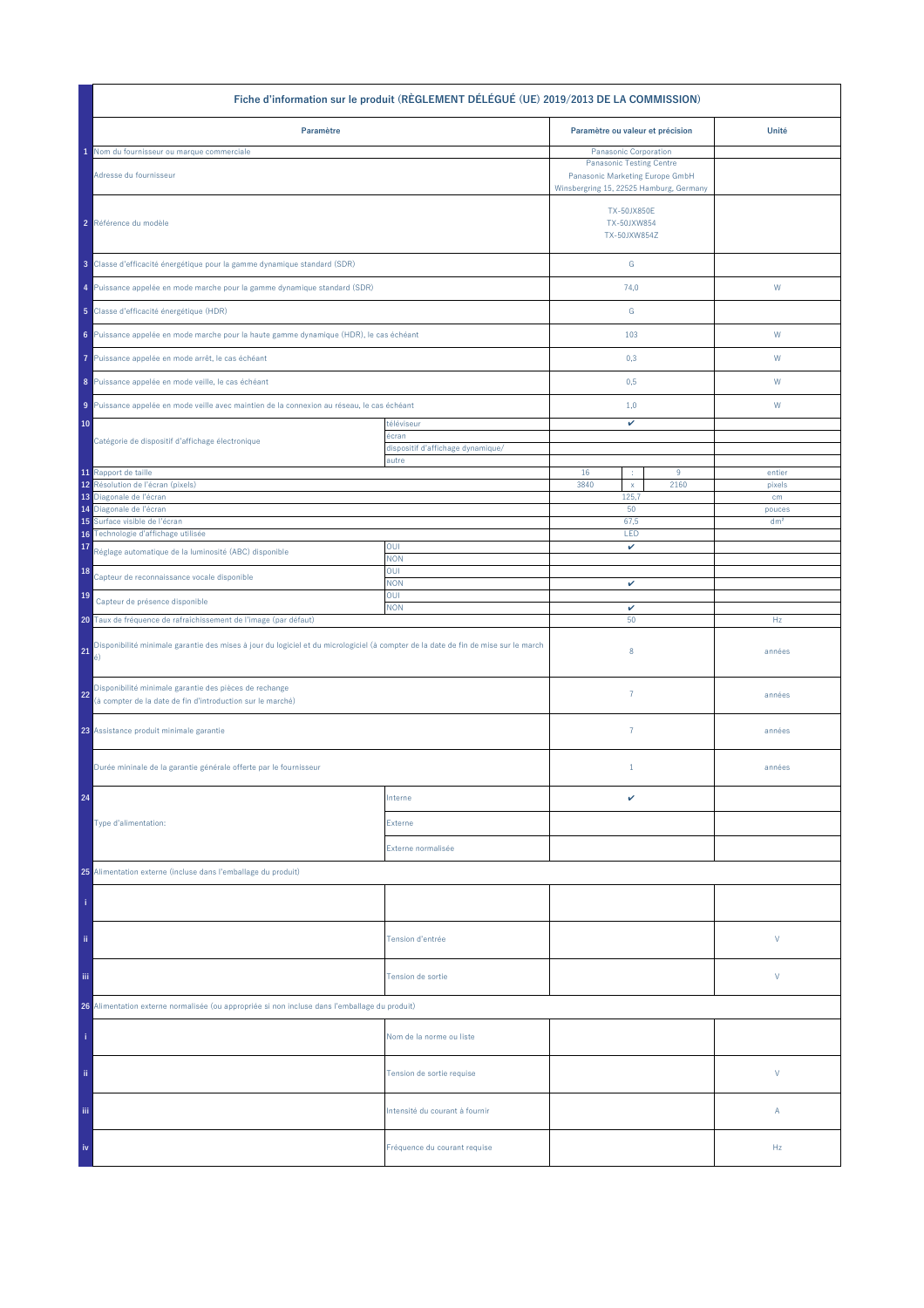| Produktdatenblatt (DELEGIERTE VERORDNUNG (EU) 2019/2013 DER KOMMISSION)                                                         |                             |                                                                                                                                        |  |                 |  |  |
|---------------------------------------------------------------------------------------------------------------------------------|-----------------------------|----------------------------------------------------------------------------------------------------------------------------------------|--|-----------------|--|--|
| Parameter oder Wert und Genauigkeit<br>Parameter                                                                                |                             |                                                                                                                                        |  | <b>Einheit</b>  |  |  |
| Name oder Handelsmarke des Lieferanten<br>Adresse des Lieferanten                                                               |                             | Panasonic Corporation<br><b>Panasonic Testing Centre</b><br>Panasonic Marketing Europe GmbH<br>Winsbergring 15, 22525 Hamburg, Germany |  |                 |  |  |
| 2 Modellkennung                                                                                                                 |                             | <b>TX-50JX850E</b><br>TX-50JXW854<br>TX-50JXW854Z                                                                                      |  |                 |  |  |
| 3 Energieeffizienzklasse bei StandardDynamikumfang (SDR)                                                                        |                             | ${\mathbb G}$                                                                                                                          |  |                 |  |  |
| 4 Leistungsaufnahme im Ein-Zustand bei Standard-Dynamikumfang (SDR)                                                             |                             | 74,0                                                                                                                                   |  | W               |  |  |
| 5 Energieeffizienzklasse (HDR)                                                                                                  |                             | G                                                                                                                                      |  |                 |  |  |
| 6 Leistungsaufnahme im Ein-Zustand bei hohem Dynamikumfang (HDR), falls vorhanden                                               |                             | 103                                                                                                                                    |  | W               |  |  |
| 7 Leistungsaufnahme im Aus-Zustand, falls zutreffend                                                                            |                             | 0,3                                                                                                                                    |  | W               |  |  |
| 8 Leistungsaufnahme im Bereitschaftszustand, falls zutreffend                                                                   |                             | 0,5                                                                                                                                    |  | W               |  |  |
| 9 Leistungsaufnahme im vernetzten Bereitschaftsbetrieb, falls zutreffend                                                        |                             | 1,0                                                                                                                                    |  | W               |  |  |
| 10                                                                                                                              | Fernsehgerät<br>Monitor     | v                                                                                                                                      |  |                 |  |  |
| Art des elektronischen Displays                                                                                                 | Signage-Display<br>sonstige |                                                                                                                                        |  |                 |  |  |
| 11 Seitenverhältnis                                                                                                             |                             | 16<br>$9\,$<br>÷                                                                                                                       |  | ganze Zahl      |  |  |
| 12 Bildschirmauflösung (Pixel)<br>13 Bildschirmdiagonale                                                                        |                             | 3840<br>2160<br>$\mathsf{x}$<br>125,7                                                                                                  |  | Pixel<br>cm     |  |  |
| Bildschirmdiagonale<br>14                                                                                                       |                             | 50                                                                                                                                     |  | Zoll            |  |  |
| Sichtbare Bildschirmfläche<br>15                                                                                                |                             | 67,5                                                                                                                                   |  | dm <sup>2</sup> |  |  |
| Verwendete Panel-Technologie<br>16<br>17                                                                                        | JA                          | LED                                                                                                                                    |  |                 |  |  |
| Automatische Helligkeitsregelung (ABC) vorhanden                                                                                | <b>NEIN</b><br>JA           | v                                                                                                                                      |  |                 |  |  |
| 18<br>Spracherkennungssensor vorhanden                                                                                          | <b>NEIN</b>                 | v                                                                                                                                      |  |                 |  |  |
| 19<br>Anwesenheitssensor vorhanden                                                                                              | JA<br><b>NEIN</b>           | $\checkmark$                                                                                                                           |  |                 |  |  |
| 20 Bildwiederholfrequenz(Standard)                                                                                              |                             | 50                                                                                                                                     |  | Hz              |  |  |
| Mindestens garantierte Software- und Firmware-Aktualisierungen<br>21<br>(ab dem Zeitpunkt der Beendigung des Inverkehrbringens) |                             | 8                                                                                                                                      |  | Jahr            |  |  |
| Mindestens garantierte Verfügbarkeit von Ersatzteilen<br>22<br>(ab dem Zeitpunkt der Beendigung des Inverkehrbringens)          |                             | $\overline{7}$                                                                                                                         |  | Jahr            |  |  |
| 23 Mindestens garantierte Produktunterstützung                                                                                  |                             | $\overline{7}$                                                                                                                         |  | Jahr            |  |  |
| Mindestlaufzeit der vom Lieferanten angebotenen allgemeinen Garantie                                                            |                             | $\mathbf{1}$                                                                                                                           |  | Jahr            |  |  |
| 24                                                                                                                              | Intern                      | v                                                                                                                                      |  |                 |  |  |
| Art der Stromversorgung (Netzteil)                                                                                              | extern                      |                                                                                                                                        |  |                 |  |  |
|                                                                                                                                 | extern genormt              |                                                                                                                                        |  |                 |  |  |
| 25 Externes Netzteil (nicht genormt, und in der Verkaufsverpackung enthalten)                                                   |                             |                                                                                                                                        |  |                 |  |  |
|                                                                                                                                 |                             |                                                                                                                                        |  |                 |  |  |
| ii.                                                                                                                             | Eingangsspannung            |                                                                                                                                        |  | V               |  |  |
| Ϊij                                                                                                                             | Ausgangsspannung            |                                                                                                                                        |  | V               |  |  |
| 26 Genormtes externes Netzteil (oder geeignetes Netzteil, falls nicht in der Verkaufsverpackung enthalten)                      |                             |                                                                                                                                        |  |                 |  |  |
|                                                                                                                                 | Normbezeichnung oder Liste  |                                                                                                                                        |  |                 |  |  |
| ii.                                                                                                                             | Benötigte Ausgangsspannung  |                                                                                                                                        |  | V               |  |  |
| Ϊij                                                                                                                             | Benötigte Stromstärke       |                                                                                                                                        |  | Α               |  |  |
| iv                                                                                                                              | Benötigte Stromfrequenz     |                                                                                                                                        |  | Hz              |  |  |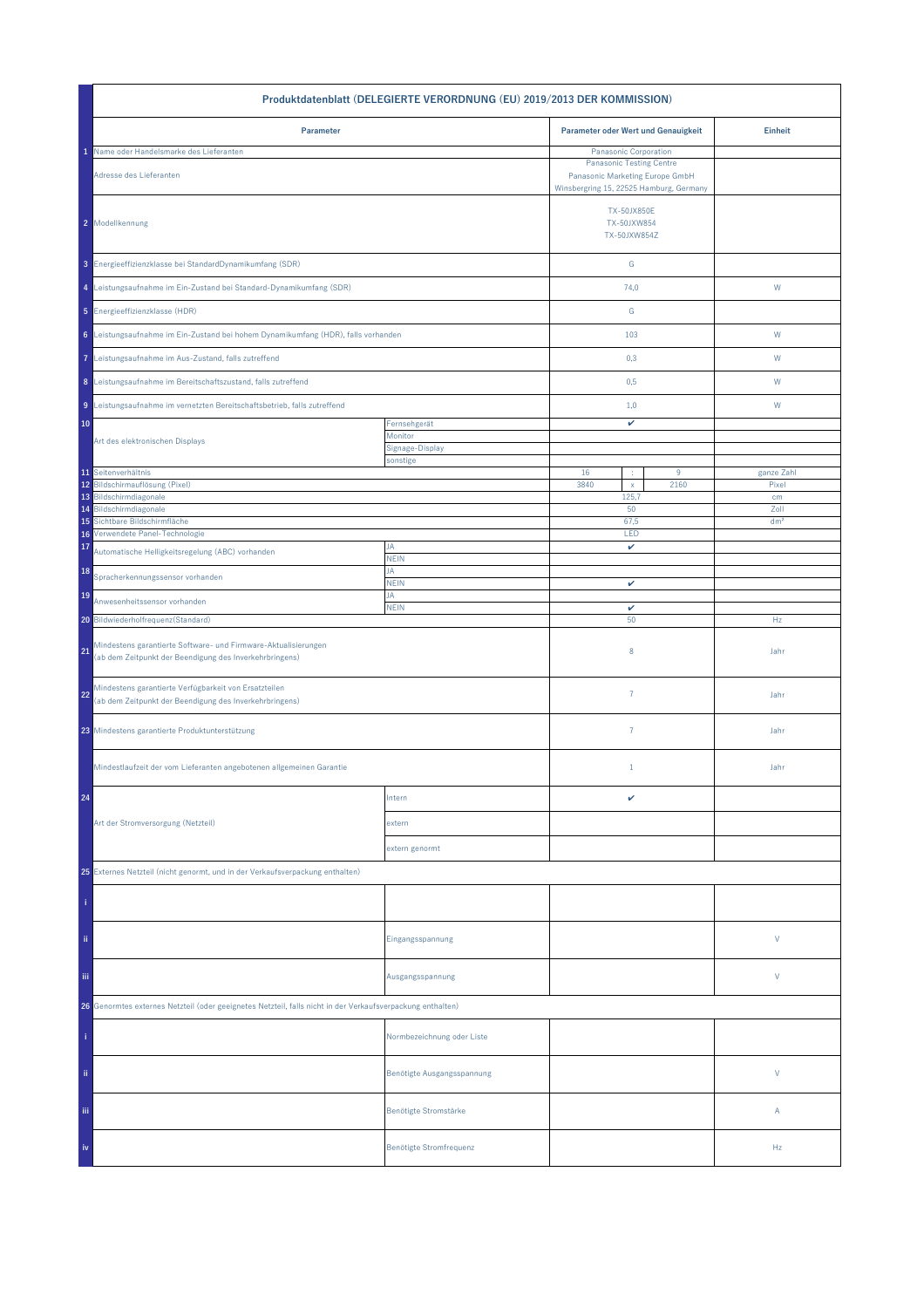| Productinformatieblad (GEDELEGEERDE VERORDENING (EU) 2019/2013 VAN DE COMMISSIE)                                                    |                                |                                                                                                                                        |                                                   |                 |  |  |
|-------------------------------------------------------------------------------------------------------------------------------------|--------------------------------|----------------------------------------------------------------------------------------------------------------------------------------|---------------------------------------------------|-----------------|--|--|
| Parameter                                                                                                                           |                                | <b>Parameter of Waarde en precisie</b>                                                                                                 |                                                   | <b>Eenheid</b>  |  |  |
| Naam van de leverancier of handelsmerk<br>Adres van de leverancier                                                                  |                                | Panasonic Corporation<br><b>Panasonic Testing Centre</b><br>Panasonic Marketing Europe GmbH<br>Winsbergring 15, 22525 Hamburg, Germany |                                                   |                 |  |  |
| 2 Typeaanduiding van het model                                                                                                      |                                |                                                                                                                                        | <b>TX-50JX850E</b><br>TX-50JXW854<br>TX-50JXW854Z |                 |  |  |
| 3 Energie-efficiëntieklasse voor SDR                                                                                                |                                | ${\mathbb G}$                                                                                                                          |                                                   |                 |  |  |
| 4 Opgenomen vermogen in de gebruiksstand voor SDR                                                                                   |                                | 74,0                                                                                                                                   |                                                   | ${\mathsf W}$   |  |  |
| 5 Energie-efficiëntieklasse (HDR)                                                                                                   |                                | G                                                                                                                                      |                                                   |                 |  |  |
| 6 Opgenomen vermogen in de gebruiksstand in HDR-modus, indien geïmplementeerd                                                       |                                | 103                                                                                                                                    |                                                   | W               |  |  |
| Opgenomen vermogen in uitstand, indien van toepassing<br>7                                                                          |                                | 0,3                                                                                                                                    |                                                   | W               |  |  |
| 8 Opgenomen vermogen in stand-bystand, indien van toepassing                                                                        |                                | 0,5                                                                                                                                    |                                                   | W               |  |  |
| 9 Opgenomen vermogen in netwerkgebonden stand-bystand, indien van toepassing                                                        |                                | 1,0                                                                                                                                    |                                                   | W               |  |  |
| 10<br>Categorie elektronisch beeldscherm                                                                                            | televisie<br>monitor           | v                                                                                                                                      |                                                   |                 |  |  |
|                                                                                                                                     | informatiebeeldscherm<br>ander |                                                                                                                                        |                                                   |                 |  |  |
| 11 Beeldverhouding                                                                                                                  |                                | 16<br>÷                                                                                                                                | $9\,$                                             | geheel getal    |  |  |
| 12<br>Schermresolutie (pixels)<br>13<br>Schermdiagonaal                                                                             |                                | 3840<br>$\mathsf{x}$<br>125,7                                                                                                          | 2160                                              | pixels<br>cm    |  |  |
| Schermdiagonaal<br>14                                                                                                               |                                | 50                                                                                                                                     |                                                   | Zoll            |  |  |
| Zichtbaar schermoppervlak<br>15<br>Gebruikte platteschermtechnologie<br>16                                                          |                                | 67,5                                                                                                                                   |                                                   | dm <sup>2</sup> |  |  |
| 17<br>Automatische helderheidsregeling (ABC) beschikbaar                                                                            | JA                             | LED<br>v                                                                                                                               |                                                   |                 |  |  |
| 18                                                                                                                                  | <b>NEE</b><br>JA               |                                                                                                                                        |                                                   |                 |  |  |
| Spraakherkenningssensor beschikbaar<br>19                                                                                           | <b>NEE</b><br>JA               | v                                                                                                                                      |                                                   |                 |  |  |
| Aanwezigheidssensor beschikbaar                                                                                                     | <b>NEE</b>                     | $\checkmark$                                                                                                                           |                                                   |                 |  |  |
| 20 Beeldverversingsfrequentie (standaard)<br>Minimale gegarandeerde beschikbaarheid van software- en firmwareupdates                |                                | 50                                                                                                                                     |                                                   | Hz              |  |  |
| 21<br>(vanaf de datum waarop het in de handel brengen is beëindigd)                                                                 |                                | 8                                                                                                                                      |                                                   | Jaar            |  |  |
| Minimale gegarandeerde beschikbaarheid van reserveonderdelen<br>22<br>(vanaf de datum waarop het in de handel brengen is beëindigd) |                                | $\overline{7}$                                                                                                                         |                                                   | Jaar            |  |  |
| 23 Minimale gegarandeerde productondersteuning                                                                                      |                                | $\overline{7}$                                                                                                                         |                                                   | Jaar            |  |  |
| Minimumduur van de door de leverancier geboden algemene garantie                                                                    |                                | $\mathbf{1}$                                                                                                                           |                                                   | Jaar            |  |  |
| 24                                                                                                                                  | Intern                         | v                                                                                                                                      |                                                   |                 |  |  |
| Type voeding:                                                                                                                       | Extern                         |                                                                                                                                        |                                                   |                 |  |  |
|                                                                                                                                     | Gestandaardiseerd extern       |                                                                                                                                        |                                                   |                 |  |  |
| 25 Externe voeding (niet-gestandaardiseerd en in de doos van het product meegeleverd)                                               |                                |                                                                                                                                        |                                                   |                 |  |  |
|                                                                                                                                     |                                |                                                                                                                                        |                                                   |                 |  |  |
| ii.                                                                                                                                 | Voedingsspanning               |                                                                                                                                        |                                                   | ٧               |  |  |
| Ϊij                                                                                                                                 | Uitgangsspanning               |                                                                                                                                        |                                                   | ٧               |  |  |
| 26 Externe gestandaardiseerde voeding (of geschikte indien niet in de doos van het product meegeleverd)                             |                                |                                                                                                                                        |                                                   |                 |  |  |
|                                                                                                                                     | Naam van de standaard of lijst |                                                                                                                                        |                                                   |                 |  |  |
| ii.                                                                                                                                 | Vereiste uitgangs-spanning     |                                                                                                                                        |                                                   | V               |  |  |
| Ϊij                                                                                                                                 | Vereiste aangelever-de stroom  |                                                                                                                                        |                                                   | Α               |  |  |
| iv                                                                                                                                  | Vereiste stroomfrequentie      |                                                                                                                                        |                                                   | Hz              |  |  |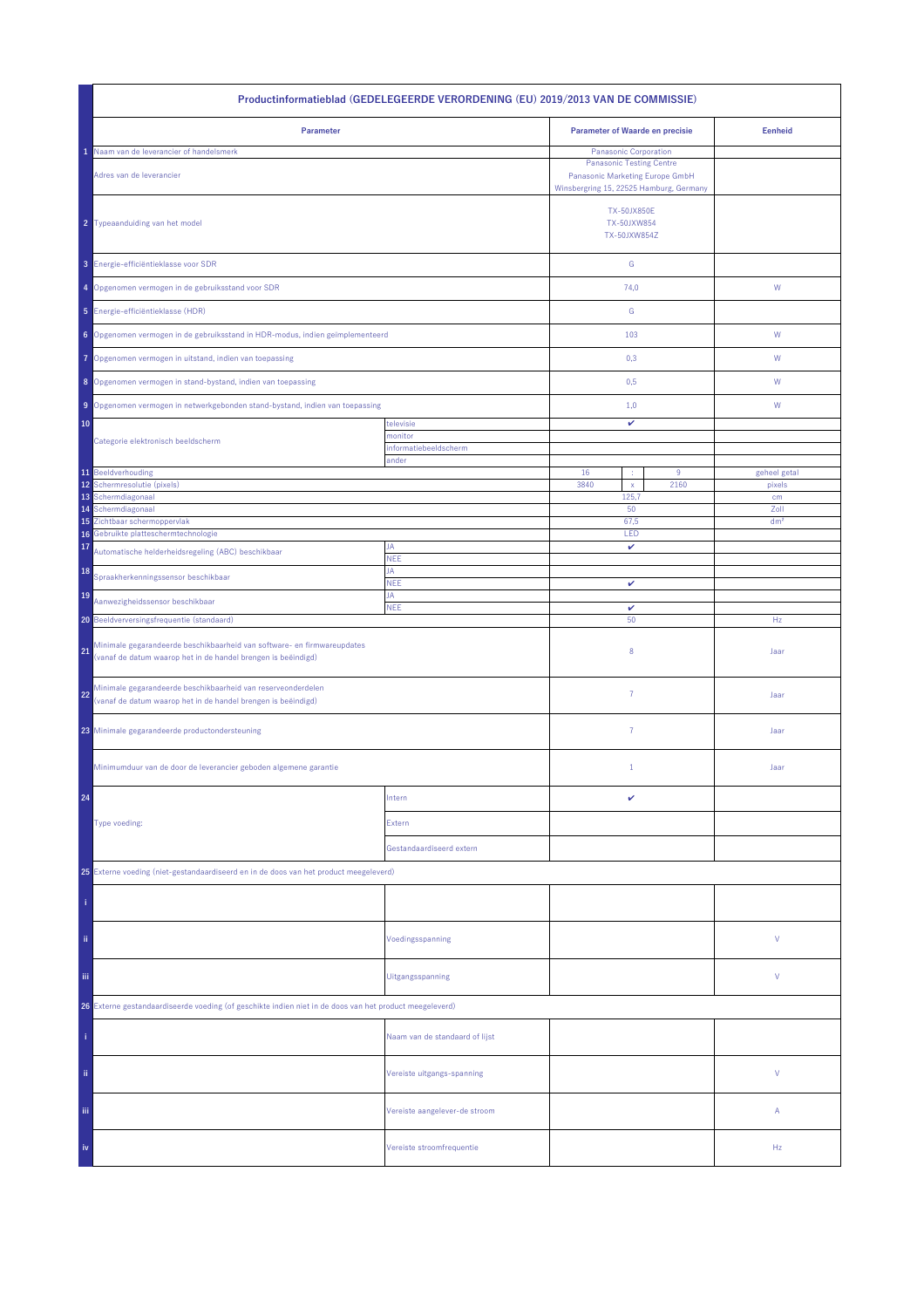| Ficha de información del producto (REGLAMENTO DELEGADO (UE) 2019/2013 DE LA COMISIÓN)                                                                                  |                                   |                                                                                                                                        |      |                 |  |  |
|------------------------------------------------------------------------------------------------------------------------------------------------------------------------|-----------------------------------|----------------------------------------------------------------------------------------------------------------------------------------|------|-----------------|--|--|
| Parámetro                                                                                                                                                              |                                   | Parámetro o valor y precisión                                                                                                          |      | <b>Unidad</b>   |  |  |
| Nombre o marca del proveedor<br>Dirección del proveedor                                                                                                                |                                   | Panasonic Corporation<br><b>Panasonic Testing Centre</b><br>Panasonic Marketing Europe GmbH<br>Winsbergring 15, 22525 Hamburg, Germany |      |                 |  |  |
| 2 Identificador del modelo                                                                                                                                             |                                   | <b>TX-50JX850E</b><br>TX-50JXW854<br>TX-50JXW854Z                                                                                      |      |                 |  |  |
| 3 Clase de eficiencia energética para el rango dinámico normal (SDR)                                                                                                   |                                   | ${\mathbb G}$                                                                                                                          |      |                 |  |  |
| 4 Demanda de potencia en modo encendido para el rango dinámico normal (SDR)                                                                                            |                                   | 74,0                                                                                                                                   |      | W               |  |  |
| 5 Clase de eficiencia energética (HDR)                                                                                                                                 |                                   | G                                                                                                                                      |      |                 |  |  |
| 6 Demanda de potencia en modo encendido para el alto rango dinámico (HDR), si se implementa                                                                            |                                   | 103                                                                                                                                    |      | W               |  |  |
| Demanda de potencia en modo desactivado, en caso de aplicarse<br>7                                                                                                     |                                   | 0,3                                                                                                                                    |      | W               |  |  |
| 8 Demanda de potencia en modo preparado, en caso de aplicarse                                                                                                          |                                   | 0,5                                                                                                                                    |      | W               |  |  |
| 9 Demanda de potencia en modo preparado en red, en caso de aplicarse                                                                                                   |                                   | 1,0                                                                                                                                    |      | W               |  |  |
| 10<br>Categoría de pantalla electrónica                                                                                                                                | televisión<br>monitor             | v                                                                                                                                      |      |                 |  |  |
|                                                                                                                                                                        | señalización<br>otra              |                                                                                                                                        |      |                 |  |  |
| 11 Ratio de tamaño                                                                                                                                                     |                                   | 16<br>$9\,$<br>÷                                                                                                                       |      | entero          |  |  |
| 12<br>Resolución de la pantalla (en píxeles)<br>13 Diagonal de la pantalla                                                                                             |                                   | 3840<br>$\mathsf X$<br>125,7                                                                                                           | 2160 | pixeles<br>cm   |  |  |
| Diagonal de la pantalla<br>14                                                                                                                                          |                                   | 50                                                                                                                                     |      | pulgadas        |  |  |
| 15 Superficie visible de la pantalla                                                                                                                                   |                                   | 67,5                                                                                                                                   |      | dm <sup>2</sup> |  |  |
| 16 Tecnología usada en el panel<br>17                                                                                                                                  | Sİ                                | LED<br>v                                                                                                                               |      |                 |  |  |
| Control automático de brillo (ABC) disponible<br>18                                                                                                                    | <b>NO</b><br>SÍ                   |                                                                                                                                        |      |                 |  |  |
| Sensor de reconocimiento vocal disponible                                                                                                                              | NO<br>SÍ                          | v                                                                                                                                      |      |                 |  |  |
| 19<br>Sensor de presencia disponible                                                                                                                                   | NO.                               | $\checkmark$                                                                                                                           |      |                 |  |  |
| 20<br>Disponibilidad mínima garantizada de actualizaciones de software y de firmware<br>21<br>(a partir de la fecha de introducción en el mercado de la última unidad) |                                   | 50<br>8                                                                                                                                |      | Hz<br>año       |  |  |
| Disponibilidad mínima garantizada de actualizaciones de piezas de recambio<br>22<br>(a partir de la fecha de introducción en el mercado de la última unidad)           |                                   | $\overline{7}$                                                                                                                         |      | año             |  |  |
| 23 Disponibilidad mínima garantizada de asistencia para el producto                                                                                                    |                                   | $\overline{7}$                                                                                                                         |      | año             |  |  |
| Duración mínima de la garantía general ofrecida por el proveedor                                                                                                       |                                   | $1\,$                                                                                                                                  |      | año             |  |  |
| 24                                                                                                                                                                     | Interna                           | v                                                                                                                                      |      |                 |  |  |
| Tipo de fuente de alimentación:                                                                                                                                        | externa                           |                                                                                                                                        |      |                 |  |  |
|                                                                                                                                                                        | externa normalizada               |                                                                                                                                        |      |                 |  |  |
| 25 Fuente de alimentación externa (no estandarizada e incluida en la caja del producto)                                                                                |                                   |                                                                                                                                        |      |                 |  |  |
|                                                                                                                                                                        |                                   |                                                                                                                                        |      |                 |  |  |
| ii.                                                                                                                                                                    | Tensión de entrada                |                                                                                                                                        |      | ٧               |  |  |
| Ϊij                                                                                                                                                                    | Tensión de salida                 |                                                                                                                                        |      | ٧               |  |  |
| Fuente de alimentación externa normalizada (o una adecuada, si no está incluida en la caja del producto)<br>26                                                         |                                   |                                                                                                                                        |      |                 |  |  |
|                                                                                                                                                                        | Nombre de la norma o lista        |                                                                                                                                        |      |                 |  |  |
| ii.                                                                                                                                                                    | Tensión de salida requerida       |                                                                                                                                        |      | V               |  |  |
| Ϊij                                                                                                                                                                    | Intensidad de corriente requerida |                                                                                                                                        |      | Α               |  |  |
| iv                                                                                                                                                                     | Frecuencia de corriente requerida |                                                                                                                                        |      | Hz              |  |  |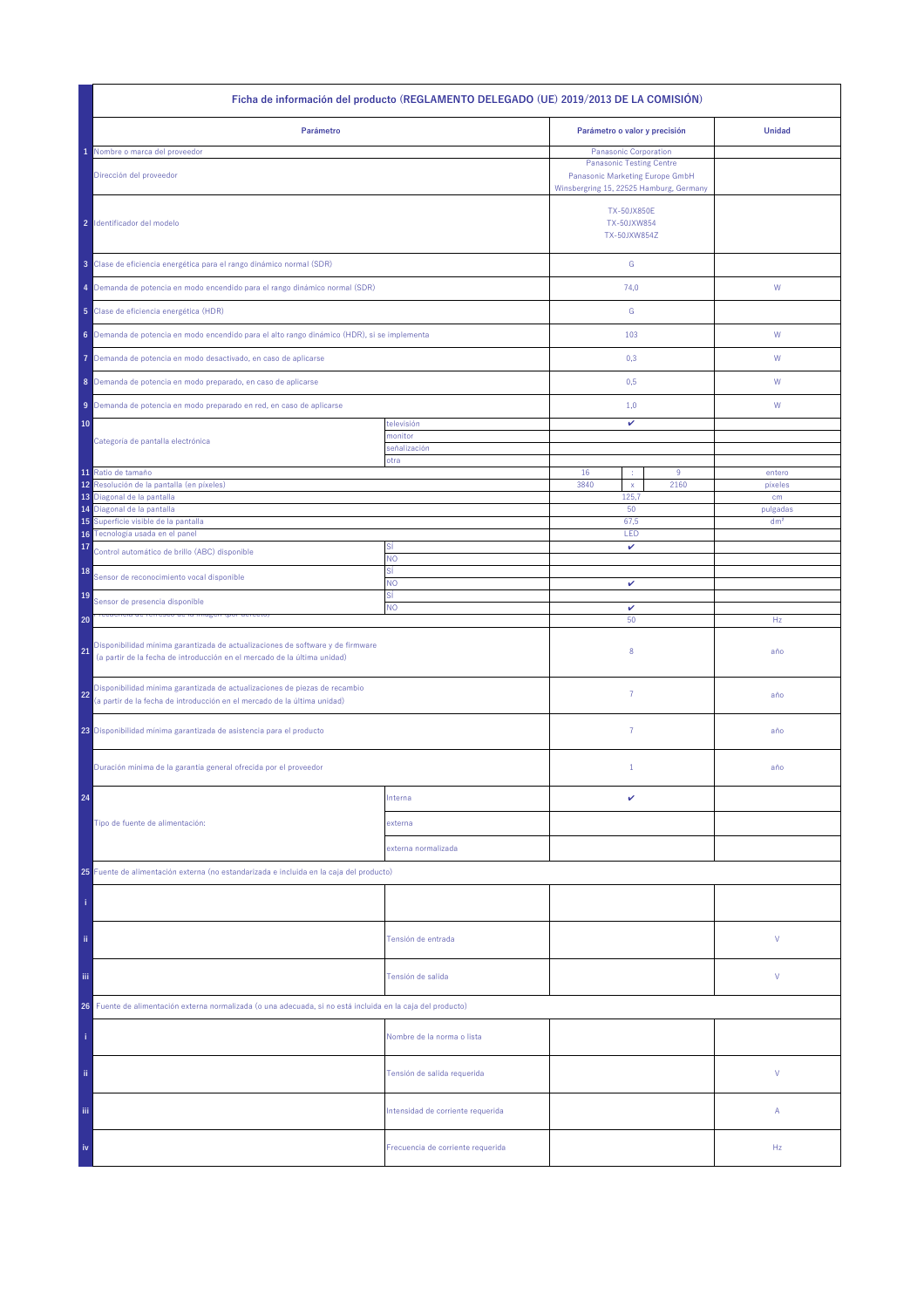| Ficha de informação do produto (REGULAMENTO DELEGADO (UE) 2019/2013 DA COMISSÃO)                                                     |                                      |                                                                                                               |               |                            |  |  |
|--------------------------------------------------------------------------------------------------------------------------------------|--------------------------------------|---------------------------------------------------------------------------------------------------------------|---------------|----------------------------|--|--|
| Parâmetro                                                                                                                            |                                      | Parâmetro ou valor e aproximação                                                                              |               | <b>Unidade</b>             |  |  |
| Marca comercial ou nome do fornecedor                                                                                                |                                      | Panasonic Corporation                                                                                         |               |                            |  |  |
| Endereço do fornecedor                                                                                                               |                                      | <b>Panasonic Testing Centre</b><br>Panasonic Marketing Europe GmbH<br>Winsbergring 15, 22525 Hamburg, Germany |               |                            |  |  |
| 2 Identificador de modelo                                                                                                            |                                      | <b>TX-50JX850E</b><br>TX-50JXW854<br>TX-50JXW854Z                                                             |               |                            |  |  |
| 3 Classe de eficiência energética em alcance dinâmico normal (SDR)                                                                   |                                      | ${\mathbb G}$                                                                                                 |               |                            |  |  |
| 4 Consumo de energia no modo ligado em alcance dinâmico normal (SDR)                                                                 |                                      | 74,0                                                                                                          |               | W                          |  |  |
| 5 Classe de eficiência energética (HDR)                                                                                              |                                      | G                                                                                                             |               |                            |  |  |
| 6 Consumo de energia no modo ligado em grande alcance dinâmico (HDR), caso esteja disponível                                         |                                      | 103                                                                                                           |               | ${\sf W}$                  |  |  |
| Consumo de energia no modo desligado, se aplicável<br>Ô                                                                              |                                      | 0,3                                                                                                           |               | W                          |  |  |
| 8 Consumo de energia no modo de espera, se aplicável                                                                                 |                                      | 0,5                                                                                                           |               | W                          |  |  |
| Consumo de energia no modo de espera em rede, se aplicável<br>9                                                                      |                                      | 1,0                                                                                                           |               | W                          |  |  |
| 10                                                                                                                                   | televisor<br>monitor                 | v                                                                                                             |               |                            |  |  |
| Categoria de ecrã eletrónico                                                                                                         | ecră de sinalização                  |                                                                                                               |               |                            |  |  |
|                                                                                                                                      | outros                               |                                                                                                               |               |                            |  |  |
| 11 Relação dimensional<br>Resolução do ecrã (píxeis)<br>12                                                                           |                                      | 16<br>3840<br>$\mathsf X$                                                                                     | $9\,$<br>2160 | Números inteiros<br>pixeis |  |  |
| 13<br>Diagonal do ecrã                                                                                                               |                                      | 125,7                                                                                                         |               | cm                         |  |  |
| Diagonal do ecrã<br>14                                                                                                               |                                      | 50                                                                                                            |               | polegadas                  |  |  |
| Área visível do ecrã<br>15<br>Tecnologia de painel utilizada<br>16                                                                   |                                      | 67,5<br>LED                                                                                                   |               | dm <sup>2</sup>            |  |  |
| 17<br>Controlo automático do brilho (CAB) disponível                                                                                 | <b>SIM</b>                           | v                                                                                                             |               |                            |  |  |
| 18                                                                                                                                   | NÃO<br><b>SIM</b>                    |                                                                                                               |               |                            |  |  |
| Sensor de reconhecimento vocal disponível                                                                                            | NÃO                                  | v                                                                                                             |               |                            |  |  |
| 19<br>Detetor de presença disponível                                                                                                 | <b>SIM</b><br>NÃO                    | $\checkmark$                                                                                                  |               |                            |  |  |
| 20 Frequência de atualização de imagens (predefinido)                                                                                |                                      | 50                                                                                                            |               | Hz                         |  |  |
| Disponibilidade mínima garantida de atualizações de software e firmware<br>21<br>(a partir da data de termo da colocação no mercado) |                                      | 8                                                                                                             |               | Ano                        |  |  |
| Disponibilidade mínima garantida de peças sobressalentes<br>22<br>(a partir da data de termo da colocação no mercado)                |                                      | $\overline{7}$                                                                                                |               | Ano                        |  |  |
| 23 Garantia mínima de apoio ao produto                                                                                               |                                      | 7                                                                                                             |               | Ano                        |  |  |
| Duração mínima da garantia geral do fornecedor                                                                                       |                                      | $\mathbf{1}$                                                                                                  |               | Ano                        |  |  |
| 24                                                                                                                                   | Interna                              | v                                                                                                             |               |                            |  |  |
| Tipo de fonte de alimentação:                                                                                                        | externa                              |                                                                                                               |               |                            |  |  |
|                                                                                                                                      | externa normalizada                  |                                                                                                               |               |                            |  |  |
| 25 Fonte de alimentação externa (não normalizada e incluída na embalagem do produto)                                                 |                                      |                                                                                                               |               |                            |  |  |
|                                                                                                                                      |                                      |                                                                                                               |               |                            |  |  |
| ii.                                                                                                                                  | Tensão de entrada                    |                                                                                                               |               | V                          |  |  |
| Ϊij                                                                                                                                  | Tensão de saída                      |                                                                                                               |               | V                          |  |  |
| 26 Fonte de alimentação externa normalizada (ou adequada, se não estiver incluída na embalagem do produto)                           |                                      |                                                                                                               |               |                            |  |  |
|                                                                                                                                      | Nome normalizado ou lista            |                                                                                                               |               |                            |  |  |
| ii.                                                                                                                                  | Requisito de tensão de saída         |                                                                                                               |               | V                          |  |  |
| Ϊij                                                                                                                                  | Requisito de corrente de alimentação |                                                                                                               |               | Α                          |  |  |
| iv                                                                                                                                   | Requisito de frequência da corrente  |                                                                                                               |               | Hz                         |  |  |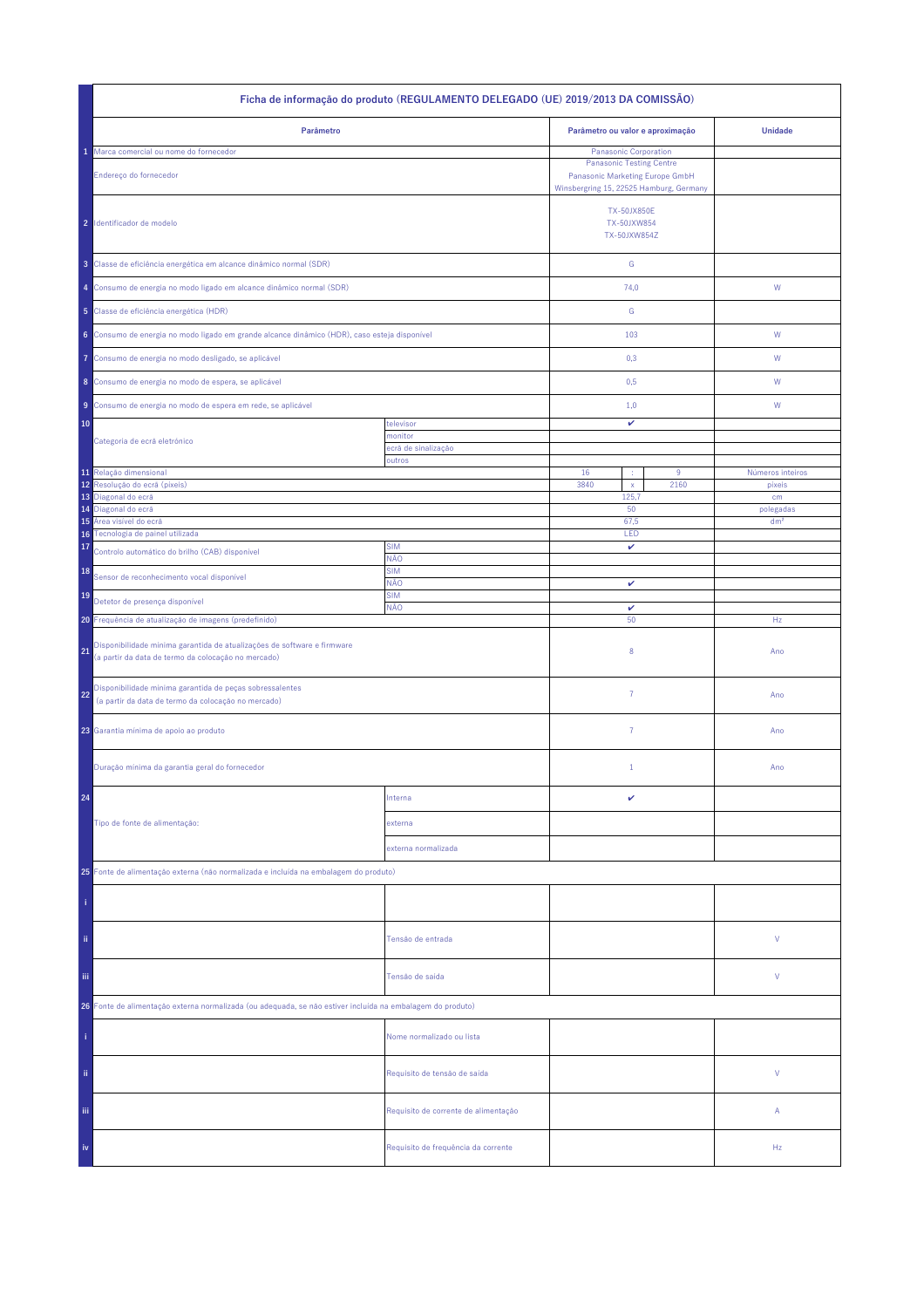| Scheda informativa del prodotto (REGOLAMENTO DELEGATO (UE) 2019/2013 DELLA COMMISSIONE)                             |                                  |                                                                    |      |                 |  |  |
|---------------------------------------------------------------------------------------------------------------------|----------------------------------|--------------------------------------------------------------------|------|-----------------|--|--|
| Parametro                                                                                                           |                                  | Parametro o valore e precisione                                    |      | Unità           |  |  |
| Nome o marchio del fornitore                                                                                        |                                  | Panasonic Corporation                                              |      |                 |  |  |
| Indirizzo del fornitore                                                                                             |                                  | <b>Panasonic Testing Centre</b><br>Panasonic Marketing Europe GmbH |      |                 |  |  |
|                                                                                                                     |                                  | Winsbergring 15, 22525 Hamburg, Germany                            |      |                 |  |  |
|                                                                                                                     |                                  |                                                                    |      |                 |  |  |
| 2 Identificativo del modello                                                                                        |                                  | <b>TX-50JX850E</b><br>TX-50JXW854                                  |      |                 |  |  |
|                                                                                                                     |                                  | TX-50JXW854Z                                                       |      |                 |  |  |
|                                                                                                                     |                                  |                                                                    |      |                 |  |  |
| 3 Classe di efficienza energetica per la gamma dinamica standard (SDR)                                              |                                  | G                                                                  |      |                 |  |  |
| 4 Potenza assorbita in modo acceso per la gamma dinamica standard (SDR)                                             |                                  | 74,0                                                               |      | W               |  |  |
| 5 Classe di efficienza energetica (HDR)                                                                             |                                  | G                                                                  |      |                 |  |  |
| 6 Potenza assorbita in modo acceso per la gamma dinamica alta (HDR), se pertinente                                  |                                  | 103                                                                |      | W               |  |  |
|                                                                                                                     |                                  |                                                                    |      |                 |  |  |
| Potenza assorbita in modo spento, se applicabile<br>7.                                                              |                                  | 0,3                                                                |      | W               |  |  |
| 8 Potenza assorbita in modo stand-by, se applicabile                                                                |                                  | 0,5                                                                |      | W               |  |  |
| 9 Potenza assorbita in modo stand-by in rete, se applicabile                                                        |                                  | 1,0                                                                |      | W               |  |  |
| 10                                                                                                                  | televisore                       | v                                                                  |      |                 |  |  |
| Tipo di display elettronico                                                                                         | monitor                          |                                                                    |      |                 |  |  |
|                                                                                                                     | segnaletica                      |                                                                    |      |                 |  |  |
| 11 Rapporto dimensioni                                                                                              | altro                            | 16<br>÷                                                            | 9    | numero intero   |  |  |
| 12 Risoluzione dello schermo (pixel)                                                                                |                                  | 3840<br>$\mathsf{x}$                                               | 2160 | pixel           |  |  |
| 13 Diagonale dello schermo<br>14 Diagonale dello schermo                                                            |                                  | 125,7<br>50                                                        |      | cm<br>pollici   |  |  |
| 15 Superficie visibile dello schermo                                                                                |                                  | 67,5                                                               |      | dm <sup>2</sup> |  |  |
| Tecnologia del pannello<br>16                                                                                       |                                  | LED                                                                |      |                 |  |  |
| 17<br>Controllo automatico della luminosità (ABC) disponibile                                                       | sì<br>NO.                        | v                                                                  |      |                 |  |  |
| 18<br>Sensore di riconoscimento vocale disponibile                                                                  | sì                               |                                                                    |      |                 |  |  |
| 19                                                                                                                  | <b>NO</b><br>sì                  | v                                                                  |      |                 |  |  |
| Sensore di rilevamento di presenza disponibile                                                                      | NO.                              | v                                                                  |      |                 |  |  |
| 20 Tasso di frequenza di aggiornamento dell'immagine (predefinito)                                                  |                                  | 50                                                                 |      | Hz              |  |  |
| Disponibilità minima garantita degli aggiornamenti di software e firmware<br>21                                     |                                  | 8                                                                  |      | Anno            |  |  |
| (dalla data di fine immissione sul mercato)                                                                         |                                  |                                                                    |      |                 |  |  |
| Disponibilità minima garantita delle parti di ricambio                                                              |                                  |                                                                    |      |                 |  |  |
| 22<br>(dalla data di fine del collocamento sul mercato)                                                             |                                  | $\overline{7}$                                                     |      | Anno            |  |  |
|                                                                                                                     |                                  |                                                                    |      |                 |  |  |
| 23 Assistenza tecnica minima garantita per il prodotto :                                                            |                                  | $\overline{7}$                                                     |      | Anno            |  |  |
|                                                                                                                     |                                  |                                                                    |      |                 |  |  |
| Durata minima della garanzia generale offerta dal fornitore                                                         |                                  | $1\,$                                                              |      | Anno            |  |  |
|                                                                                                                     |                                  |                                                                    |      |                 |  |  |
| 24                                                                                                                  | Interno                          | v                                                                  |      |                 |  |  |
| Tipo di alimentatore                                                                                                | esterno                          |                                                                    |      |                 |  |  |
|                                                                                                                     | esterno standardizzato           |                                                                    |      |                 |  |  |
|                                                                                                                     |                                  |                                                                    |      |                 |  |  |
| 25 Alimentatore esterno (non standardizzato e incluso nell'imballaggio del prodotto)                                |                                  |                                                                    |      |                 |  |  |
|                                                                                                                     |                                  |                                                                    |      |                 |  |  |
|                                                                                                                     |                                  |                                                                    |      |                 |  |  |
| ii.                                                                                                                 | Tensione d'ingresso:             |                                                                    |      | V               |  |  |
|                                                                                                                     |                                  |                                                                    |      |                 |  |  |
|                                                                                                                     |                                  |                                                                    |      | V               |  |  |
| Ϊij<br>Tensione di uscita                                                                                           |                                  |                                                                    |      |                 |  |  |
| 26 Alimentatore esterno standardizzato (o alimentatore esterno adatto se non incluso nell'imballaggio del prodotto) |                                  |                                                                    |      |                 |  |  |
|                                                                                                                     |                                  |                                                                    |      |                 |  |  |
|                                                                                                                     | Nome standard o elenco           |                                                                    |      |                 |  |  |
|                                                                                                                     |                                  |                                                                    |      |                 |  |  |
| ii.                                                                                                                 | Tensione in uscita necessaria    |                                                                    |      | V               |  |  |
|                                                                                                                     |                                  |                                                                    |      |                 |  |  |
| iii                                                                                                                 | Intensità di corrente necessaria |                                                                    |      | Α               |  |  |
|                                                                                                                     |                                  |                                                                    |      |                 |  |  |
| iv                                                                                                                  | Frequenza di corrente necessaria |                                                                    |      | Hz              |  |  |
|                                                                                                                     |                                  |                                                                    |      |                 |  |  |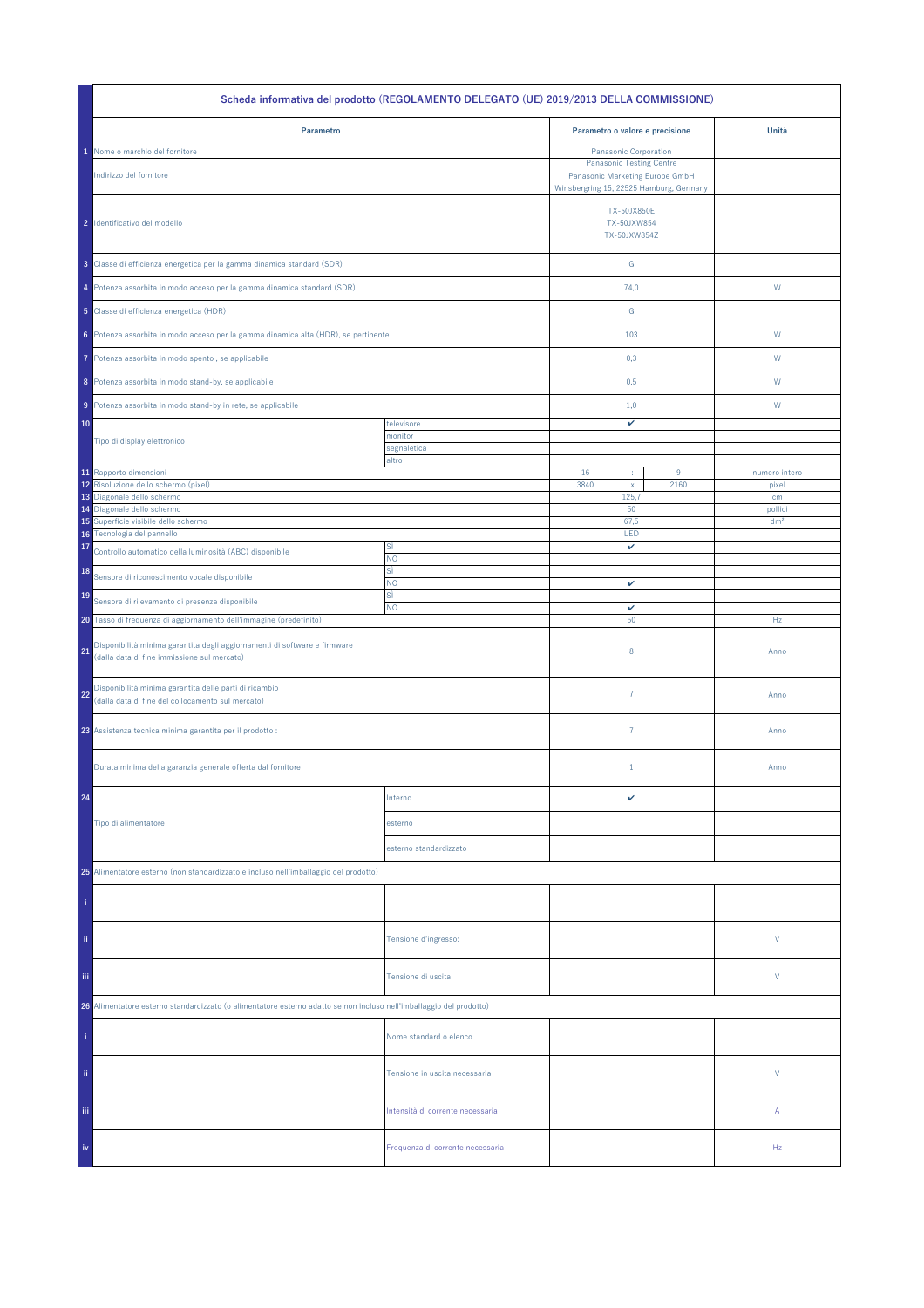| Produktinformationsblad (KOMMISSIONENS DELEGERADE FÖRORDNING (EU) 2019/2013)                                                                                 |                               |                                                                                                               |               |                 |  |  |
|--------------------------------------------------------------------------------------------------------------------------------------------------------------|-------------------------------|---------------------------------------------------------------------------------------------------------------|---------------|-----------------|--|--|
| Parameter                                                                                                                                                    |                               | Parameter eller värde och precision                                                                           |               | <b>Enhet</b>    |  |  |
| Leverantörens namn eller varumärke                                                                                                                           |                               | <b>Panasonic Corporation</b>                                                                                  |               |                 |  |  |
| Leverantörens adress                                                                                                                                         |                               | <b>Panasonic Testing Centre</b><br>Panasonic Marketing Europe GmbH<br>Winsbergring 15, 22525 Hamburg, Germany |               |                 |  |  |
| 2 Modellbeteckning                                                                                                                                           |                               | <b>TX-50JX850E</b><br>TX-50JXW854<br>TX-50JXW854Z                                                             |               |                 |  |  |
| 3 Energieffektivitetsklass för SDR (Standard Dynamic Range)                                                                                                  |                               |                                                                                                               | ${\mathsf G}$ |                 |  |  |
| 4 Effektbehov i påläge för SDR (Standard Dynamic Range)                                                                                                      |                               | 74,0                                                                                                          |               | ${\sf W}$       |  |  |
| 5 Energieffektivitetsklass för HDR (High Definition Range)                                                                                                   |                               | ${\mathbb G}$                                                                                                 |               |                 |  |  |
| 6 Effektbehov i påläge för HDR (High Dynamic Range), om sådan finns                                                                                          |                               | 103                                                                                                           |               | ${\mathsf W}$   |  |  |
| Effektbehov i frånläge, i tillämpliga fall<br>7                                                                                                              |                               | 0,3                                                                                                           |               | W               |  |  |
| 8 Effektbehov i standbyläge, i tillämpliga fall                                                                                                              |                               | 0,5                                                                                                           |               | W               |  |  |
| 9 Effektbehov i nätverksanslutet standbyläge, i tillämpliga fall                                                                                             |                               | 1,0                                                                                                           |               | W               |  |  |
| 10                                                                                                                                                           | tv-apparat                    | v                                                                                                             |               |                 |  |  |
| Kategori av elektronisk bildskärm                                                                                                                            | datorskärm<br>skyltningsskärm |                                                                                                               |               |                 |  |  |
|                                                                                                                                                              | övriga                        |                                                                                                               |               |                 |  |  |
| 11 Höjd-breddförhållande                                                                                                                                     |                               | 16<br>÷                                                                                                       | 9             | Heltal          |  |  |
| 12 Skärmupplösning (pixlar)<br>13 Skärmdiagonal                                                                                                              |                               | 3840<br>$\mathsf{x}$<br>125,7                                                                                 | 2160          | Pixlar<br>cm    |  |  |
| 14 Skärmdiagonal                                                                                                                                             |                               | 50                                                                                                            |               | tum             |  |  |
| Synlig bildskärmsarea<br>15                                                                                                                                  |                               | 67,5                                                                                                          |               | dm <sup>2</sup> |  |  |
| Bildskärmsteknik<br>16                                                                                                                                       |                               | LED                                                                                                           |               |                 |  |  |
| 17<br>Automatisk ljusstyrkereglering (ABC) tillgänglig                                                                                                       | JA<br><b>NEJ</b>              | v                                                                                                             |               |                 |  |  |
| 18<br>Sensor för taligenkänning tillgänglig                                                                                                                  | JA<br>NEJ                     | v                                                                                                             |               |                 |  |  |
| 19<br>Närvarosensor tillgänglig                                                                                                                              | JA<br><b>NEJ</b>              | v                                                                                                             |               |                 |  |  |
| 20 Bilduppdateringsfrekvens (standard)                                                                                                                       |                               | 50                                                                                                            |               | Hz              |  |  |
| Minsta garanterade tillgång till uppdateringar av fast programvara och annan programvara<br>21<br>(från och med den dag då utsläppandet på marknaden upphör) |                               | 8                                                                                                             |               | År              |  |  |
| Minsta garanterad tillgång till reservdelar<br>22<br>(från och med den dag då utsläppandet på marknaden upphör)                                              |                               | 7                                                                                                             |               | År              |  |  |
| 23 Minsta garanterade produktsupport                                                                                                                         |                               | $\overline{7}$                                                                                                |               | År              |  |  |
| Kortaste giltighetsperiod för leverantörens garanti                                                                                                          |                               | $1\,$                                                                                                         |               | År              |  |  |
| 24                                                                                                                                                           | internt                       | v                                                                                                             |               |                 |  |  |
| Typ av strömförsörjning (nätaggregat)                                                                                                                        | externt                       |                                                                                                               |               |                 |  |  |
|                                                                                                                                                              | standardiserat externt        |                                                                                                               |               |                 |  |  |
| 25 Ej standardiserat externt nätaggregat (som finns med i förpackningen)                                                                                     |                               |                                                                                                               |               |                 |  |  |
|                                                                                                                                                              |                               |                                                                                                               |               |                 |  |  |
| ii.                                                                                                                                                          | Ingående spänning             |                                                                                                               |               | V               |  |  |
| iii                                                                                                                                                          | Utgående spänning             |                                                                                                               |               | V               |  |  |
| 26 Standardiserat externt nätaggregat (eller lämpligt sådant om det inte finns med i produktens förpackning)                                                 |                               |                                                                                                               |               |                 |  |  |
|                                                                                                                                                              | Namn på standard eller lista  |                                                                                                               |               |                 |  |  |
| ii.                                                                                                                                                          | Krav på utgående spänning     |                                                                                                               |               | V               |  |  |
| Ϊij                                                                                                                                                          | Krav på utgående strömstyrka  |                                                                                                               |               | Α               |  |  |
| iv                                                                                                                                                           | Krav på strömmens frekvens    |                                                                                                               |               | Hz              |  |  |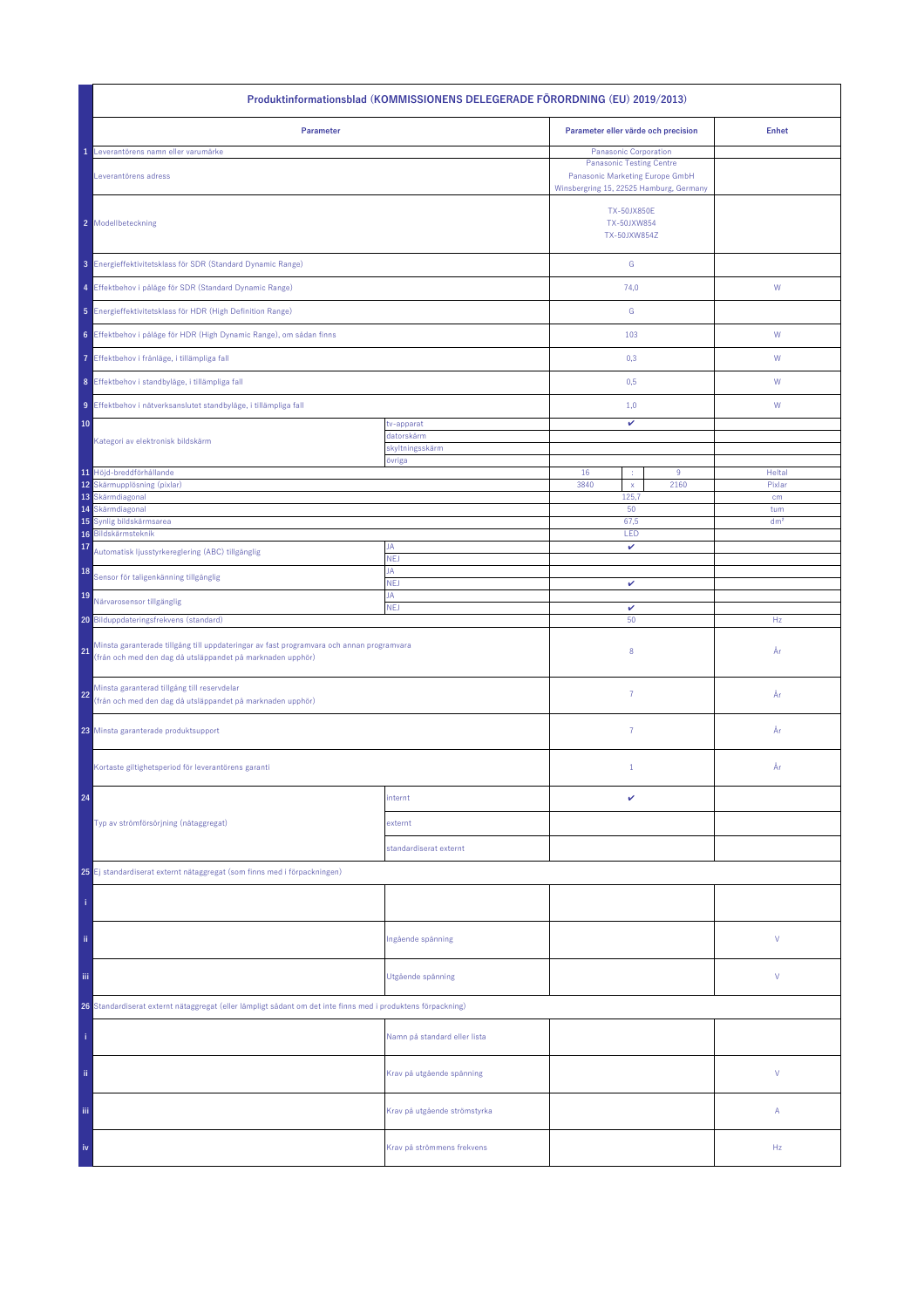| Produktdatablad (KOMMISSIONENS DELEGEREDE FORORDNING (EU) 2019/2013)                                                 |                                 |                                                                                                               |                   |  |  |  |
|----------------------------------------------------------------------------------------------------------------------|---------------------------------|---------------------------------------------------------------------------------------------------------------|-------------------|--|--|--|
| Parameter                                                                                                            |                                 | Parameter eller værdi og præcisering                                                                          | <b>Enhed</b>      |  |  |  |
| Leverandørens navn eller varemærke                                                                                   |                                 | Panasonic Corporation                                                                                         |                   |  |  |  |
| Leverandørens adresse                                                                                                |                                 | <b>Panasonic Testing Centre</b><br>Panasonic Marketing Europe GmbH<br>Winsbergring 15, 22525 Hamburg, Germany |                   |  |  |  |
| 2 Modelidentifikation                                                                                                |                                 | <b>TX-50JX850E</b><br>TX-50JXW854<br>TX-50JXW854Z                                                             |                   |  |  |  |
| 3 Energieffektivitetsklasse i standard dynamikområde (SDR)                                                           |                                 | ${\mathbb G}$                                                                                                 |                   |  |  |  |
| 4 Effektforbrug i tændt tilstand i standard dynamikområde (SDR)                                                      |                                 | 74,0                                                                                                          | W                 |  |  |  |
| 5 Energieffektivitetsklasse (HDR)                                                                                    |                                 | ${\mathbb G}$                                                                                                 |                   |  |  |  |
| 6 Effektforbrug i tændt tilstand i højt dynamikområde (HDR), hvis dette er implementeret                             |                                 | 103                                                                                                           | ${\sf W}$         |  |  |  |
| 7 Effektforbrug i slukket tilstand, hvis relevant                                                                    |                                 | 0,3                                                                                                           | W                 |  |  |  |
| 8 Effektforbrug i standbytilstand, hvis relevant                                                                     |                                 | 0,5                                                                                                           | W                 |  |  |  |
| 9 Effektforbrug i netværksforbundet standbytilstand, hvis relevant                                                   |                                 | 1,0                                                                                                           | W                 |  |  |  |
| 10                                                                                                                   | fjernsyn                        | $\checkmark$                                                                                                  |                   |  |  |  |
| Elektronisk skærmkategori                                                                                            | monitor<br>informationsskærm    |                                                                                                               |                   |  |  |  |
|                                                                                                                      | andre                           |                                                                                                               |                   |  |  |  |
| 11 Størrelsesforhold<br>12<br>Skærmopløsning (pixel)                                                                 |                                 | 16<br>$9\,$<br>3840<br>2160                                                                                   | hele tal<br>pixel |  |  |  |
| 13 Skærmdiagonal                                                                                                     |                                 | $\mathsf X$<br>125,7                                                                                          | cm                |  |  |  |
| Skærmdiagonal<br>14                                                                                                  |                                 | 50                                                                                                            | tommer            |  |  |  |
| 15<br>Synligt skærmareal<br>16 Anvendt panelteknologi                                                                |                                 | 67,5<br>LED                                                                                                   | dm <sup>2</sup>   |  |  |  |
| 17<br>Automatisk lysstyrkekontrol (ABC)                                                                              | JA<br>NEJ                       | v                                                                                                             |                   |  |  |  |
| 18<br>Stemmegenkendelsessensor                                                                                       | JA                              |                                                                                                               |                   |  |  |  |
| 19<br>Tilstedeværelsessensor                                                                                         | <b>NEJ</b><br>JA                | $\checkmark$                                                                                                  |                   |  |  |  |
| 20 Opdateringsfrekvens (standard)                                                                                    | <b>NEJ</b>                      | v<br>50                                                                                                       | Hz                |  |  |  |
| Garanteret minimumsadgang til software og firmwareopdateringer<br>21<br>(fra datoen for afslutning af markedsføring) |                                 | 8                                                                                                             | år                |  |  |  |
| Garanteret minimumsadgang til reservedele<br>22<br>(fra datoen for afslutning af markedsføring)                      |                                 | $\overline{7}$                                                                                                | år                |  |  |  |
| 23 Garanteret minimumsadgang til produktsupport                                                                      |                                 | 7                                                                                                             | år                |  |  |  |
| Mindstevarigheden af den garanti, som leverandøren tilbyder                                                          |                                 | $\mathbf{1}$                                                                                                  | år                |  |  |  |
| 24                                                                                                                   | Internal                        | v                                                                                                             |                   |  |  |  |
| Strømforsyningstype                                                                                                  | External                        |                                                                                                               |                   |  |  |  |
|                                                                                                                      | <b>Standardised external</b>    |                                                                                                               |                   |  |  |  |
| 25 Ekstern strømforsyning (ikkestandardiseret og indeholdt i produktboksen)                                          |                                 |                                                                                                               |                   |  |  |  |
|                                                                                                                      |                                 |                                                                                                               |                   |  |  |  |
| ii.                                                                                                                  | Indgangsspænding                |                                                                                                               | V                 |  |  |  |
| Ϊij                                                                                                                  | Udgangsspænding                 |                                                                                                               | V                 |  |  |  |
| 26 Standardiseret ekstern strømforsyning (eller egnet, hvis ikke leveret med produktet)                              |                                 |                                                                                                               |                   |  |  |  |
|                                                                                                                      | Standardbetegnelse eller -liste |                                                                                                               |                   |  |  |  |
| ii.                                                                                                                  | Påkrævet udgangsspænding        |                                                                                                               | V                 |  |  |  |
| iii.                                                                                                                 | Påkrævet strømstyrke            |                                                                                                               | Α                 |  |  |  |
| iv                                                                                                                   | Påkrævet frekvens               |                                                                                                               | Hz                |  |  |  |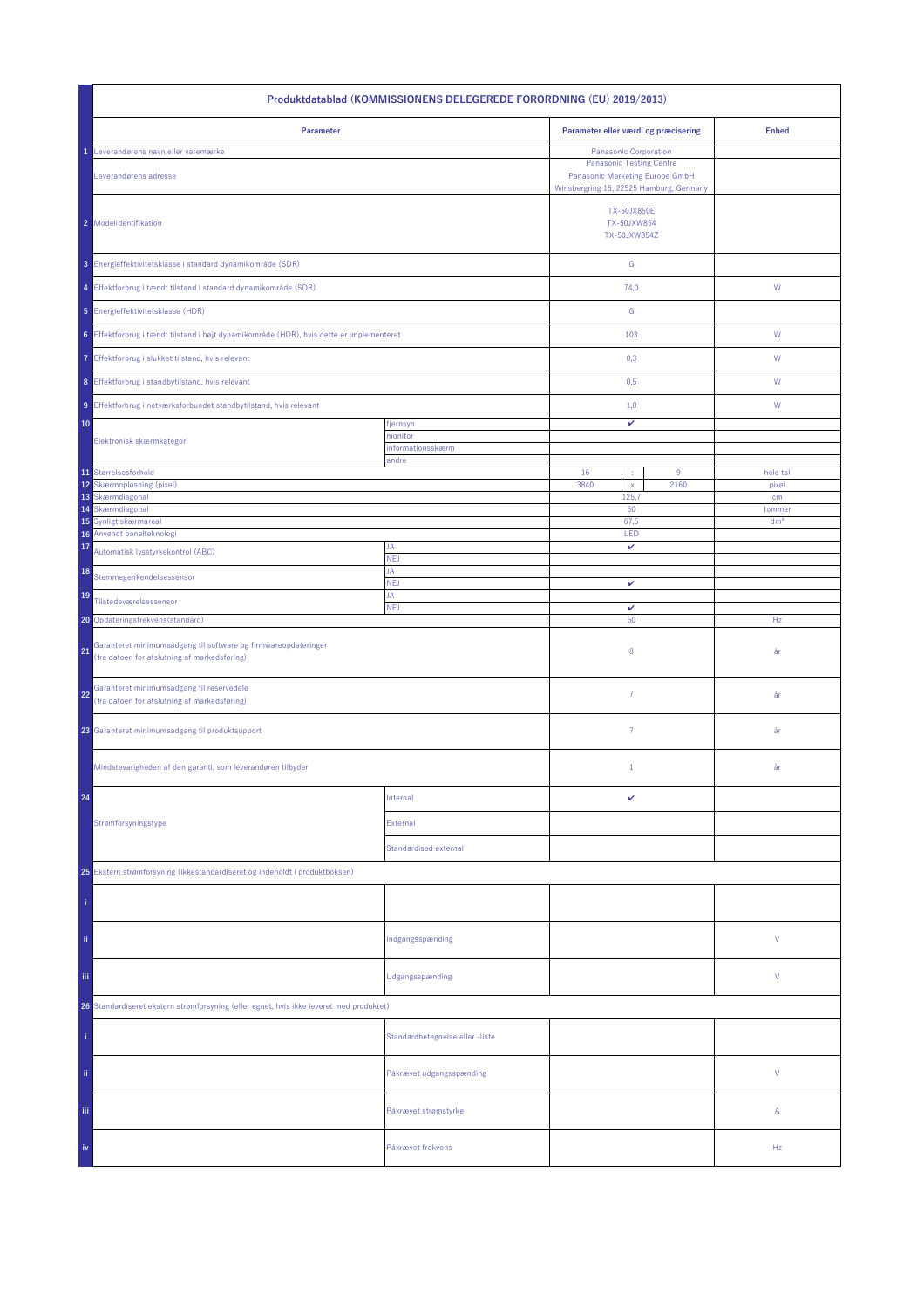| Produkt informasjonsark (EU-forordning 2019/2013)                                                                       |                           |                                                                                                               |           |                       |  |
|-------------------------------------------------------------------------------------------------------------------------|---------------------------|---------------------------------------------------------------------------------------------------------------|-----------|-----------------------|--|
| Parameter                                                                                                               |                           | Parameter eller verdi og presisjon                                                                            |           | <b>Enhet</b>          |  |
| Leverandørens navn eller varemerke                                                                                      |                           | <b>Panasonic Corporation</b>                                                                                  |           |                       |  |
| Leverandørens adresse                                                                                                   |                           | <b>Panasonic Testing Centre</b><br>Panasonic Marketing Europe GmbH<br>Winsbergring 15, 22525 Hamburg, Germany |           |                       |  |
| 2 Modellidentifikator                                                                                                   |                           | <b>TX-50JX850E</b><br>TX-50JXW854<br>TX-50JXW854Z                                                             |           |                       |  |
| 3 Energieffektivitetsklasse for Standard Dynamisk Rekkevidde (SDR)                                                      |                           | ${\mathbb G}$                                                                                                 |           |                       |  |
| 4 På-modus strømbehov for Standard Dynamisk Rekkevidde (SDR)                                                            |                           | 74,0                                                                                                          |           | ${\sf W}$             |  |
| 5 Energieffektivitetsklasse (HDR)                                                                                       |                           | ${\mathsf G}$                                                                                                 |           |                       |  |
| 6 På-modus strømbehov i Høyt Dynamisk Område (HDR) modus, hvis implementert                                             |                           | 103                                                                                                           |           | ${\mathsf W}$         |  |
| 7 Av-modus, strømbehov, hvis aktuelt                                                                                    |                           | 0,3                                                                                                           |           | W                     |  |
| 8 Standby-modus strømbehov, hvis aktuelt                                                                                |                           | 0,5                                                                                                           |           | W                     |  |
| 9 Nettverks standby-modus strømbehov, hvis aktuelt                                                                      |                           | 1,0                                                                                                           |           | W                     |  |
| 10                                                                                                                      | fjernsyn                  | v                                                                                                             |           |                       |  |
| Elektronisk display kategori                                                                                            | monitor<br>skilt          |                                                                                                               |           |                       |  |
|                                                                                                                         | annet                     |                                                                                                               |           |                       |  |
| 11 Størrelsesforhold<br>12 Skjermoppløsning (piksler)                                                                   |                           | 16<br>÷<br>3840<br>$\mathsf X$                                                                                | 9<br>2160 | heltallige<br>piksler |  |
| 13 Skjermdiagonal                                                                                                       |                           | 125,7                                                                                                         |           | cm                    |  |
| 14 Skjermdiagonal                                                                                                       |                           | 50                                                                                                            |           | tommer                |  |
| 15 Synlig skjermområde<br>Brukt panelteknologi                                                                          |                           | 67,5<br>LED                                                                                                   |           | dm <sup>2</sup>       |  |
| 16<br>17                                                                                                                | JA                        | v                                                                                                             |           |                       |  |
| Automatisk lysstyrkekontroll (ABC) tilgjengelig<br>18                                                                   | <b>NEI</b><br>JA          |                                                                                                               |           |                       |  |
| Stemmegjenkjenningssensor tilgjengelig                                                                                  | <b>NEI</b><br>JA          | v                                                                                                             |           |                       |  |
| 19<br>Tilstedeværelsessensor tilgjengelig                                                                               | <b>NEI</b>                | $\checkmark$                                                                                                  |           |                       |  |
| 20 Frekvens for bildeoppdatering (misligholde)                                                                          |                           | 50                                                                                                            |           | Hz                    |  |
| Minimum garantert tilgang til programvare- og fastvareoppdateringer<br>21<br>(fra slutten av markedsføringstidspunktet) |                           | 8                                                                                                             |           | År                    |  |
| Minimum garantert tilgang til reservedeler<br>22<br>(fra slutten av markedsføringstidspunktet)                          |                           | $\overline{7}$                                                                                                |           | År                    |  |
| 23 Minimum garantert produktstøtte                                                                                      |                           | 7                                                                                                             |           | År                    |  |
| Minimum varighet av den generelle garantien som tilbys av leverandøren                                                  |                           | $1\,$                                                                                                         |           | År                    |  |
| 24                                                                                                                      | Intern                    | v                                                                                                             |           |                       |  |
| Type strømforsyning                                                                                                     | ekstern                   |                                                                                                               |           |                       |  |
|                                                                                                                         | standardisert ekstern     |                                                                                                               |           |                       |  |
| 25 Ekstern strømforsyning (ikke standardisert og inkludert i produktboksen)                                             |                           |                                                                                                               |           |                       |  |
|                                                                                                                         |                           |                                                                                                               |           |                       |  |
|                                                                                                                         |                           |                                                                                                               |           |                       |  |
| ii.                                                                                                                     | Inngangsspenning          |                                                                                                               |           | V                     |  |
| iii.                                                                                                                    | Utgangsspenning           |                                                                                                               |           | V                     |  |
| 26 Ekstern standard egnet strømforsyning (hvis ikke inkludert i produktboksen)                                          |                           |                                                                                                               |           |                       |  |
|                                                                                                                         | Standard navn eller liste |                                                                                                               |           |                       |  |
| ii.                                                                                                                     | Krevd utgangsspenning     |                                                                                                               |           | V                     |  |
| Ϊij                                                                                                                     | Krevd levert strøm        |                                                                                                               |           | Α                     |  |
| iv                                                                                                                      | Krevd strømfrekvens       |                                                                                                               |           | Hz                    |  |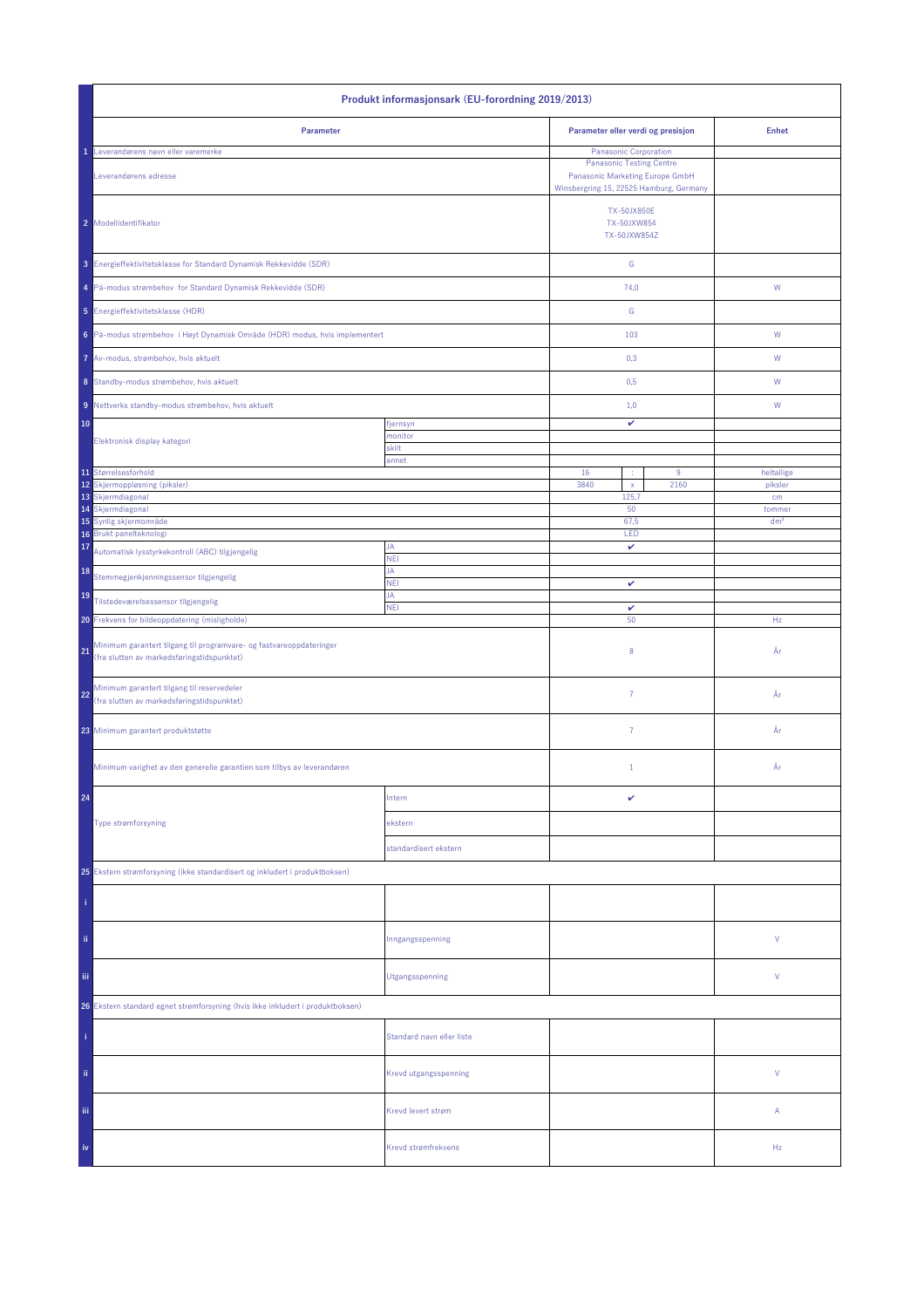| Tuoteseloste (KOMISSION DELEGOITU ASETUS (EU) 2019/2013)                                                                                                 |                            |                                                                                                                                               |  |                                          |  |  |
|----------------------------------------------------------------------------------------------------------------------------------------------------------|----------------------------|-----------------------------------------------------------------------------------------------------------------------------------------------|--|------------------------------------------|--|--|
| Parametri                                                                                                                                                |                            | Parametri tai arvo ja tarkkuus                                                                                                                |  | Yksikkö                                  |  |  |
| Tavarantoimittajan nimi tai tavaramerkki<br>Tavarantoimittajan osoite                                                                                    |                            | <b>Panasonic Corporation</b><br><b>Panasonic Testing Centre</b><br>Panasonic Marketing Europe GmbH<br>Winsbergring 15, 22525 Hamburg, Germany |  |                                          |  |  |
| 2 Mallitunniste                                                                                                                                          |                            | <b>TX-50JX850E</b><br>TX-50JXW854<br>TX-50JXW854Z                                                                                             |  |                                          |  |  |
| 3 Energiatehokkuusluokka vakiotason dynamiikka-alueella (SDR)                                                                                            |                            | ${\mathsf G}$                                                                                                                                 |  |                                          |  |  |
| 4 Tehontarve päällä-tilassa vakiotason dynamiikka-alueella (SDR)                                                                                         |                            | 74,0                                                                                                                                          |  | W                                        |  |  |
| 5 Energiatehokkuusluokka (HDR)                                                                                                                           |                            | ${\mathsf G}$                                                                                                                                 |  |                                          |  |  |
| 6 Tehontarve päällä-tilassa korkealla dynamiikka-alueella (HDR), jos käytössä                                                                            |                            | 103                                                                                                                                           |  | W                                        |  |  |
| Tehontarve poissa päältä -tilassa, tarvittaessa                                                                                                          |                            | 0,3                                                                                                                                           |  | W                                        |  |  |
| 8 Tehontarve valmiustilassa, tarvittaessa                                                                                                                |                            | 0,5                                                                                                                                           |  | W                                        |  |  |
| 9 Tehontarve verkkovalmiustilassa, tarvittaessa                                                                                                          |                            | 1,0                                                                                                                                           |  | W                                        |  |  |
| 10                                                                                                                                                       | televisio<br>monitori      | v                                                                                                                                             |  |                                          |  |  |
| Elektronisen näytön luokka                                                                                                                               | ilmoitusnäyttö<br>muu      |                                                                                                                                               |  |                                          |  |  |
| 11 Kokosuhde<br>12 Näyttöruudun resoluutio (pikseliä)<br>13 Näyttöruudun läpimitta<br>14 Näyttöruudun läpimitta                                          |                            | 16<br>9<br>3840<br>2160<br>$\mathsf{x}$<br>125,7<br>50                                                                                        |  | kokonaisluku<br>pikseliä<br>cm<br>tuumaa |  |  |
| Näkyvissä oleva näyttöruudun pinta-ala<br>15<br>16 Käytetty paneeliteknologia                                                                            |                            | 67,5<br>LED                                                                                                                                   |  | dm <sup>2</sup>                          |  |  |
| 17<br>Automaattinen kirkkaudensäätö käytettävissä                                                                                                        | KYLLÄ<br>FI.               | v                                                                                                                                             |  |                                          |  |  |
| 18<br>Puheentunnistin käytettävissä                                                                                                                      | KYLLÄ<br>FI.               | v                                                                                                                                             |  |                                          |  |  |
| 19<br>Läsnäolotunnistin käytettävissä                                                                                                                    | KYLLÄ<br>EI                | v                                                                                                                                             |  |                                          |  |  |
| 20 Kuvan virkistystaajuus (oletusarvo)                                                                                                                   |                            | 50                                                                                                                                            |  | Hz                                       |  |  |
| Kiinteiden ohjelmistojen ja muiden ohjelmistojen päivitysten taattu vähimmäissaatavuus<br>21<br>(viimeisen markkinoille saattamisen päivämäärän jälkeen) |                            | 8                                                                                                                                             |  | Vuosi                                    |  |  |
| Varaosien taattu vähimmäissaatavuus<br>22<br>(viimeisen markkinoille saattamisen päivämäärän jälkeen)                                                    |                            | $\overline{7}$                                                                                                                                |  | Vuosi                                    |  |  |
| 23 Tuotetuen taattu vähimmäissaatavuus                                                                                                                   |                            | 7                                                                                                                                             |  | Vuosi                                    |  |  |
| Tavarantoimittajan tarjoaman takuun vähimmäiskesto                                                                                                       |                            | $\mathbf{1}$                                                                                                                                  |  | Vuosi                                    |  |  |
| 24                                                                                                                                                       | Sisäinen                   | v                                                                                                                                             |  |                                          |  |  |
| Teholähteen tyyppi:                                                                                                                                      | ulkoinen                   |                                                                                                                                               |  |                                          |  |  |
|                                                                                                                                                          | standardoitu ulkoinen      |                                                                                                                                               |  |                                          |  |  |
| 25 Ulkoinen teholähde (standardoimaton ja sisältyy tuotepakkaukseen)                                                                                     |                            |                                                                                                                                               |  |                                          |  |  |
|                                                                                                                                                          |                            |                                                                                                                                               |  |                                          |  |  |
| ii.                                                                                                                                                      | Syöttöjännite              |                                                                                                                                               |  | ٧                                        |  |  |
| iij                                                                                                                                                      | Lähtöjännite               |                                                                                                                                               |  | ٧                                        |  |  |
| 26 Standardoitu ulkoinen teholähde (tai soveltuva teholähde, jos se ei sisälly tuotepakkaukseen)                                                         |                            |                                                                                                                                               |  |                                          |  |  |
|                                                                                                                                                          | Standardin nimi tai lista  |                                                                                                                                               |  |                                          |  |  |
| ii.                                                                                                                                                      | Vaadittu lähtöjännite      |                                                                                                                                               |  | V                                        |  |  |
| Ϊij                                                                                                                                                      | Vaadittu virran voimakkuus |                                                                                                                                               |  | Α                                        |  |  |
| iv                                                                                                                                                       | Vaadittu virran taajuus    |                                                                                                                                               |  | Hz                                       |  |  |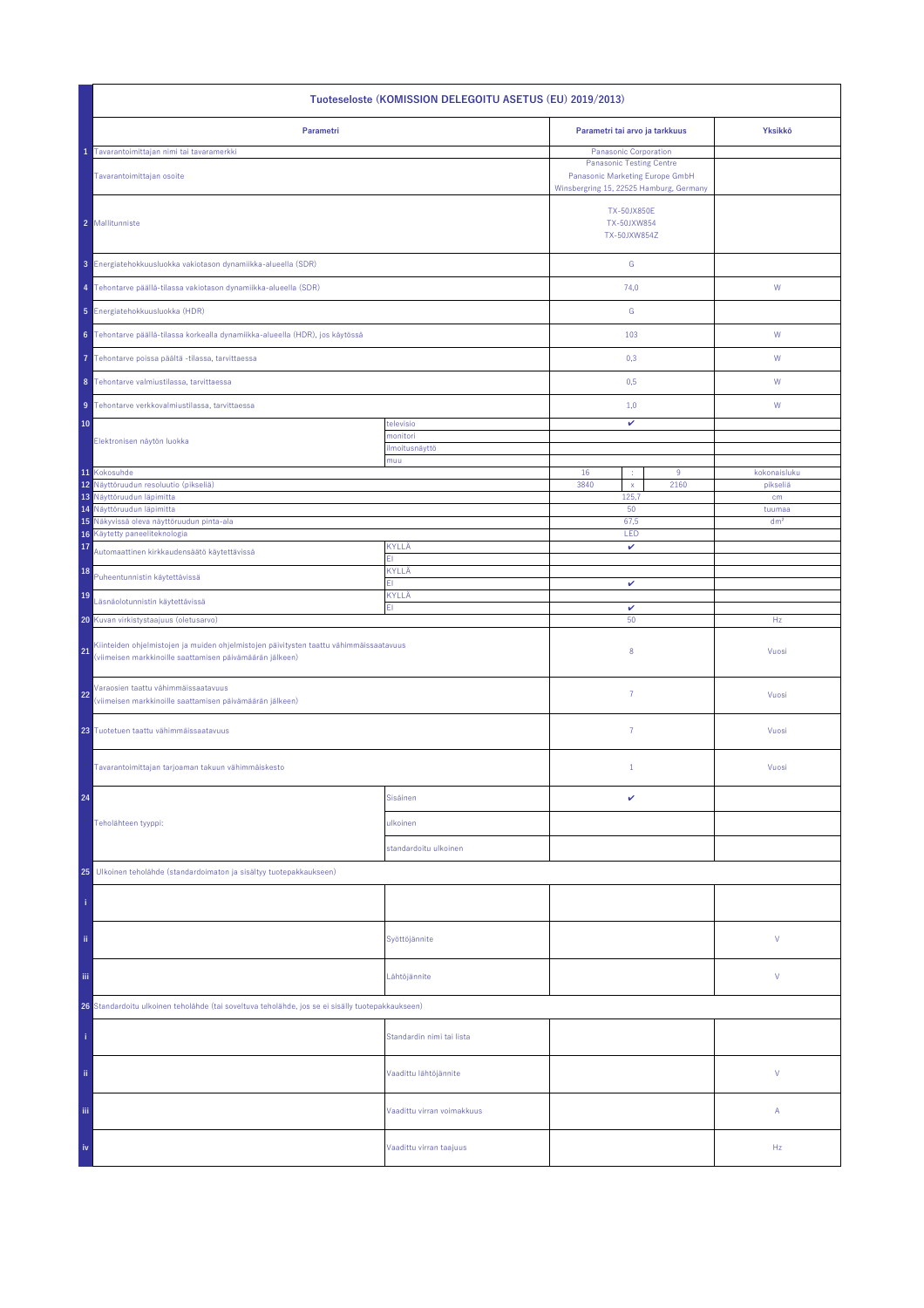| Karta informacyjna produktu (ROZPORZĄDZENIE DELEGOWANE KOMISJI (UE) 2019/2013)                                                            |                                           |                                                                            |           |                  |  |  |
|-------------------------------------------------------------------------------------------------------------------------------------------|-------------------------------------------|----------------------------------------------------------------------------|-----------|------------------|--|--|
| Dane techniczne                                                                                                                           | Parametry lub wartość i stopień dokładnoś |                                                                            | Jednostka |                  |  |  |
| Nazwa dostawcy lub znak towarowy:                                                                                                         |                                           | ci<br>Panasonic Corporation                                                |           |                  |  |  |
|                                                                                                                                           |                                           | <b>Panasonic Testing Centre</b>                                            |           |                  |  |  |
| Adres dostawcy                                                                                                                            |                                           | Panasonic Marketing Europe GmbH<br>Winsbergring 15, 22525 Hamburg, Germany |           |                  |  |  |
| 2 Identyfikator modelu                                                                                                                    |                                           | TX-50JX850E<br>TX-50JXW854<br>TX-50JXW854Z                                 |           |                  |  |  |
| 3 Klasa efektywności energetycznej dla standardowego zakresu dynamicznego (SDR)                                                           |                                           | G                                                                          |           |                  |  |  |
| 4 Pobór mocy w trybie włączenia dla standardowego zakresu dynamicznego (SDR)                                                              |                                           | 74,0                                                                       |           | W                |  |  |
| 5 Klasa efektywności energetycznej (HDR)                                                                                                  |                                           | G                                                                          |           |                  |  |  |
| 6 Pobór mocy w trybie włączenia dla szerokiego zakresu dynamicznego (HDR), w przypadku gdy jest realizowany                               |                                           | 103                                                                        |           | W                |  |  |
| Pobór mocy w trybie wyłączenia, w stosownych przypadkach<br>7                                                                             |                                           | 0,3                                                                        |           | W                |  |  |
| 8 Pobór mocy w trybie czuwania, w stosownych przypadkach                                                                                  |                                           | 0,5                                                                        |           | W                |  |  |
| 9 Pobór mocy w trybie czuwania, przy podłączeniu do sieci, w stosownych przypadkach.                                                      |                                           | 1,0                                                                        |           | W                |  |  |
| 10                                                                                                                                        | telewizor                                 | v                                                                          |           |                  |  |  |
| Kategoria wyświetlacza elektronicznego                                                                                                    | monitor<br>wyświetlacz do przekazu treści |                                                                            |           |                  |  |  |
|                                                                                                                                           | inny                                      |                                                                            |           |                  |  |  |
| 11 Format obrazu                                                                                                                          |                                           | 16<br>÷                                                                    | 9         | Liczba całkowita |  |  |
| 12<br>Rozdzielczość ekranu (piksele)                                                                                                      |                                           | 3840<br>$\bar{\mathbf{x}}$                                                 | 2160      | piksele          |  |  |
| 13 Przekątna ekranu<br>Przekątna ekranu<br>14                                                                                             |                                           | 125,7<br>50                                                                |           | cm<br>cale       |  |  |
| Widoczna powierzchnia ekranu<br>15                                                                                                        |                                           | 67,5                                                                       |           | dm <sup>2</sup>  |  |  |
| Zastosowana technologia panelu<br>16                                                                                                      |                                           | LED                                                                        |           |                  |  |  |
| 17<br>Dostępność funkcji automatycznej regulacji jasności (ABC)                                                                           | <b>TAK</b>                                | v                                                                          |           |                  |  |  |
|                                                                                                                                           | <b>NIE</b><br>TAK                         |                                                                            |           |                  |  |  |
| 18<br>Dostępność czujnika rozpoznawania mowy                                                                                              | <b>NIE</b>                                | v                                                                          |           |                  |  |  |
| 19                                                                                                                                        | <b>TAK</b>                                |                                                                            |           |                  |  |  |
| Dostępność czujników obecności w pomieszczeniu                                                                                            | <b>NIE</b>                                | $\checkmark$                                                               |           |                  |  |  |
| 20 Częstotliwość odświeżania obrazu (domyślna)                                                                                            |                                           | 50                                                                         |           | Hz               |  |  |
| Minimalna gwarantowana dostępność aktualizacji oprogramowania i oprogramowania układowego<br>(od daty zakończenia wprowadzania do obrotu) |                                           | 8                                                                          |           | Rok              |  |  |
| Minimalna gwarantowana dostępność części zamiennych<br>22<br>(od daty zakończenia wprowadzania do obrotu)                                 |                                           | $\overline{7}$                                                             |           | Rok              |  |  |
| 23 Minimalne gwarantowane serwisowanie produktu                                                                                           |                                           | $\overline{7}$                                                             |           | Rok              |  |  |
| Minimalny okres ogólnej gwarancji oferowanej przez dostawcę                                                                               |                                           | $1\,$                                                                      |           | Rok              |  |  |
| 24                                                                                                                                        | Wewnętrzny                                | v                                                                          |           |                  |  |  |
| Typ zasilacza:                                                                                                                            | zewnętrzny                                |                                                                            |           |                  |  |  |
|                                                                                                                                           | znormalizowany zewnętrzny                 |                                                                            |           |                  |  |  |
| 25 Zasilacz zewnętrzny (nieznormalizowany i dostarczony w opakowaniu z produktem)                                                         |                                           |                                                                            |           |                  |  |  |
|                                                                                                                                           |                                           |                                                                            |           |                  |  |  |
| ii.                                                                                                                                       | Napięcie wejściowe                        |                                                                            |           | V                |  |  |
| iii.                                                                                                                                      | Napięcie wyjściowe                        |                                                                            |           | V                |  |  |
| 26 Znormalizowany zasilacz zewnętrzny (lub odpowiedni zasilacz, jeżeli nie jest dostarczony w opakowaniu z produktem)                     |                                           |                                                                            |           |                  |  |  |
|                                                                                                                                           | Tytuł normy lub lista                     |                                                                            |           |                  |  |  |
| ii.                                                                                                                                       | Wymagane napięcie wyjściowe               |                                                                            |           | V                |  |  |
| Ϊij                                                                                                                                       | Wymagane natężenie prądu                  |                                                                            |           | А                |  |  |
|                                                                                                                                           | Wymagana częstotliwość prądu              |                                                                            |           | Hz               |  |  |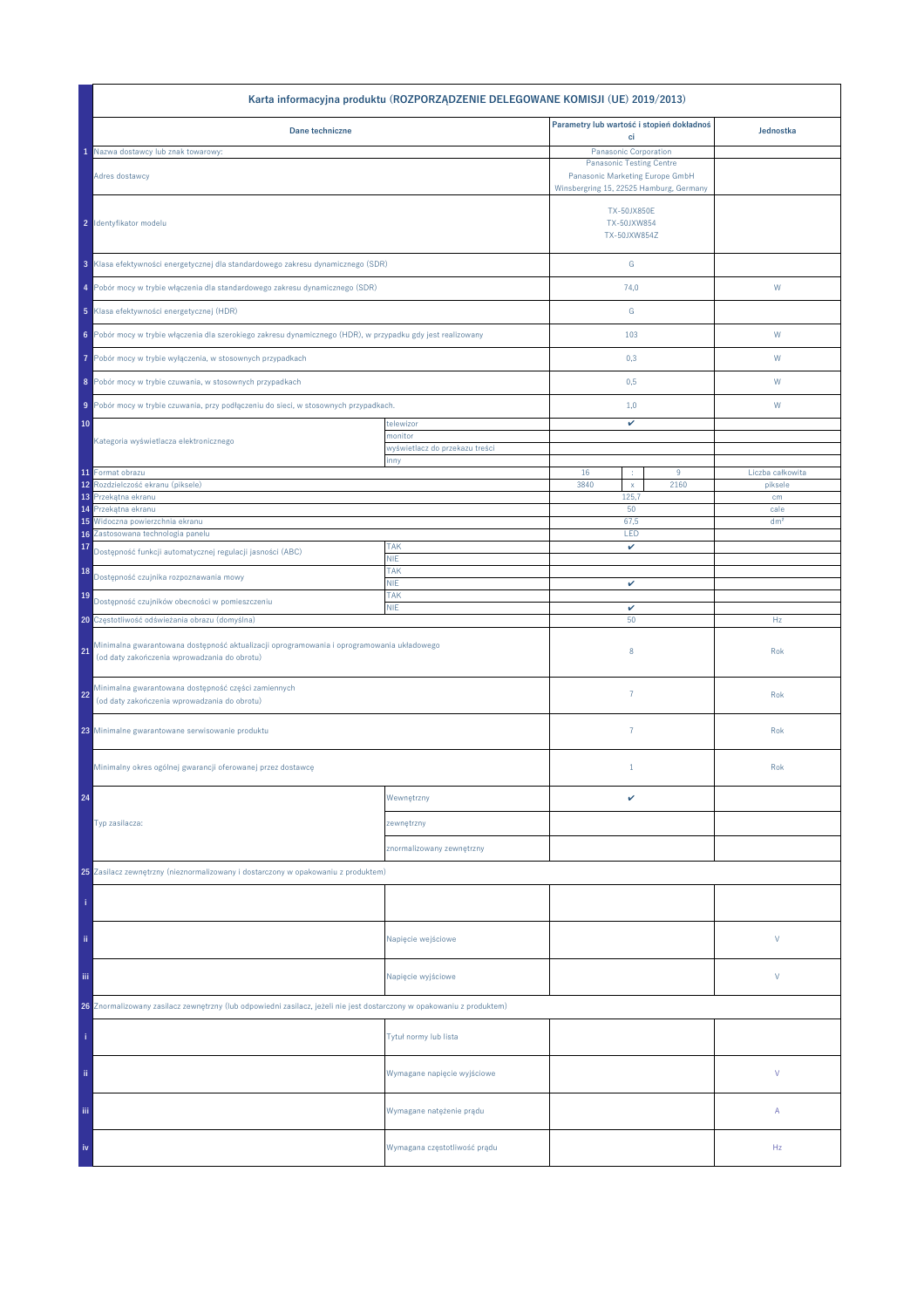| Toote teabeleht (KOMISJONI DELEGEERITUD MÄÄRUS (EL) 2019/2013)                                                          |                                   |                                                                                                                                        |                 |  |  |
|-------------------------------------------------------------------------------------------------------------------------|-----------------------------------|----------------------------------------------------------------------------------------------------------------------------------------|-----------------|--|--|
| Parameeter                                                                                                              | Parameeter või väärtus ja täpsus  | Ühik                                                                                                                                   |                 |  |  |
| Tarnija nimi või kaubamärk<br>Tarnija aadress                                                                           |                                   | Panasonic Corporation<br><b>Panasonic Testing Centre</b><br>Panasonic Marketing Europe GmbH<br>Winsbergring 15, 22525 Hamburg, Germany |                 |  |  |
| 2 Mudelitähis                                                                                                           |                                   | <b>TX-50JX850E</b><br>TX-50JXW854<br>TX-50JXW854Z                                                                                      |                 |  |  |
| 3 Energiaklass standardse heledusvahemiku (SDR) puhul                                                                   |                                   | ${\mathsf G}$                                                                                                                          |                 |  |  |
| 4 Sisselülitatud seisundi energiatarbimine standardse heledusvahemiku (SDR) puhul                                       |                                   | 74,0                                                                                                                                   | W               |  |  |
| 5 Energiatõhususe klass (HDR)                                                                                           |                                   | ${\mathsf G}$                                                                                                                          |                 |  |  |
| 6 Sisselülitatud seisundi energiatarbimine laiendatud heledusvahemiku (HDR) puhul, (kui seda kasutatakse)               |                                   | 103                                                                                                                                    | W               |  |  |
| 7 Energiatarbimine väljalülitatud seisundis, (kui on asjakohane)                                                        |                                   | 0,3                                                                                                                                    | W               |  |  |
| 8 Energiatarbimine ooteseisundis, (kui on asjakohane)                                                                   |                                   | 0,5                                                                                                                                    | W               |  |  |
| 9 Energiatarbimine võrguühendusega ooteseisundis, (kui on asjakohane)                                                   |                                   | 1,0                                                                                                                                    | W               |  |  |
| 10                                                                                                                      | televiisor                        | v                                                                                                                                      |                 |  |  |
| Kuvari liik                                                                                                             | arvutikuvar<br>infoekraan         |                                                                                                                                        |                 |  |  |
| 11 Suuruste suhe                                                                                                        | muu                               | 16                                                                                                                                     | 9<br>täisarv    |  |  |
| 12 Eraldusteravus (pikslites)                                                                                           |                                   | 3840<br>$\bar{\mathbf{x}}$                                                                                                             | 2160<br>piksel  |  |  |
| 13 Ekraani diagonaal<br>Ekraani diagonaal<br>14                                                                         |                                   | 125,7<br>50                                                                                                                            | cm<br>tolli     |  |  |
| 15<br>Ekraani nähtava osa pindala                                                                                       |                                   | 67,5                                                                                                                                   | dm <sup>2</sup> |  |  |
| Kasutatud ekraanitehnoloogia<br>16<br>17                                                                                | <b>JAH</b>                        | LED<br>v                                                                                                                               |                 |  |  |
| Heleduse automaatne reguleerimine (Automatic Brightness Control, ABC)<br>18                                             | ΕI<br><b>JAH</b>                  |                                                                                                                                        |                 |  |  |
| Häältuvastuse andur                                                                                                     | FI.                               | v                                                                                                                                      |                 |  |  |
| 19<br>Liikumisandur                                                                                                     | JAH<br>EI.                        | v                                                                                                                                      |                 |  |  |
| 20 Kujutise värskendussagedus, (vaikimisi)                                                                              |                                   | 50                                                                                                                                     | Hz              |  |  |
| Tarkvara ja püsivara uuenduste minimaalne tagatud kättesaadavus<br>21<br>(alates turule laskmise lõpetamise kuupäevast) |                                   | 8                                                                                                                                      | Aasta           |  |  |
| Varuosade minimaalne tagatud kättesaadavus<br>22<br>(alates turule laskmise lõpetamise kuupäevast)                      |                                   | $\overline{7}$                                                                                                                         | Aasta           |  |  |
| 23 Minimaalne garanteeritud tootetugi                                                                                   |                                   | 7                                                                                                                                      | Aasta           |  |  |
| Tarnija pakutava üldgarantii minimaalne kestus                                                                          |                                   | $\mathbf{1}$                                                                                                                           | Aasta           |  |  |
| 24                                                                                                                      | <b>Sisemine</b>                   | v                                                                                                                                      |                 |  |  |
| Toiteallika liik:                                                                                                       | väline                            |                                                                                                                                        |                 |  |  |
|                                                                                                                         | standardne väline                 |                                                                                                                                        |                 |  |  |
| 25 Välistoiteallikas (mittestandardne ja lisatud tootekasti)                                                            |                                   |                                                                                                                                        |                 |  |  |
|                                                                                                                         |                                   |                                                                                                                                        |                 |  |  |
| ii.                                                                                                                     | Sisendpinge                       |                                                                                                                                        | ٧               |  |  |
| iij                                                                                                                     | Väljundpinge                      |                                                                                                                                        | ٧               |  |  |
| 26 Standardne välistoiteallikas (või sobiv toiteallikas, kui seda pole lisatud tootekasti)                              |                                   |                                                                                                                                        |                 |  |  |
|                                                                                                                         | Standardi(te) nimetus või loetelu |                                                                                                                                        |                 |  |  |
| ii.                                                                                                                     | Nõutav väljundpinge               |                                                                                                                                        | V               |  |  |
| Ϊij                                                                                                                     | Nõutav voolutugevus               |                                                                                                                                        | Α               |  |  |
| iv                                                                                                                      | Nõutav voolusagedus               |                                                                                                                                        | Hz              |  |  |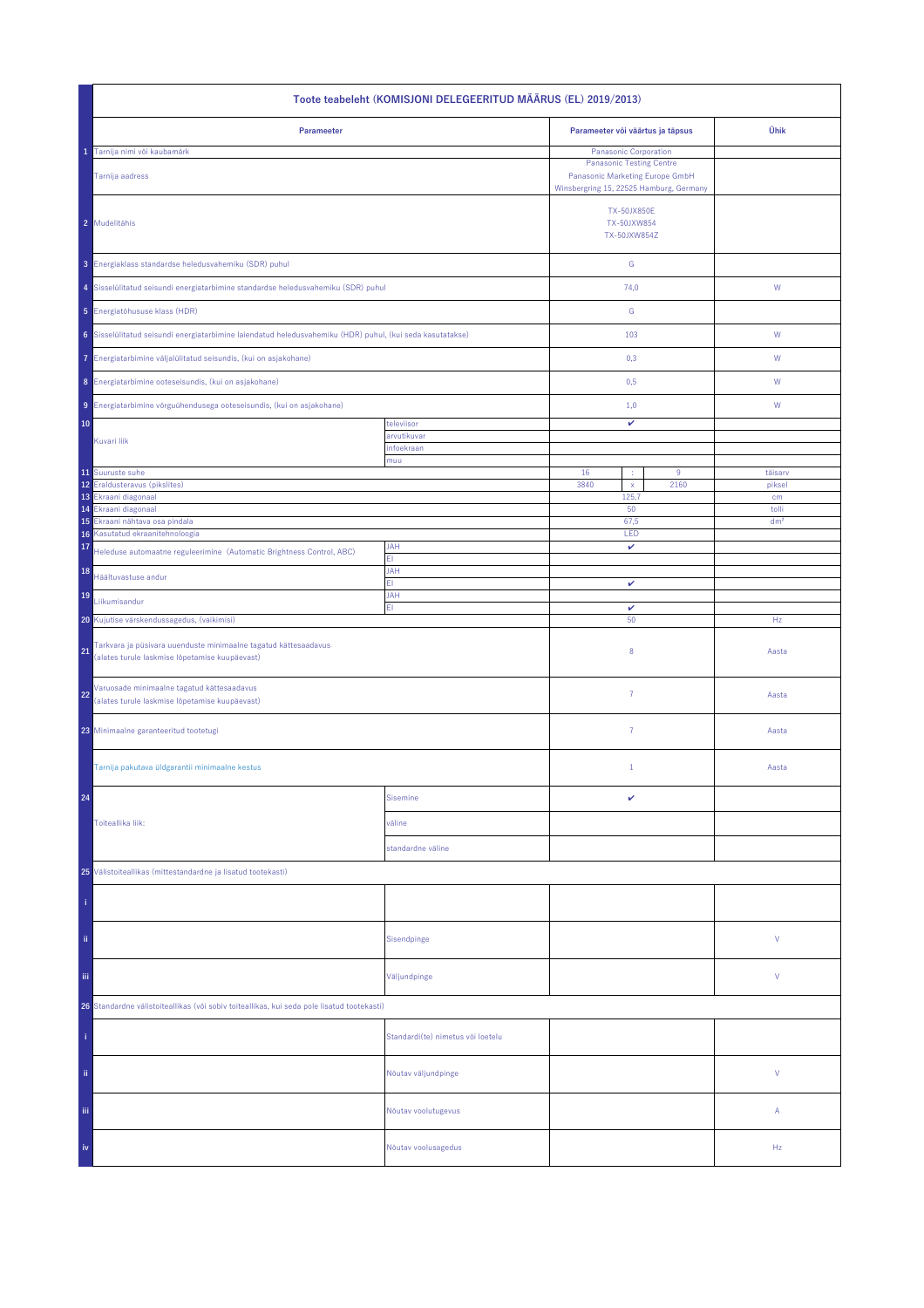| Ražojuma informācijas lapa (KOMISIJAS DELEĢĒTĀ REGULA (ES) 2019/2013)                                                        |                                    |                                                   |                                                                                                               |                           |  |
|------------------------------------------------------------------------------------------------------------------------------|------------------------------------|---------------------------------------------------|---------------------------------------------------------------------------------------------------------------|---------------------------|--|
| <b>Parametrs</b>                                                                                                             |                                    | Parametra vērtība un precizitāte                  |                                                                                                               | Mērvienība                |  |
| 1 Piegādātāja nosaukums vai preču zīme                                                                                       |                                    | Panasonic Corporation                             |                                                                                                               |                           |  |
| Piegādātāja adrese                                                                                                           |                                    |                                                   | <b>Panasonic Testing Centre</b><br>Panasonic Marketing Europe GmbH<br>Winsbergring 15, 22525 Hamburg, Germany |                           |  |
| 2 Modeļa identifikators                                                                                                      |                                    | <b>TX-50JX850E</b><br>TX-50JXW854<br>TX-50JXW854Z |                                                                                                               |                           |  |
| 3 Energoefektivitātes klase SDR (standarta dinamiskais diapazons)                                                            |                                    | ${\mathbb G}$                                     |                                                                                                               |                           |  |
| 4 Aktīvā režīmā pieprasītā jauda SDR (standarta dinamiskais diapazons)                                                       |                                    | 74,0                                              |                                                                                                               | W                         |  |
| 5 Energoefektivitätes klase (HDR)                                                                                            |                                    | G                                                 |                                                                                                               |                           |  |
| 6 Aktīvā režīmā pieprasītā jauda plašā dinamiskajā diapazonā (HDR), ja ir                                                    |                                    | 103                                               |                                                                                                               | W                         |  |
| Pieprasītā jauda izslēgtā režīmā, ja piemēro<br>7                                                                            |                                    | 0,3                                               |                                                                                                               | W                         |  |
| 8 Pieprasītā jauda gaidstāves režīmā (W), ja piemēro                                                                         |                                    | 0,5                                               |                                                                                                               | W                         |  |
| 9 Pieprasītā jauda tīklierosas gaidstāves režīmā (W), ja piemēro                                                             |                                    | 1,0                                               |                                                                                                               | W                         |  |
| 10                                                                                                                           | televizors                         | v                                                 |                                                                                                               |                           |  |
| Elektroniskā displeja kategorija                                                                                             | monitors<br>informatīvais displejs |                                                   |                                                                                                               |                           |  |
|                                                                                                                              | cits                               | $\cdot$                                           |                                                                                                               | vesels skaitlis           |  |
| 11 Platuma/augstuma samērs<br>12 Ekrāna izšķirtspēja (pikseļos)                                                              |                                    | 16<br>3840<br>$\mathsf X$                         | $9\,$<br>2160                                                                                                 | pikseļi                   |  |
| 13 Ekrâna izmêrs pa diagonâli                                                                                                |                                    | 125,7                                             |                                                                                                               | cm                        |  |
| Ekrâna izmêrs pa diagonâli<br>14<br>Ekrāna redzamais laukums<br>15                                                           |                                    | 50<br>67,5                                        |                                                                                                               | collas<br>dm <sup>2</sup> |  |
| Izmantotā paneļu tehnoloģija<br>16                                                                                           |                                    | LED                                               |                                                                                                               |                           |  |
| 17<br>r pieejama spilgtuma automātiska regulēšana (ABC)                                                                      | JĀ<br>ΝĒ                           | v                                                 |                                                                                                               |                           |  |
| 18<br>r pieejams balss atpazīšanas sensors                                                                                   | JĀ<br>ΝĒ                           | v                                                 |                                                                                                               |                           |  |
| 19<br>Ir pieejams klātbūtnes telpā sensors                                                                                   | JĀ                                 |                                                   |                                                                                                               |                           |  |
| 20 Attēla atsvaidzes intensitāte (parastā konfigurācija)                                                                     | ΝĒ                                 | v<br>50                                           |                                                                                                               | Hz                        |  |
| Programmatūras un aparātprogrammatūras atjauninājumu minimālā garantētā pieejamība<br>21<br>(no tirgū laišanas beigu dienas) |                                    | 8                                                 |                                                                                                               | Gads                      |  |
| 22 Rezerves daļu minimālā garantētā pieejamība (no tirgū laišanas beigu dienas)                                              |                                    | $\overline{7}$                                    |                                                                                                               | Gads                      |  |
| 23 Minimālais garantētais ražojumu atbalsts                                                                                  |                                    | $\overline{7}$                                    |                                                                                                               | Gads                      |  |
| Piegādātāja piedāvātās vispārējās garantijas minimālais ilgums                                                               |                                    | $\mathbf{1}$                                      |                                                                                                               | Gads                      |  |
| 24                                                                                                                           | lekšējais                          | v                                                 |                                                                                                               |                           |  |
| Barošanas avota tips                                                                                                         | ārējais                            |                                                   |                                                                                                               |                           |  |
|                                                                                                                              | standartizēts ārējais              |                                                   |                                                                                                               |                           |  |
| 25 Ārējais barošanas avots (nestandartizēts un iekļauts ražojuma komplektācijā)                                              |                                    |                                                   |                                                                                                               |                           |  |
|                                                                                                                              |                                    |                                                   |                                                                                                               |                           |  |
| ii.                                                                                                                          | leejas spriegums                   |                                                   |                                                                                                               | V                         |  |
| Ϊij                                                                                                                          | Izejas spriegums                   |                                                   |                                                                                                               | V                         |  |
| 26 Standartizēts ārējais barošanas avots (vai atbilstošs, ja nav iekļauts ražojuma komplektācijā)                            |                                    |                                                   |                                                                                                               |                           |  |
|                                                                                                                              | Standarta nosaukums vai saraksts   |                                                   |                                                                                                               |                           |  |
| ii.                                                                                                                          | Vajadzīgais izejas spriegums       |                                                   |                                                                                                               | $\mathsf{V}$              |  |
| iii.                                                                                                                         | Vajadzīgais strāvas stiprums       |                                                   |                                                                                                               | Α                         |  |
| iv                                                                                                                           | Vajadzīgā strāvas frekvence        |                                                   |                                                                                                               | Hz                        |  |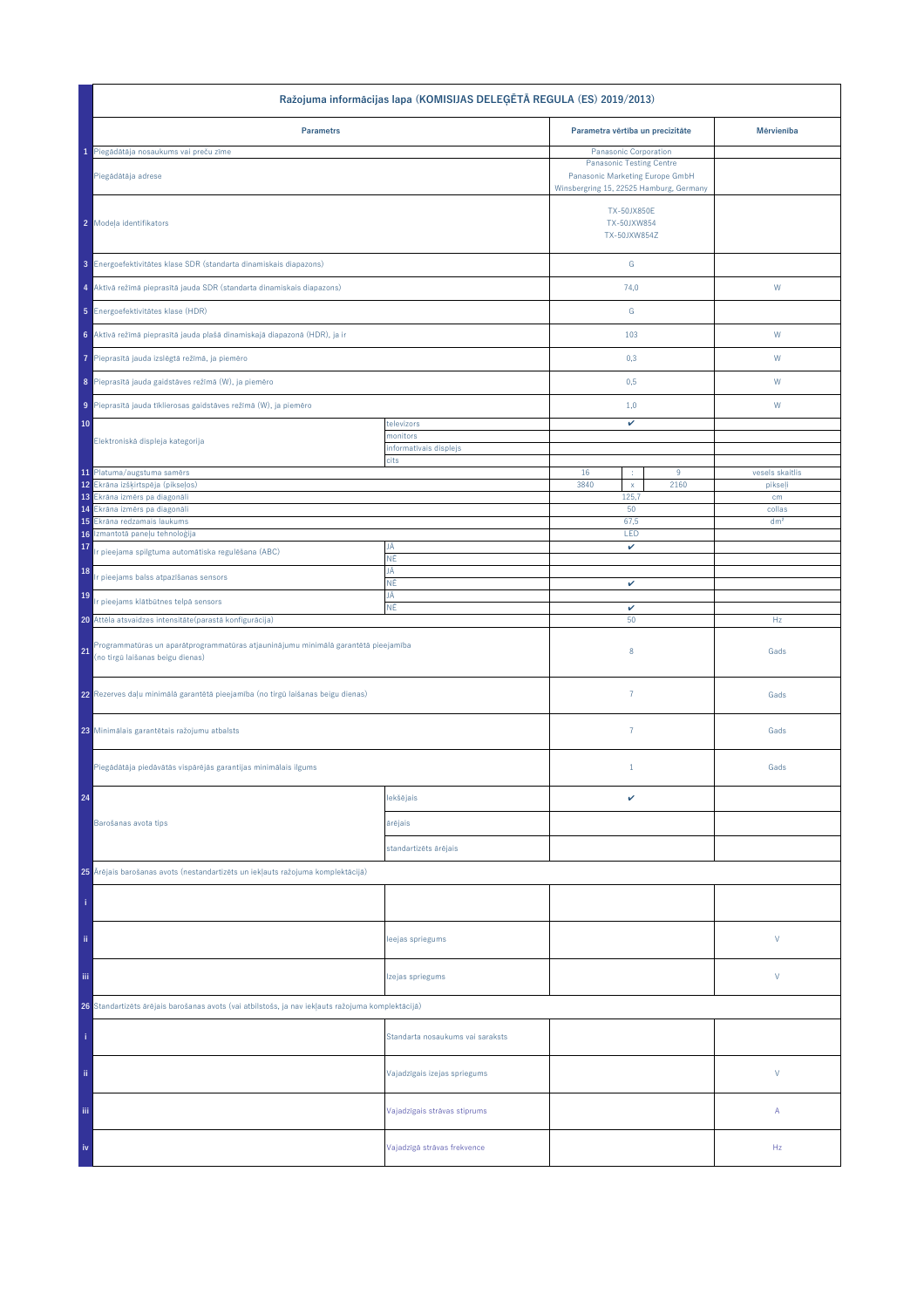| Gaminio informacijos lapas (KOMISIJOS DELEGUOTASIS REGLAMENTAS (ES) 2019/2013)                                                                                           |                                     |                                                                                                                                        |           |                                 |  |
|--------------------------------------------------------------------------------------------------------------------------------------------------------------------------|-------------------------------------|----------------------------------------------------------------------------------------------------------------------------------------|-----------|---------------------------------|--|
| <b>Parametras</b>                                                                                                                                                        |                                     | Parametras ar vertė ir tikslumas                                                                                                       |           | <b>Vienetas</b>                 |  |
| Tiekėjo pavadinimas arba prekės ženklas<br>Tiekėjo adresas                                                                                                               |                                     | Panasonic Corporation<br><b>Panasonic Testing Centre</b><br>Panasonic Marketing Europe GmbH<br>Winsbergring 15, 22525 Hamburg, Germany |           |                                 |  |
| 2 Modelio žymuo                                                                                                                                                          |                                     | <b>TX-50JX850E</b><br>TX-50JXW854<br>TX-50JXW854Z                                                                                      |           |                                 |  |
| 3 Energijos vartojimo efektyvumo klasė veikiant standartinės dinaminės srities (SDR) veiksena                                                                            |                                     | ${\mathsf G}$                                                                                                                          |           |                                 |  |
| Jjungties veiksenos galios poreikis veikiant standartinės dinaminės srities (SDR) veiksena<br>4                                                                          |                                     | 74,0                                                                                                                                   |           | ${\mathsf W}$                   |  |
| 5 Energijos vartojimo efektyvumo klasė (HDR)                                                                                                                             |                                     | G                                                                                                                                      |           |                                 |  |
| 6 Jjungties veiksenos galios poreikis veikiant didelės dinaminės srities (HDR) veiksena, jeigu ji įdiegta                                                                |                                     | 103                                                                                                                                    |           | W                               |  |
| Išjungties veiksenos galios poreikis, jei taikytina<br>7                                                                                                                 |                                     | 0,3                                                                                                                                    |           | W                               |  |
| 8 Budėjimo veiksenos galios poreikis, jei taikytina                                                                                                                      |                                     | 0,5                                                                                                                                    |           | W                               |  |
| 9 Tinklinės budėjimo veiksenos galios poreikis, jei taikytina                                                                                                            |                                     | 1,0                                                                                                                                    |           | W                               |  |
| 10<br>Elektroninio vaizduoklio kategorija                                                                                                                                | televizorius<br>monitorius          | v                                                                                                                                      |           |                                 |  |
|                                                                                                                                                                          | informacinis<br>kita                |                                                                                                                                        |           |                                 |  |
| 11 Dydžio santykis<br>12<br>Ekrano skyra (pikseliais)                                                                                                                    |                                     | 16<br>÷<br>3840<br>$\mathsf{x}$                                                                                                        | 9<br>2160 | sveikasis skaičius<br>pikseliai |  |
| 13<br>Ekrano įstrižainė                                                                                                                                                  |                                     | 125,7                                                                                                                                  |           | cm                              |  |
| 14<br>Ekrano įstrižainė<br>15 Matomas ekrano plotas                                                                                                                      |                                     | 50                                                                                                                                     |           | coliai<br>dm <sup>2</sup>       |  |
| Naudojama ekrano technologija<br>16                                                                                                                                      |                                     | 67,5<br>LED                                                                                                                            |           |                                 |  |
| 17<br>Yra automatinio skaisčio reguliavimo (ABC) funkcija                                                                                                                | TAIP<br>NE.                         | v                                                                                                                                      |           |                                 |  |
| 18<br>Yra balso atpažinimo jutiklis                                                                                                                                      | TAIP<br><b>NE</b>                   | v                                                                                                                                      |           |                                 |  |
| 19<br>Yra buvimo patalpoje jutiklis                                                                                                                                      | TAIP                                |                                                                                                                                        |           |                                 |  |
| 20 Vaizdo atnaujinimo dažnis (nustatytasis)                                                                                                                              | <b>NE</b>                           | $\checkmark$<br>50                                                                                                                     |           | Hz                              |  |
| Minimalus garantuotas programinės įrangos ir programinės aparatinės įrangos atnaujinimų prieinamumo laikotarpis<br>21<br>(nuo tiekimo rinkai laikotarpio pabaigos datos) |                                     | 8                                                                                                                                      |           | Metai                           |  |
| Minimalus garantuotas atsarginių dalių prieinamumo laikotarpis<br>22<br>(nuo tiekimo rinkai laikotarpio pabaigos datos)                                                  |                                     | $\overline{7}$                                                                                                                         |           | Metai                           |  |
| 23 Minimalus garantuotas su gaminiu susijusios pagalbos teikimo laikotarpis                                                                                              |                                     | $\overline{7}$                                                                                                                         |           | Metai                           |  |
| Minimali tiekėjo suteiktos bendrosios garantijos trukmė                                                                                                                  |                                     | $1\,$                                                                                                                                  |           | Metai                           |  |
| 24                                                                                                                                                                       | Vidinis                             | v                                                                                                                                      |           |                                 |  |
| Maitinimo šaltinio tipas                                                                                                                                                 | išorinis                            |                                                                                                                                        |           |                                 |  |
|                                                                                                                                                                          | standartizuotas išorinis            |                                                                                                                                        |           |                                 |  |
| 25 Išorinis maitinimo šaltinis (nestandartizuotas, įdėtas į gaminio dėžę)                                                                                                |                                     |                                                                                                                                        |           |                                 |  |
|                                                                                                                                                                          |                                     |                                                                                                                                        |           |                                 |  |
| ii.                                                                                                                                                                      | įėjimo įtampa                       |                                                                                                                                        |           | ٧                               |  |
| Ϊij                                                                                                                                                                      | Išėjimo įtampa                      |                                                                                                                                        |           | ٧                               |  |
| Išorinis standartizuotas maitinimo šaltinis (arba tinkamas, jei neįdėtas į gaminio dėžę)<br>26                                                                           |                                     |                                                                                                                                        |           |                                 |  |
|                                                                                                                                                                          | Standartinis pavadinimas ar sąrašas |                                                                                                                                        |           |                                 |  |
| ii.                                                                                                                                                                      | Reikiama išėjimo įtampa             |                                                                                                                                        |           | V                               |  |
| Ϊij                                                                                                                                                                      | Reikiama tiekiama srovė             |                                                                                                                                        |           | Α                               |  |
| iv                                                                                                                                                                       | Reikiamas srovės dažnis             |                                                                                                                                        |           | Hz                              |  |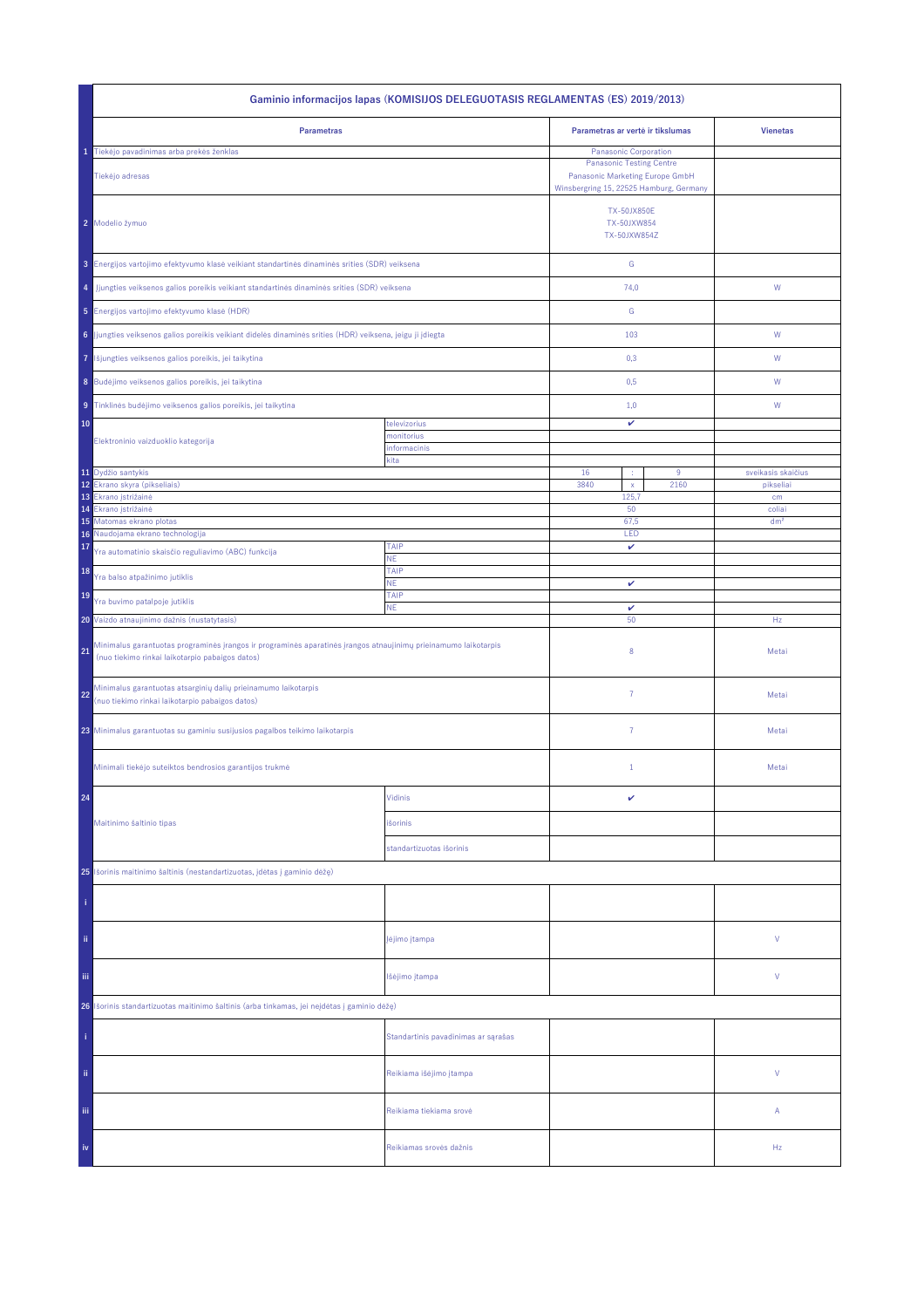| Informační list výrobku (NAŘÍZENÍ KOMISE V PŘENESENÉ PRAVOMOCI (EU) 2019/2013)                               |                              |                                                                                                                                        |      |                 |  |
|--------------------------------------------------------------------------------------------------------------|------------------------------|----------------------------------------------------------------------------------------------------------------------------------------|------|-----------------|--|
| Parametr                                                                                                     |                              | Parametr nebo hodnota a přesnost                                                                                                       |      | Jednotka        |  |
| Název nebo ochranná známka dodavatele<br>Název dodavatele                                                    |                              | Panasonic Corporation<br><b>Panasonic Testing Centre</b><br>Panasonic Marketing Europe GmbH<br>Winsbergring 15, 22525 Hamburg, Germany |      |                 |  |
| 2 Identifikátor modelu                                                                                       |                              | <b>TX-50JX850E</b><br>TX-50JXW854<br>TX-50JXW854Z                                                                                      |      |                 |  |
| 3 Třída energetické účinnosti u standardního dynamického rozsahu (SDR)                                       |                              | ${\mathsf G}$                                                                                                                          |      |                 |  |
| 4 Příkon v zapnutém stavu u standardního dynamického rozsahu (SDR)                                           |                              | 74,0                                                                                                                                   |      | W               |  |
| 5 Třída energetické účinnosti (HDR)                                                                          |                              | G                                                                                                                                      |      |                 |  |
| 6 Příkon v zapnutém stavu v režimu vysoce dynamického rozsahu (HDR), pokud je zaveden                        |                              | 103                                                                                                                                    |      | W               |  |
| 7 Vypnutý stav, příkon, (v příslušných případech)                                                            |                              | 0,3                                                                                                                                    |      | W               |  |
| 8 Příkon v pohotovostním režimu, (v příslušných případech)                                                   |                              | 0,5                                                                                                                                    |      | W               |  |
| 9 Příkon pohotovostním režimu při připojení na síť (v příslušných případech)                                 |                              | 1,0                                                                                                                                    |      | W               |  |
| 10<br>Kategorie elektronického displeje                                                                      | televizor<br>monitor         | v                                                                                                                                      |      |                 |  |
|                                                                                                              | informační<br>jiné           |                                                                                                                                        |      |                 |  |
| 11 Poměr stran                                                                                               |                              | 16<br>÷                                                                                                                                | 9    | celé číslo      |  |
| 12<br>Rozlišení obrazovky (v pixelech)<br>13 Úhlopříčka obrazovky                                            |                              | 3840<br>$\mathsf{x}$<br>125,7                                                                                                          | 2160 | pixely<br>cm    |  |
| 14 Úhlopříčka obrazovky                                                                                      |                              | 50                                                                                                                                     |      | palce           |  |
| 15 Viditelná plocha obrazovky                                                                                |                              | 67,5                                                                                                                                   |      | dm <sup>2</sup> |  |
| Použitá technologie panelů<br>16<br>17                                                                       | <b>ANO</b>                   | LED<br>v                                                                                                                               |      |                 |  |
| Dostupné automatické ovládání jasu (ABC)                                                                     | NE.                          |                                                                                                                                        |      |                 |  |
| 18<br>Dostupný snímač pro rozpoznávání hlasu                                                                 | ANO<br>ΝE.                   | v                                                                                                                                      |      |                 |  |
| 19<br>Dostupný detektor přítomnosti v místnosti                                                              | ANO                          | v                                                                                                                                      |      |                 |  |
| <b>NE</b><br>20 Obnovovací frekvence obrazu (výchozí)                                                        |                              | 50                                                                                                                                     |      | Hz              |  |
| 21 Minimální zaručená dostupnost aktualizací softwaru a firmwaru (od data, kdy bylo ukončeno uvádění na trh) |                              | 8                                                                                                                                      |      | Rok             |  |
| 22 Minimální zaručená dostupnost náhradních dílů (od data, kdy bylo ukončeno uvádění na trh)                 |                              | $\overline{7}$                                                                                                                         |      | Rok             |  |
| 23 Minimální zaručená podpora výrobku                                                                        |                              | $\overline{7}$                                                                                                                         |      | Rok             |  |
| Minimální doba trvání záruky nabízená dodavatelem                                                            |                              | $\mathbf{1}$                                                                                                                           |      | Rok             |  |
| 24                                                                                                           | Vnitřní                      | v                                                                                                                                      |      |                 |  |
| Typ napájení:                                                                                                | Vnější                       |                                                                                                                                        |      |                 |  |
|                                                                                                              | Normalizované vnější         |                                                                                                                                        |      |                 |  |
| 25 Vnější napájecí zdroj (jiný než normalizovaný a součást balení výrobku)                                   |                              |                                                                                                                                        |      |                 |  |
|                                                                                                              |                              |                                                                                                                                        |      |                 |  |
| ii.                                                                                                          | Vstupní napětí               |                                                                                                                                        |      | ٧               |  |
| Ϊij                                                                                                          | Výstupní napětí              |                                                                                                                                        |      | ٧               |  |
| 26 Vnější normalizovaný napájecí zdroj (nebo vhodný zdroj tohoto typu, pokud není součástí balení výrobku)   |                              |                                                                                                                                        |      |                 |  |
|                                                                                                              | Standardní název nebo seznam |                                                                                                                                        |      |                 |  |
| ii.                                                                                                          | Požadované výstupní napětí   |                                                                                                                                        |      | V               |  |
| Ϊij                                                                                                          | Požadovaný dodávaný proud    |                                                                                                                                        |      | Α               |  |
| iv                                                                                                           | Požadovaný kmitočet proudu   |                                                                                                                                        |      | Hz              |  |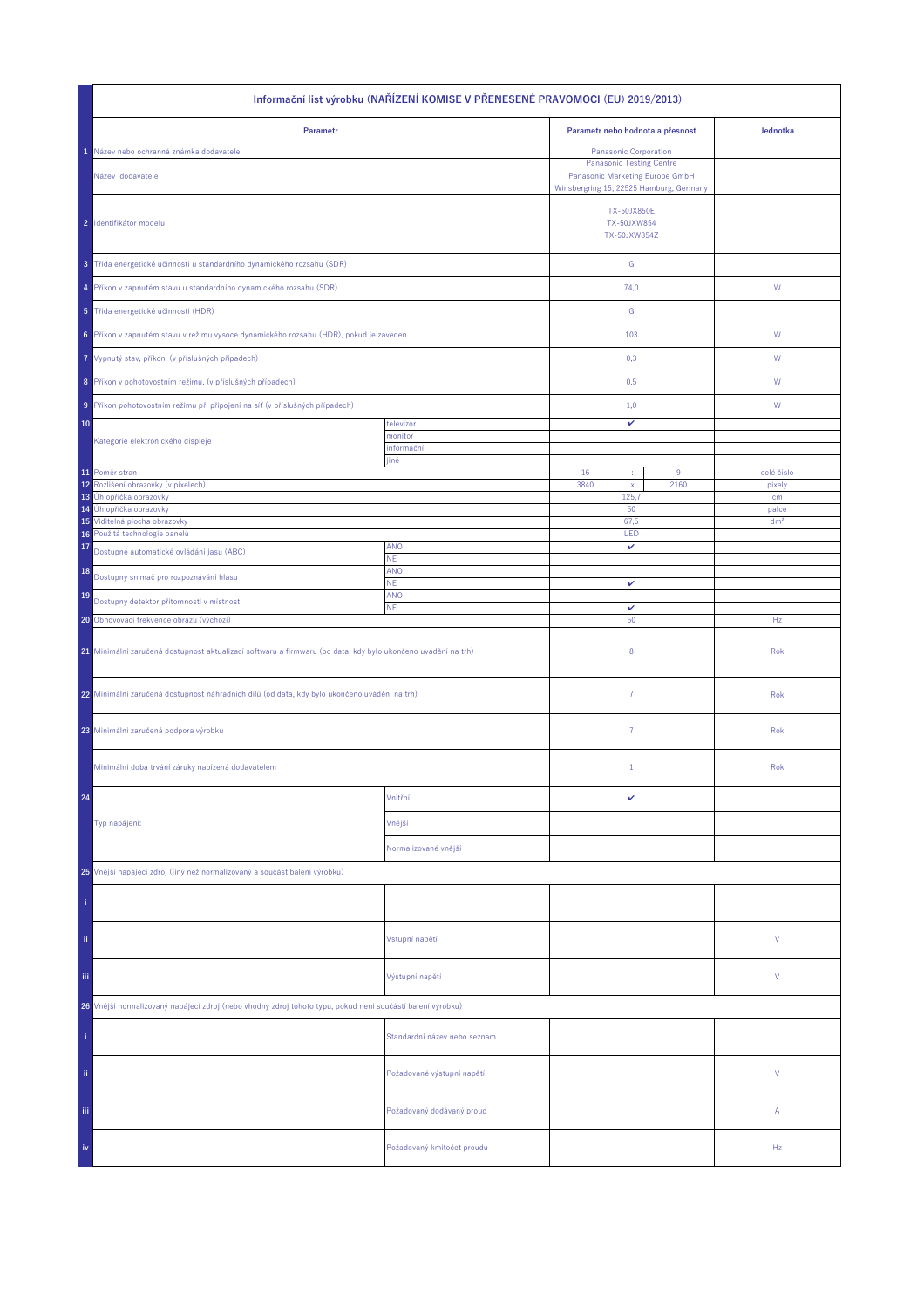| Termékismertető adatlap (A BIZOTTSÁG (EU) 2019/2013 FELHATALMAZÁSON ALAPULÓ RENDELETE)                                                          |                            |                                                                                                               |                 |  |  |
|-------------------------------------------------------------------------------------------------------------------------------------------------|----------------------------|---------------------------------------------------------------------------------------------------------------|-----------------|--|--|
| Paraméter                                                                                                                                       |                            | Paraméter vagy érték és pontosság                                                                             | Mértékegység    |  |  |
| A szállító neve vagy védjegye<br>1.                                                                                                             |                            | Panasonic Corporation                                                                                         |                 |  |  |
| A szállító címe                                                                                                                                 |                            | <b>Panasonic Testing Centre</b><br>Panasonic Marketing Europe GmbH<br>Winsbergring 15, 22525 Hamburg, Germany |                 |  |  |
| 2 Modellazonosító                                                                                                                               |                            | <b>TX-50JX850E</b><br>TX-50JXW854<br>TX-50JXW854Z                                                             |                 |  |  |
| 3 Energiahatékonysági osztály szabványos dinamikatartomány (SDR) esetén                                                                         |                            | G                                                                                                             |                 |  |  |
| 4 Bekapcsolt üzemmód energiaigénye szabványos dinamikatartomány (SDR) esetén                                                                    |                            | 74,0                                                                                                          | ${\sf W}$       |  |  |
| 5 Energiahatékonysági osztály (HDR)                                                                                                             |                            | G                                                                                                             |                 |  |  |
| 6 Bekapcsolt üzemmód energiaigénye nagy dinamikatartomány (HDR) megléte esetén                                                                  |                            | 103                                                                                                           | ${\sf W}$       |  |  |
| 7 Energiaigény kikapcsolt üzemmódban (adott esetben)                                                                                            |                            | 0,3                                                                                                           | W               |  |  |
| 8 Energiaigény készenléti üzemmódban (adott esetben)                                                                                            |                            | 0,5                                                                                                           | W               |  |  |
| 9 Energiaigény hálózatvezérelt készenléti üzemmódban (adott esetben)                                                                            |                            | 1,0                                                                                                           | W               |  |  |
| 10                                                                                                                                              | televízió                  | v                                                                                                             |                 |  |  |
| Elektronikus kijelző kategóriája                                                                                                                | monitor<br>reklámkijelző   |                                                                                                               |                 |  |  |
|                                                                                                                                                 | egyéb                      |                                                                                                               |                 |  |  |
| 11 Oldalarány                                                                                                                                   |                            | 16<br>9<br>÷                                                                                                  | egész szám      |  |  |
| 12 Képernyőfelbontás (képpontok)<br>13<br>Képátló                                                                                               |                            | 3840<br>2160<br>$\mathsf X$<br>125,7                                                                          | képpont<br>cm   |  |  |
| 14<br>Képátló                                                                                                                                   |                            | 50                                                                                                            | hüvelyk         |  |  |
| 15<br>Látható képernyőterület                                                                                                                   |                            | 67,5                                                                                                          | dm <sup>2</sup> |  |  |
| 16 Alkalmazott paneltechnológia                                                                                                                 |                            | LED                                                                                                           |                 |  |  |
| 17<br>Automatikus fényerő-szabályozó (ABC) rendelkezésre áll                                                                                    | <b>IGEN</b><br><b>NEM</b>  | v                                                                                                             |                 |  |  |
| 18<br>Hangfelismerő érzékelő rendelkezésre áll                                                                                                  | <b>IGEN</b><br><b>NEM</b>  | v                                                                                                             |                 |  |  |
| 19<br>Jelenlétérzékelő rendelkezésre áll                                                                                                        | <b>IGEN</b><br><b>NEM</b>  | v                                                                                                             |                 |  |  |
| 20 Képfrissítési frekvencia (alapértelmezett)                                                                                                   |                            | 50                                                                                                            | Hz              |  |  |
| A szoftver- és firmwarefrissítések minimális garantált rendelkezésre állása<br>21<br>(a forgalomba hozatal befejezésének időpontjától számítva) |                            | 8                                                                                                             | Év              |  |  |
| A tartalék alkatrészek minimális garantált rendelkezésre állása<br>22<br>(a forgalomba hozatal befejezésének időpontjától számítva)             |                            | $\overline{7}$                                                                                                | Éν              |  |  |
| 23 Garantált terméktámogatás minimális időtartama                                                                                               |                            | $\overline{7}$                                                                                                | Év              |  |  |
| A szállító által vállalt általános jótállás minimális időtartama                                                                                |                            | $\mathbf{1}$                                                                                                  | Éν              |  |  |
| 24                                                                                                                                              | Belső                      | v                                                                                                             |                 |  |  |
| A tápegység típusa:                                                                                                                             | külső                      |                                                                                                               |                 |  |  |
|                                                                                                                                                 | szabványos külső           |                                                                                                               |                 |  |  |
| 25 Külső tápegység (nem szabványos, és a termékdobozban található)                                                                              |                            |                                                                                                               |                 |  |  |
|                                                                                                                                                 |                            |                                                                                                               |                 |  |  |
| ii.                                                                                                                                             | Bemeneti feszültség        |                                                                                                               | V               |  |  |
| iii.                                                                                                                                            | Kimeneti feszültség        |                                                                                                               | V               |  |  |
| 26 Szabványos külső tápegység (vagy annak megfelelő, ha a termékdoboznak nem része)                                                             |                            |                                                                                                               |                 |  |  |
|                                                                                                                                                 | Szabvány neve vagy lista   |                                                                                                               |                 |  |  |
| ij,                                                                                                                                             | Előírt kimeneti feszültség |                                                                                                               | V               |  |  |
| Ϊij                                                                                                                                             | Előírt szállított áram     |                                                                                                               | Α               |  |  |
| iv                                                                                                                                              | Előírt áramfrekvencia      |                                                                                                               | Hz              |  |  |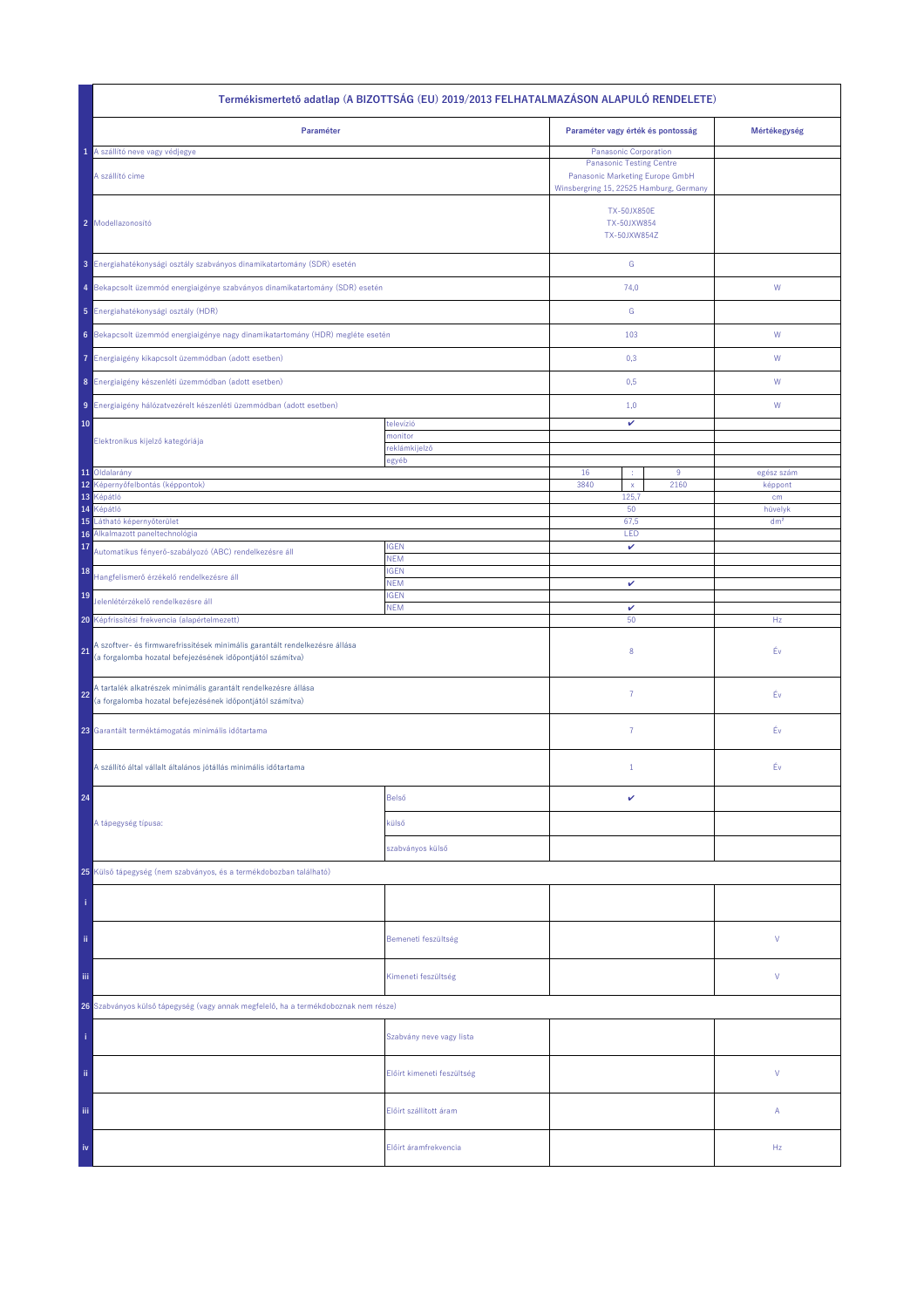| Informačný list výrobku (DELEGOVANÉ NARIADENIE KOMISIE (EÚ) 2019/2013)                                                |                                    |                                                                                                                                        |          |                 |  |
|-----------------------------------------------------------------------------------------------------------------------|------------------------------------|----------------------------------------------------------------------------------------------------------------------------------------|----------|-----------------|--|
| Parameter                                                                                                             | Parameter alebo hodnota a presnosť |                                                                                                                                        | Jednotka |                 |  |
| Názov dodávateľa alebo jeho ochranná známka<br>Názov dodávateľa                                                       |                                    | Panasonic Corporation<br><b>Panasonic Testing Centre</b><br>Panasonic Marketing Europe GmbH<br>Winsbergring 15, 22525 Hamburg, Germany |          |                 |  |
| 2 Identifikátor modelu                                                                                                |                                    | <b>TX-50JX850E</b><br>TX-50JXW854<br>TX-50JXW854Z                                                                                      |          |                 |  |
| 3 Trieda energetickej účinnosti pre štandardný dynamický rozsah (SDR)                                                 |                                    | ${\mathsf G}$                                                                                                                          |          |                 |  |
| 4 Príkon v režime zapnutia pre štandardný dynamický rozsah (SDR)                                                      |                                    | 74,0                                                                                                                                   |          | W               |  |
| 5 Trieda energetickej účinnosti (HDR)                                                                                 |                                    | G                                                                                                                                      |          |                 |  |
| 6 Príkon v režime zapnutia pre vysoký dynamický rozsah (HDR), ak je k dispozícii                                      |                                    | 103                                                                                                                                    |          | W               |  |
| 7 Príkon v režime vypnutia, ak je k dispozícii                                                                        |                                    | 0,3                                                                                                                                    |          | W               |  |
| 8 Príkon v režime pohotovosti, ak je k dispozícii                                                                     |                                    | 0,5                                                                                                                                    |          | W               |  |
| 9 Príkon v režime pohotovosti pri zapojení v sieti, ak je k dispozícii                                                |                                    | 1,0                                                                                                                                    |          | W               |  |
| 10<br>Kategória elektronického displeja                                                                               | televízor<br>monitor               | v                                                                                                                                      |          |                 |  |
|                                                                                                                       | informačný displej<br>iné          |                                                                                                                                        |          |                 |  |
| 11 Pomer strán                                                                                                        |                                    | 16<br>÷                                                                                                                                | $9\,$    | celé číslo      |  |
| 12<br>Rozlíšenie zobrazovacej jednotky (pixely)<br>13 Uhlopriečka zobrazovacej jednotky                               |                                    | 3840<br>$\mathsf{x}$<br>125,7                                                                                                          | 2160     | pixely<br>cm    |  |
| 14 Uhlopriečka zobrazovacej jednotky                                                                                  |                                    | 50                                                                                                                                     |          | palce           |  |
| 15 Viditeľná plocha zobrazovacej jednotky<br>16 Použitá technológia panelu                                            |                                    | 67,5                                                                                                                                   |          | dm <sup>2</sup> |  |
| 17                                                                                                                    | ÁNO                                | LED<br>v                                                                                                                               |          |                 |  |
| K dispozícii je automatická regulácia jasu (ABC)                                                                      | <b>NIE</b><br>ÁNO                  |                                                                                                                                        |          |                 |  |
| 18<br>K dispozícii je snímač rozpoznávania reči                                                                       | <b>NIE</b>                         | v                                                                                                                                      |          |                 |  |
| 19<br>K dispozícii je snímač prítomnosti v miestnosti                                                                 | ÁNO<br><b>NIE</b>                  | $\checkmark$                                                                                                                           |          |                 |  |
| 20 Obnovovací kmitočet obrazovky, (predvolený)                                                                        |                                    | 50                                                                                                                                     |          | Hz              |  |
| 21 Minimálna zaručená dostupnosť aktualizácií softvéru a firmvéru (od dátumu, keď sa výrobok prestáva dodávať na trh) |                                    | 8                                                                                                                                      |          | Rok             |  |
| 22 Minimálna zaručená dostupnosť náhradných dielov (od dátumu, keď sa výrobok prestáva dodávať na trh)                |                                    | $\overline{7}$                                                                                                                         |          | Rok             |  |
| 23 Minimálna zaručená podpora výrobkov                                                                                |                                    | $\overline{7}$                                                                                                                         |          | Rok             |  |
| Minimálne trvanie celkovej záruky, ktorú ponúka dodávateľ                                                             |                                    | $\mathbf{1}$                                                                                                                           |          | Rok             |  |
| 24                                                                                                                    | interný                            | v                                                                                                                                      |          |                 |  |
| Typ zdroja napájania:                                                                                                 | externý                            |                                                                                                                                        |          |                 |  |
|                                                                                                                       | normalizovaný externý              |                                                                                                                                        |          |                 |  |
| 25 Externý zdroj napájania (nenormalizovaný, súčasť balenia výrobku)                                                  |                                    |                                                                                                                                        |          |                 |  |
|                                                                                                                       |                                    |                                                                                                                                        |          |                 |  |
| ii.                                                                                                                   | Vstupné napätie                    |                                                                                                                                        |          | ٧               |  |
| Ϊij                                                                                                                   | Výstupné napätie                   |                                                                                                                                        |          | ٧               |  |
| Externý normalizovaný zdroj napájania (alebo vhodný zdroj, ak nie je súčasťou balenia výrobku)<br>26                  |                                    |                                                                                                                                        |          |                 |  |
|                                                                                                                       | Štandardný názov alebo zoznam      |                                                                                                                                        |          |                 |  |
| ii.                                                                                                                   | Požadované výstupné napätie        |                                                                                                                                        |          | V               |  |
| Ϊij                                                                                                                   | Požadovaný prúd                    |                                                                                                                                        |          | Α               |  |
| iv                                                                                                                    | Požadovaná frekvencia prúdu        |                                                                                                                                        |          | Hz              |  |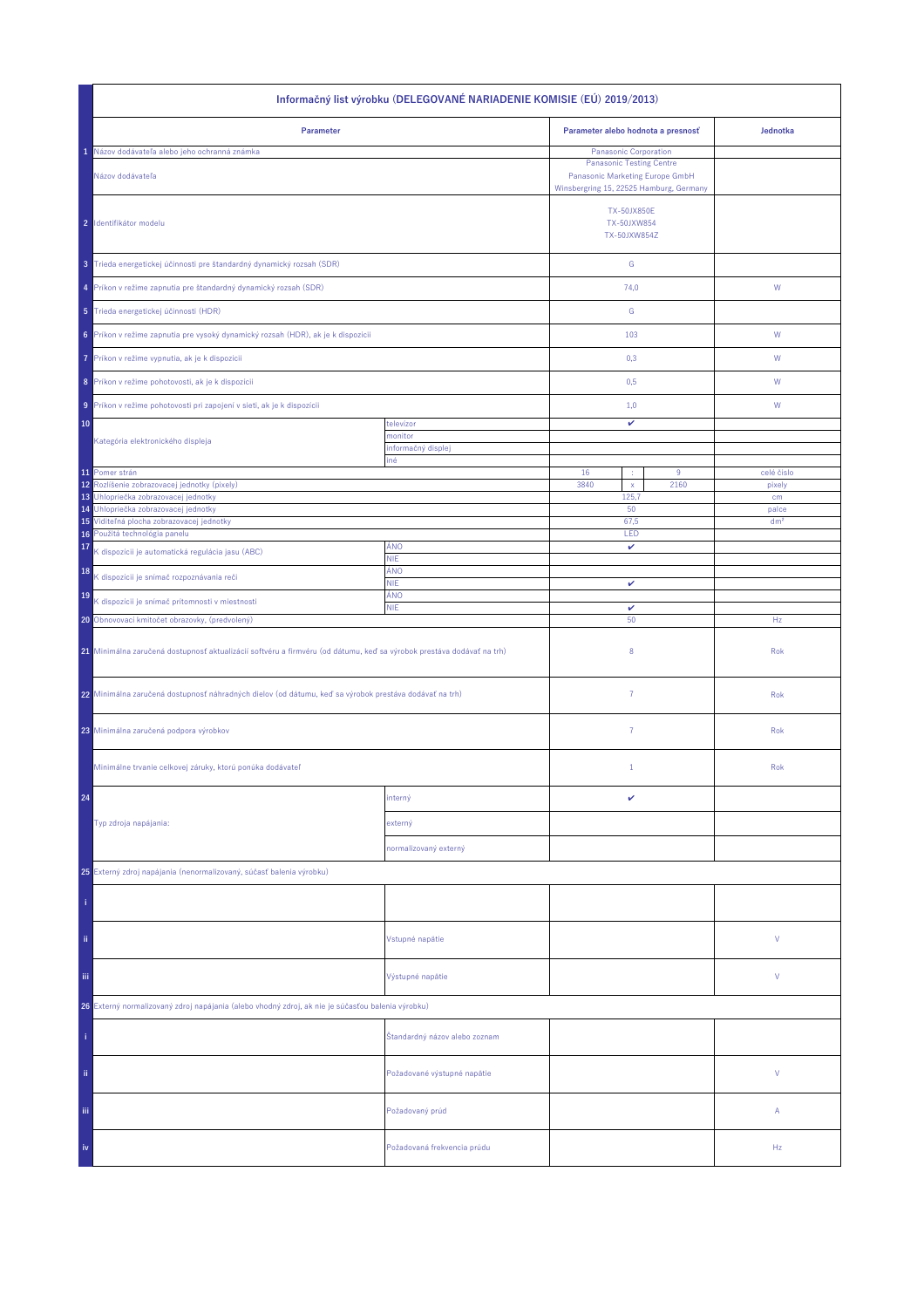| Informacijski list izdelka (DELEGIRANA UREDBA KOMISIJE (EU) 2019/2013)                                                    |                                        |                                                                                                               |                        |  |  |
|---------------------------------------------------------------------------------------------------------------------------|----------------------------------------|---------------------------------------------------------------------------------------------------------------|------------------------|--|--|
| Parameter                                                                                                                 |                                        | Parameter ali vrednost in natančnost                                                                          | <b>Enota</b>           |  |  |
| Dobaviteljevo ime ali blagovna znamka;                                                                                    |                                        | Panasonic Corporation                                                                                         |                        |  |  |
| Naslov dobavitelja                                                                                                        |                                        | <b>Panasonic Testing Centre</b><br>Panasonic Marketing Europe GmbH<br>Winsbergring 15, 22525 Hamburg, Germany |                        |  |  |
| 2 Identifikacijska oznaka modela                                                                                          |                                        | <b>TX-50JX850E</b><br>TX-50JXW854<br>TX-50JXW854Z                                                             |                        |  |  |
| 3 Razred energijske učinkovitosti za standardno dinamično območje (SDR)                                                   |                                        | ${\mathbb G}$                                                                                                 |                        |  |  |
| 4 Zahtevana moč v stanju delovanja za standardno dinamično območje (SDR)                                                  |                                        | 74,0                                                                                                          | W                      |  |  |
| 5 Razred energijske učinkovitosti (HDR)                                                                                   |                                        | ${\mathbb G}$                                                                                                 |                        |  |  |
| 6 Zahtevana moč v stanju delovanja v načinu visokega dinamičnega območja (HDR), če se izvaja                              |                                        | 103                                                                                                           | ${\sf W}$              |  |  |
| Zahtevana moč v stanju izključenosti, če je ustrezno<br>7                                                                 |                                        | 0,3                                                                                                           | W                      |  |  |
| 8 Zahtevana moč v stanju pripravljenosti, če je ustrezno                                                                  |                                        | 0,5                                                                                                           | W                      |  |  |
| 9 Zahtevana moč v omrežnem stanju pripravljenosti, če je ustrezno                                                         |                                        | 1,0                                                                                                           | W                      |  |  |
| 10                                                                                                                        | televizor                              | v                                                                                                             |                        |  |  |
| Kategorija elektronskega prikazovalnika                                                                                   | monitor<br>informacijski prikazovalnik |                                                                                                               |                        |  |  |
|                                                                                                                           | drugo                                  |                                                                                                               |                        |  |  |
| 11 Razmerje velikosti<br>12<br>Ločljivost zaslona (v pikslih)                                                             |                                        | 16<br>$9\,$<br>3840<br>2160                                                                                   | celo število<br>piksli |  |  |
| 13 Diagonala zaslona                                                                                                      |                                        | $\mathsf X$<br>125,7                                                                                          | cm                     |  |  |
| 14 Diagonala zaslona                                                                                                      |                                        | 50                                                                                                            | v palcih               |  |  |
| 15 Vidna površina zaslona<br>16 Uporabljena tehnologija panelov                                                           |                                        | 67,5<br>LED                                                                                                   | dm <sup>2</sup>        |  |  |
| 17<br>Samodejno prilagajanje svetlosti (ABC)                                                                              | DA                                     | v                                                                                                             |                        |  |  |
| 18                                                                                                                        | NE<br>DA                               |                                                                                                               |                        |  |  |
| Tipalo za prepoznavanje govora                                                                                            | <b>NE</b>                              | v                                                                                                             |                        |  |  |
| 19<br>Tipalo prisotnosti v prostoru                                                                                       | DA<br><b>NE</b>                        | v                                                                                                             |                        |  |  |
| 20 Stopnja pogostosti osveževanja slike (privzeto)                                                                        |                                        | 50                                                                                                            | Hz                     |  |  |
| Najmanjša zagotovljena razpoložljivost posodobitev programske in strojne opreme<br>21<br>(od datuma konca dajanja na trg) |                                        | 8                                                                                                             | Leto                   |  |  |
| 22 Minimalna zagotovljena razpoložljivost nadomestnih delov (od datuma konca dajanja na trg)                              |                                        | $\overline{7}$                                                                                                | Leto                   |  |  |
| 23 Minimalna zagotovljena podpora za izdelek                                                                              |                                        | $\overline{7}$                                                                                                | Leto                   |  |  |
| Minimalno trajanje splošne garancije, ki jo ponuja dobavitelj                                                             |                                        | $\mathbf{1}$                                                                                                  | Leto                   |  |  |
| 24                                                                                                                        | notranji                               | v                                                                                                             |                        |  |  |
| Tip napajalnika:                                                                                                          | zunanji                                |                                                                                                               |                        |  |  |
|                                                                                                                           | standardiziran zunanji                 |                                                                                                               |                        |  |  |
|                                                                                                                           |                                        |                                                                                                               |                        |  |  |
| 25 Zunanji napajalnik (nestandardizirani in priložen v embalaži izdelka)                                                  |                                        |                                                                                                               |                        |  |  |
|                                                                                                                           |                                        |                                                                                                               |                        |  |  |
| ii.                                                                                                                       | Vhodna napetost                        |                                                                                                               | ٧                      |  |  |
| Ϊij                                                                                                                       | Izhodna napetost                       |                                                                                                               | ٧                      |  |  |
| 26 Zunanji standardiziran napajalnik (ali ustrezen, če ni priložen v embalaži izdelka)                                    |                                        |                                                                                                               |                        |  |  |
|                                                                                                                           | Standardno ime ali seznam              |                                                                                                               |                        |  |  |
| ii.                                                                                                                       | Zahtevana izhodna napetost             |                                                                                                               | V                      |  |  |
| iii.                                                                                                                      | Potrebna jakost toka                   |                                                                                                               | Α                      |  |  |
| iv                                                                                                                        | Potrebna frekvenca toka                |                                                                                                               | Hz                     |  |  |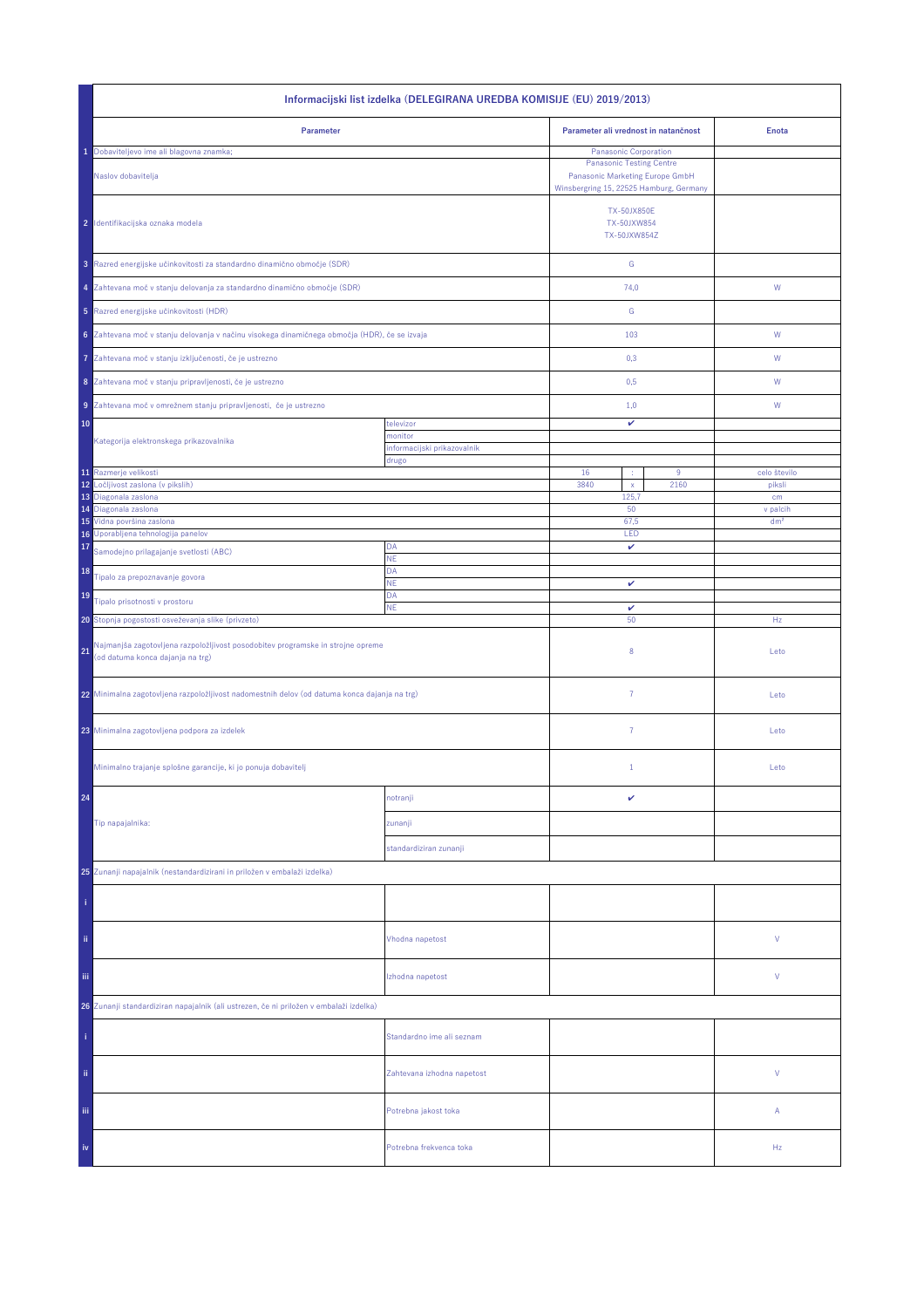| Fisa cu informații despre produs (REGULAMENTUL DELEGAT (UE) 2019/2013 AL COMISIEI)                                                |                                  |                                                   |                                                                                                                                        |                         |  |
|-----------------------------------------------------------------------------------------------------------------------------------|----------------------------------|---------------------------------------------------|----------------------------------------------------------------------------------------------------------------------------------------|-------------------------|--|
| Parametri                                                                                                                         |                                  | Parametri sau valoare și precizie                 |                                                                                                                                        | <b>Unitate</b>          |  |
| Denumirea sau marca comercială a furnizorului<br>Adresa furnizorului                                                              |                                  |                                                   | Panasonic Corporation<br><b>Panasonic Testing Centre</b><br>Panasonic Marketing Europe GmbH<br>Winsbergring 15, 22525 Hamburg, Germany |                         |  |
| 2 Identificatorul de model                                                                                                        |                                  | <b>TX-50JX850E</b><br>TX-50JXW854<br>TX-50JXW854Z |                                                                                                                                        |                         |  |
| 3 Clasa de eficiență energetică pentru intervalul dinamic standard (SDR)                                                          |                                  | ${\mathbb G}$                                     |                                                                                                                                        |                         |  |
| 4 Consumul de putere în modul pornit pentru intervalul dinamic standard (SDR)                                                     |                                  | 74,0                                              |                                                                                                                                        | W                       |  |
| 5 Clasa de eficiență energetică (HDR)                                                                                             |                                  | G                                                 |                                                                                                                                        |                         |  |
| 6 Consumul de putere în modul pornit pentru intervalul dinamic ridicat (HDR), dacă este implementat                               |                                  | 103                                               |                                                                                                                                        | W                       |  |
| Consumul de putere în modul oprit, dacă este cazu<br>7                                                                            |                                  | 0,3                                               |                                                                                                                                        | W                       |  |
| 8 Consumul de putere în modul standby, dacă este cazu                                                                             |                                  | 0,5                                               |                                                                                                                                        | W                       |  |
| 9 Consumul de putere în modul standby în rețea, dacă este cazu                                                                    |                                  | 1,0                                               |                                                                                                                                        | W                       |  |
| 10                                                                                                                                | televizor<br>monitor             | v                                                 |                                                                                                                                        |                         |  |
| Categoria de afișaj electronic                                                                                                    | semnalizare                      |                                                   |                                                                                                                                        |                         |  |
| 11 Raportul de aspect                                                                                                             | altele                           | 16<br>÷                                           | $9\,$                                                                                                                                  | număr întreg            |  |
| 12<br>Rezoluția ecranului (pixeli)                                                                                                |                                  | 3840<br>$\mathsf{x}$                              | 2160                                                                                                                                   | pixeli                  |  |
| 13<br>Diagonala ecranului                                                                                                         |                                  | 125,7                                             |                                                                                                                                        | cm                      |  |
| Diagonala ecranului<br>14<br>Aria suprafeței vizibile a ecranului<br>15                                                           |                                  | 50<br>67,5                                        |                                                                                                                                        | toli<br>dm <sup>2</sup> |  |
| Tehnologia de afișare utilizată<br>16                                                                                             |                                  | LED                                               |                                                                                                                                        |                         |  |
| 17<br>Reglarea automată a luminozității (ABC) disponibilă                                                                         | DA<br><b>NU</b>                  | v                                                 |                                                                                                                                        |                         |  |
| 18<br>Senzor pentru recunoaștere vocală disponibil                                                                                | DA<br>ΝU                         |                                                   |                                                                                                                                        |                         |  |
| 19<br>Senzor pentru prezența în încăpere disponibil                                                                               | DA                               | v                                                 |                                                                                                                                        |                         |  |
| <b>NU</b><br>20 Frecvența de reîmprospătare a imaginii (implicită)                                                                |                                  | $\checkmark$<br>50                                |                                                                                                                                        | Hz                      |  |
| Disponibilitatea minimă garantată a actualizărilor de software și firmware<br>21<br>(de la data încheierii introducerii pe piață) |                                  | 8                                                 |                                                                                                                                        | An                      |  |
| Disponibilitatea minimă garantată a pieselor de schimb<br>22<br>(de la data încheierii introducerii pe piață)                     |                                  | $\overline{7}$                                    |                                                                                                                                        | An                      |  |
| 23 Asistență minimă garantat pentru produs                                                                                        |                                  | $\overline{7}$                                    |                                                                                                                                        | An                      |  |
| Durata minimă a garanției generale oferită de furnizor                                                                            |                                  | $1\,$                                             |                                                                                                                                        | An                      |  |
| 24                                                                                                                                | Internă                          | v                                                 |                                                                                                                                        |                         |  |
| Tipul sursei de alimentare:                                                                                                       | externă                          |                                                   |                                                                                                                                        |                         |  |
|                                                                                                                                   | standardizată externă            |                                                   |                                                                                                                                        |                         |  |
| 25 Sursa de alimentare externă (nestandardizată și inclusă în cutia produsului)                                                   |                                  |                                                   |                                                                                                                                        |                         |  |
|                                                                                                                                   |                                  |                                                   |                                                                                                                                        |                         |  |
| ii.                                                                                                                               | Tensiunea de intrare             |                                                   |                                                                                                                                        | ٧                       |  |
| Ϊij<br>Tensiunea de ieșire                                                                                                        |                                  |                                                   |                                                                                                                                        | ٧                       |  |
| 26 Sursa de alimentare externă standardizată (sau una adecvată, dacă nu este inclusă în cutia produsului)                         |                                  |                                                   |                                                                                                                                        |                         |  |
|                                                                                                                                   | Denumirea standardului sau lista |                                                   |                                                                                                                                        |                         |  |
| ii.                                                                                                                               | Tensiunea de ieșire necesară     |                                                   |                                                                                                                                        | V                       |  |
| Ϊij                                                                                                                               | Curentul furnizat necesar        |                                                   |                                                                                                                                        | Α                       |  |
| iv                                                                                                                                | Frecvența curentului necesară    |                                                   |                                                                                                                                        | Hz                      |  |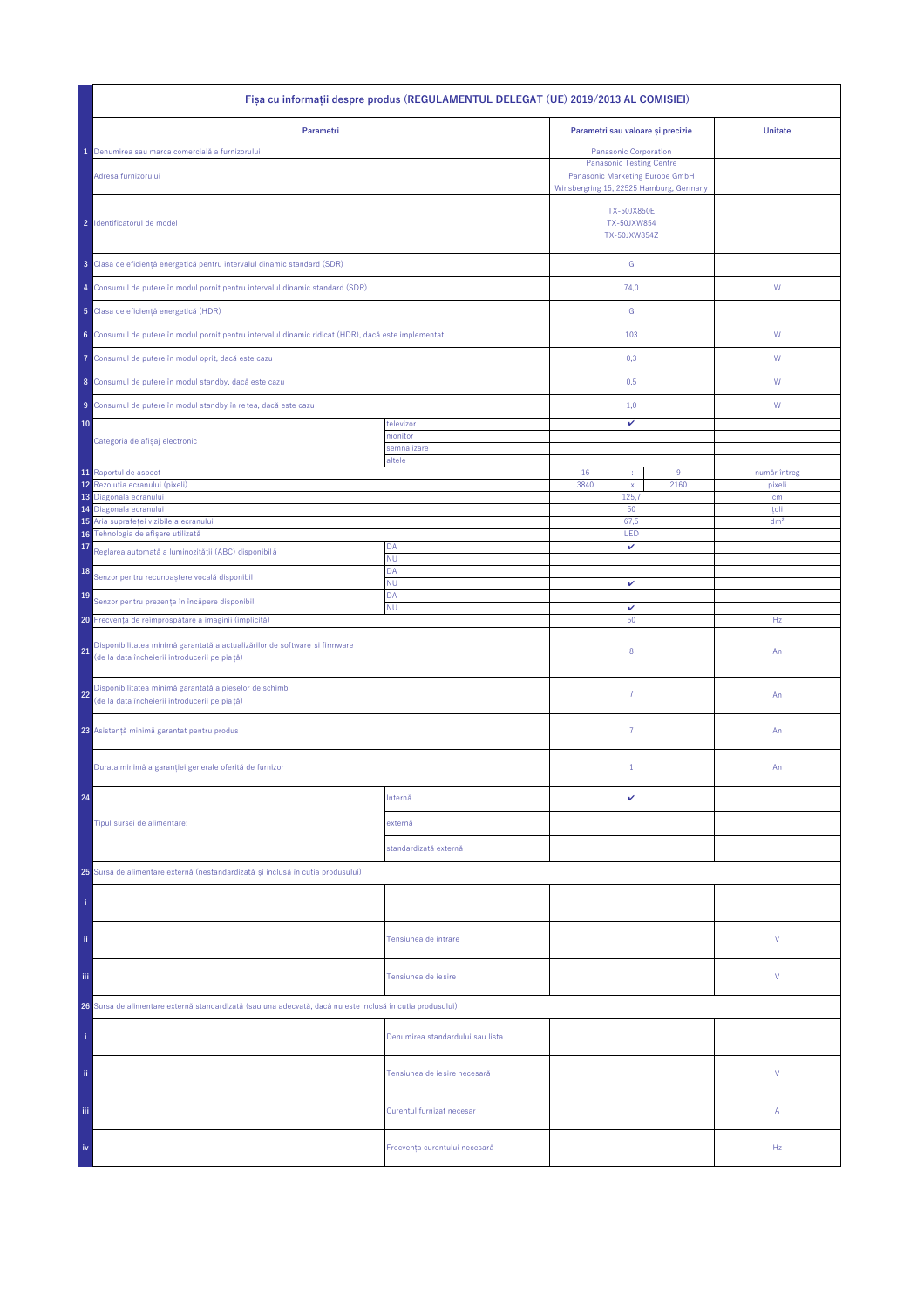|                                                                                                                                                                                            | Продуктов информационен лист                                                                                  |                                            |                 |               |
|--------------------------------------------------------------------------------------------------------------------------------------------------------------------------------------------|---------------------------------------------------------------------------------------------------------------|--------------------------------------------|-----------------|---------------|
|                                                                                                                                                                                            | (ДЕЛЕГИРАН РЕГЛАМЕНТ (EC) 2019/2013 НА КОМИСИЯТА)                                                             | Параметър или стойност                     |                 |               |
| Параметър                                                                                                                                                                                  |                                                                                                               | и точност                                  |                 | Мерна единица |
| 1 Наименование или търговска марка на доставчика;                                                                                                                                          |                                                                                                               | Panasonic Corporation                      |                 |               |
| Адрес на доставчика                                                                                                                                                                        | <b>Panasonic Testing Centre</b><br>Panasonic Marketing Europe GmbH<br>Winsbergring 15, 22525 Hamburg, Germany |                                            |                 |               |
| 2 Идентификатор на модела                                                                                                                                                                  |                                                                                                               | TX-50JX850E<br>TX-50JXW854<br>TX-50JXW854Z |                 |               |
| 3 Клас на енергийна ефективност при стандартен динамичен обхват (SDR)                                                                                                                      |                                                                                                               | G                                          |                 |               |
| Консумирана мощност в режим "включен"<br>4<br>при стандартен динамичен обхват (SDR)<br>Клас на енергийна ефективност при голям                                                             |                                                                                                               | 74.0                                       |                 | W             |
| 5<br>динамичен обхват (HDR)                                                                                                                                                                |                                                                                                               | G                                          |                 |               |
| Консумирана мощност в режим "включен"<br>6<br>при голям динамичен обхват (HDR), ако такъв е налице                                                                                         |                                                                                                               | 103                                        |                 | W             |
| 7 Консумирана мощност в режим "изключен", ако е приложимо                                                                                                                                  |                                                                                                               | 0,3                                        |                 | W             |
| 8 Консумирана мощност в режим "в готовност", ако е приложимо                                                                                                                               |                                                                                                               | 0,5                                        |                 | W             |
| 9 Консумирана мощност в мрежови режим "в готовност", ако е приложимо                                                                                                                       |                                                                                                               | 1,0                                        |                 | W             |
| 10<br>телевизор                                                                                                                                                                            |                                                                                                               | v                                          |                 |               |
| Категория на електронния екран                                                                                                                                                             | <b>МОНИТОР</b>                                                                                                |                                            |                 |               |
|                                                                                                                                                                                            | информационно табло<br>други                                                                                  |                                            |                 |               |
| 11 Съотношение на размерите                                                                                                                                                                |                                                                                                               | 16<br>÷                                    | 9               | цяло          |
| <mark>12</mark> Разделителна способност на екрана (пиксели)<br>13 Диагонал на екрана                                                                                                       |                                                                                                               | 3840<br>$\mathsf X$<br>125.7               | 2160            | пиксели<br>cm |
| <mark>14 Диагонал на екрана</mark>                                                                                                                                                         | 50                                                                                                            |                                            | инчове          |               |
| <mark>15</mark> Видима площ на екрана                                                                                                                                                      | 67,5                                                                                                          |                                            | dm <sup>2</sup> |               |
| 16 Използвана технология на панела<br>17 Наличие на автоматично регулиране на                                                                                                              | ДА                                                                                                            | LED<br>v                                   |                 |               |
| яркостта (ABC)                                                                                                                                                                             | HE.                                                                                                           |                                            |                 |               |
| 18 Наличие на датчик за гласово                                                                                                                                                            | ДА                                                                                                            |                                            |                 |               |
| разпознаване<br>19 Наличие на датчик за присъствие                                                                                                                                         | HE.<br>ДА                                                                                                     | v                                          |                 |               |
| в помещението                                                                                                                                                                              | HE                                                                                                            | v<br>50                                    |                 |               |
|                                                                                                                                                                                            | 20 Кадрова честота (по подразбиране)                                                                          |                                            |                 | Hz            |
| Минимална гарантирана наличност на актуализации на програмното о<br><mark>21</mark> сигуряване и базовото програмно осигуряване<br>(от датата на прекратяване на предоставянето на пазара) |                                                                                                               | 8                                          |                 | Година        |
| Минимална гарантирана наличност на резервни части (от датата на пр<br>22<br>екратяване на предоставянето) на пазара                                                                        |                                                                                                               | $\overline{7}$                             |                 | Година        |
| Минимална гарантирана поддръжка за<br>23<br>продукта                                                                                                                                       |                                                                                                               | $\overline{7}$                             |                 | Година        |
| Минимална гарантирана наличност на резервни части (от датата на пр<br>екратяване на предоставянето) на пазара                                                                              |                                                                                                               | $\mathbf{1}$                               |                 | Година        |
| 24                                                                                                                                                                                         | Вътрешно                                                                                                      | v                                          |                 |               |
| Тип на електрозахранващото устройство                                                                                                                                                      | <b>B Ъ Н Ш Н О</b>                                                                                            |                                            |                 |               |
|                                                                                                                                                                                            | стандартизирано                                                                                               |                                            |                 |               |
| 25 Външно захранващо устройство (нестандартизирано, включено в опаковката заедно с продукта)                                                                                               |                                                                                                               |                                            |                 |               |
|                                                                                                                                                                                            |                                                                                                               |                                            |                 |               |
| ii.                                                                                                                                                                                        | Напрежение на<br>входа                                                                                        |                                            |                 | V             |
| iii.                                                                                                                                                                                       | Напрежение на<br>изхода                                                                                       |                                            |                 | V             |
| Стандартизирано външно захранващо устройство (или подходящо такова, ако не е включено в опаковката<br>26                                                                                   |                                                                                                               |                                            |                 |               |
| заедно с продукта)                                                                                                                                                                         | Стандартно<br>наименование или листа                                                                          |                                            |                 |               |
| ii.                                                                                                                                                                                        | Необходимо<br>напрежение на<br>изхода                                                                         |                                            |                 | V             |
| iii.                                                                                                                                                                                       | Необходим<br>подаван ток                                                                                      |                                            |                 | Α             |
| iv                                                                                                                                                                                         | Необходима честота на т<br>о ка                                                                               |                                            |                 | Hz            |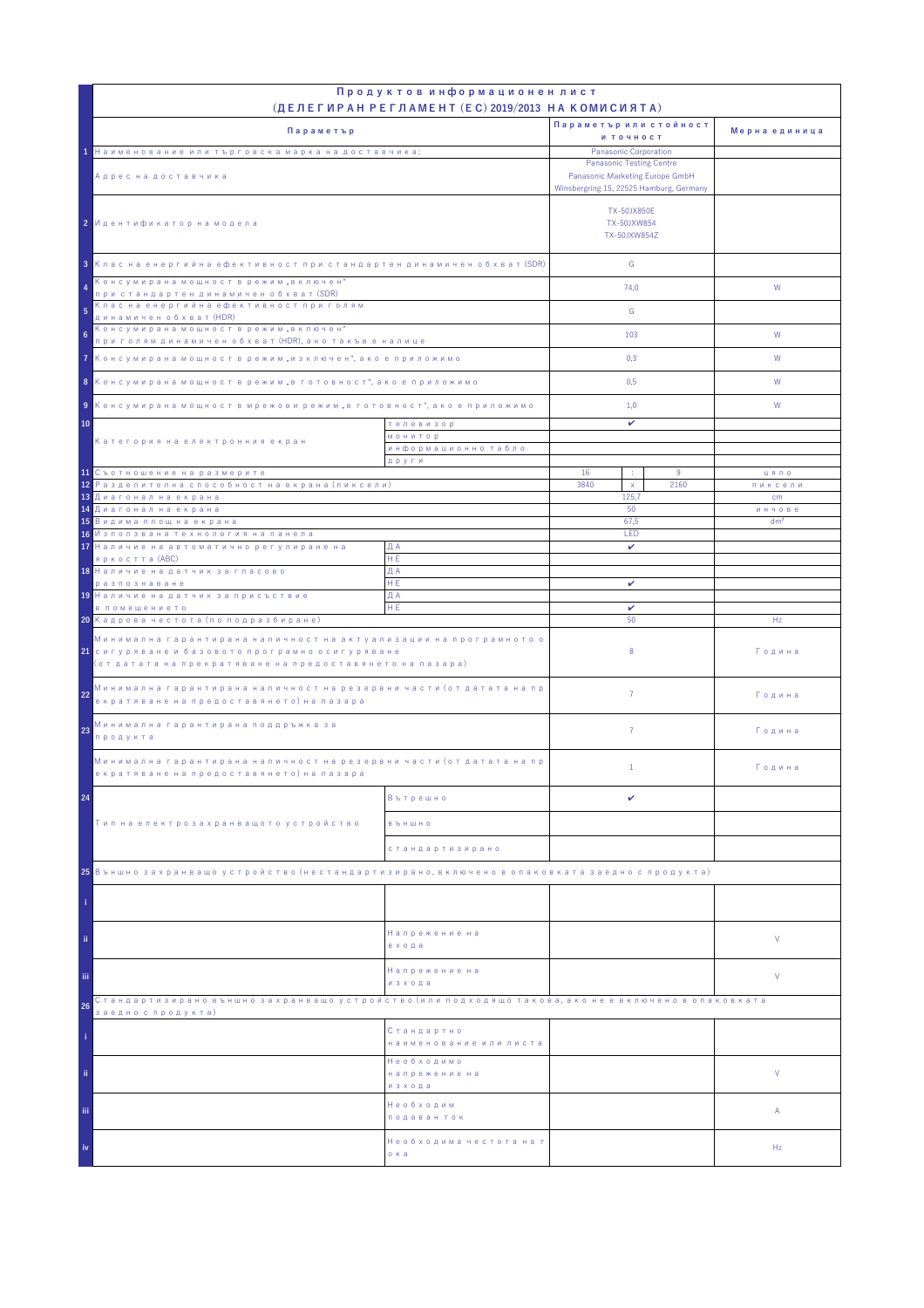| Informacijski list proizvoda (DELEGIRANA UREDBA KOMISIJE (EU) 2019/2013)                                                       |                             |                                                                                                               |      |                         |  |
|--------------------------------------------------------------------------------------------------------------------------------|-----------------------------|---------------------------------------------------------------------------------------------------------------|------|-------------------------|--|
| Parametar                                                                                                                      |                             | Parametar ili vrijednost i preciznost                                                                         |      | Jedinica                |  |
| Ime ili zaštitni znak dobavljača<br>1                                                                                          |                             | Panasonic Corporation                                                                                         |      |                         |  |
| Adresa dobavljača                                                                                                              |                             | <b>Panasonic Testing Centre</b><br>Panasonic Marketing Europe GmbH<br>Winsbergring 15, 22525 Hamburg, Germany |      |                         |  |
| 2 Identifikacijska oznaka modela                                                                                               |                             | <b>TX-50JX850E</b><br>TX-50JXW854<br>TX-50JXW854Z                                                             |      |                         |  |
| 3 Razred energetske učinkovitosti za standardni dinamički raspon (SDR)                                                         |                             | ${\mathbb G}$                                                                                                 |      |                         |  |
| 4 Snaga u uključenom stanju za standardni dinamički raspon (SDR)                                                               |                             | 74,0                                                                                                          |      | W                       |  |
| 5 Razred energetske učinkovitosti (HDR)                                                                                        |                             | G                                                                                                             |      |                         |  |
| 6 Snaga u uključenom stanju za način velikog dinamičkog raspona (HDR), ako se primjenjuje                                      |                             | 103                                                                                                           |      | ${\mathsf W}$           |  |
| Snaga u isključenom stanju, ako je primjenjivo<br>7                                                                            |                             | 0,3                                                                                                           |      | W                       |  |
| 8 Snaga u stanju pripravnosti, ako je primjenjivo                                                                              |                             | 0,5                                                                                                           |      | W                       |  |
| 9 Snaga u umreženom stanju pripravnosti, ako je primjenjivo                                                                    |                             | 1,0                                                                                                           |      | W                       |  |
| 10                                                                                                                             | televizor<br>monitor        | v                                                                                                             |      |                         |  |
| Kategorija elektroničkog zaslona                                                                                               | znakovni zaslon             |                                                                                                               |      |                         |  |
|                                                                                                                                | drugo                       |                                                                                                               |      |                         |  |
| 11 Omjer veličine                                                                                                              |                             | 16                                                                                                            | 9    | cijeli broj             |  |
| Razlučivost zaslona (u pikselima)<br>12                                                                                        |                             | 3840<br>$\mathsf X$                                                                                           | 2160 | pikseli                 |  |
| 13<br>Dijagonala zaslona                                                                                                       |                             | 125,7<br>50                                                                                                   |      | cm                      |  |
| 14 Dijagonala zaslona<br>15 Vidljivo područje zaslona                                                                          |                             | 67,5                                                                                                          |      | inča<br>dm <sup>2</sup> |  |
| 16 Tehnologija panela koja se koristi                                                                                          |                             | LED                                                                                                           |      |                         |  |
| 17<br>Automatska regulacija svjetline (ABC) je dostupna                                                                        | DA                          | v                                                                                                             |      |                         |  |
| 18                                                                                                                             | NE<br>DA                    |                                                                                                               |      |                         |  |
| Senzor za prepoznavanje glasa je dostupan<br>19                                                                                | <b>NE</b><br>DA             | v                                                                                                             |      |                         |  |
| Senzor prisutnosti u prostoriji je dostupan<br>ΝE                                                                              |                             | v                                                                                                             |      |                         |  |
| 20 Učestalost osvježavanja slike (zadana postavka)                                                                             |                             | 50                                                                                                            |      | Hz                      |  |
| 21 Minimalna zajamčena dostupnost ažuriranja softvera i ugrađenog softvera uređaja (od datuma završetka stavljanja na tržište) |                             | 8                                                                                                             |      | Godina                  |  |
| Minimalna zajamčena dostupnost rezervnih dijelova<br>22<br>(od datuma završetka stavljanja na tržište)                         |                             | $\overline{7}$                                                                                                |      | Godina                  |  |
| 23 Minimalna zajamčena potpora proizvodu                                                                                       |                             | 7                                                                                                             |      | Godina                  |  |
| Minimalno trajanje općeg jamstva koje nudi dobavljač                                                                           |                             | $\mathbf{1}$                                                                                                  |      | Godina                  |  |
| 24                                                                                                                             | unutarnje                   | v                                                                                                             |      |                         |  |
| Vrsta napajanja:                                                                                                               | vanjsko                     |                                                                                                               |      |                         |  |
|                                                                                                                                | vanjsko normirano           |                                                                                                               |      |                         |  |
| 25 Vanjsko napajanje (priloženo uz proizvod, nije normirano)                                                                   |                             |                                                                                                               |      |                         |  |
|                                                                                                                                |                             |                                                                                                               |      |                         |  |
| ii.                                                                                                                            | Ulazni napon                |                                                                                                               |      | V                       |  |
| Ϊij                                                                                                                            | Izlazni napon               |                                                                                                               |      | V                       |  |
| 26 Vanjsko normirano napajanje (ako nije priloženo uz proizvod, drugo odgovarajuće napajanje)                                  |                             |                                                                                                               |      |                         |  |
|                                                                                                                                | Naslov norme ili popisa     |                                                                                                               |      |                         |  |
| ii.                                                                                                                            | Potreban izlazni napon      |                                                                                                               |      | V                       |  |
| iii,                                                                                                                           | Potrebna jakost struje      |                                                                                                               |      | А                       |  |
| iv                                                                                                                             | Potrebna frekvencija struje |                                                                                                               |      | Hz                      |  |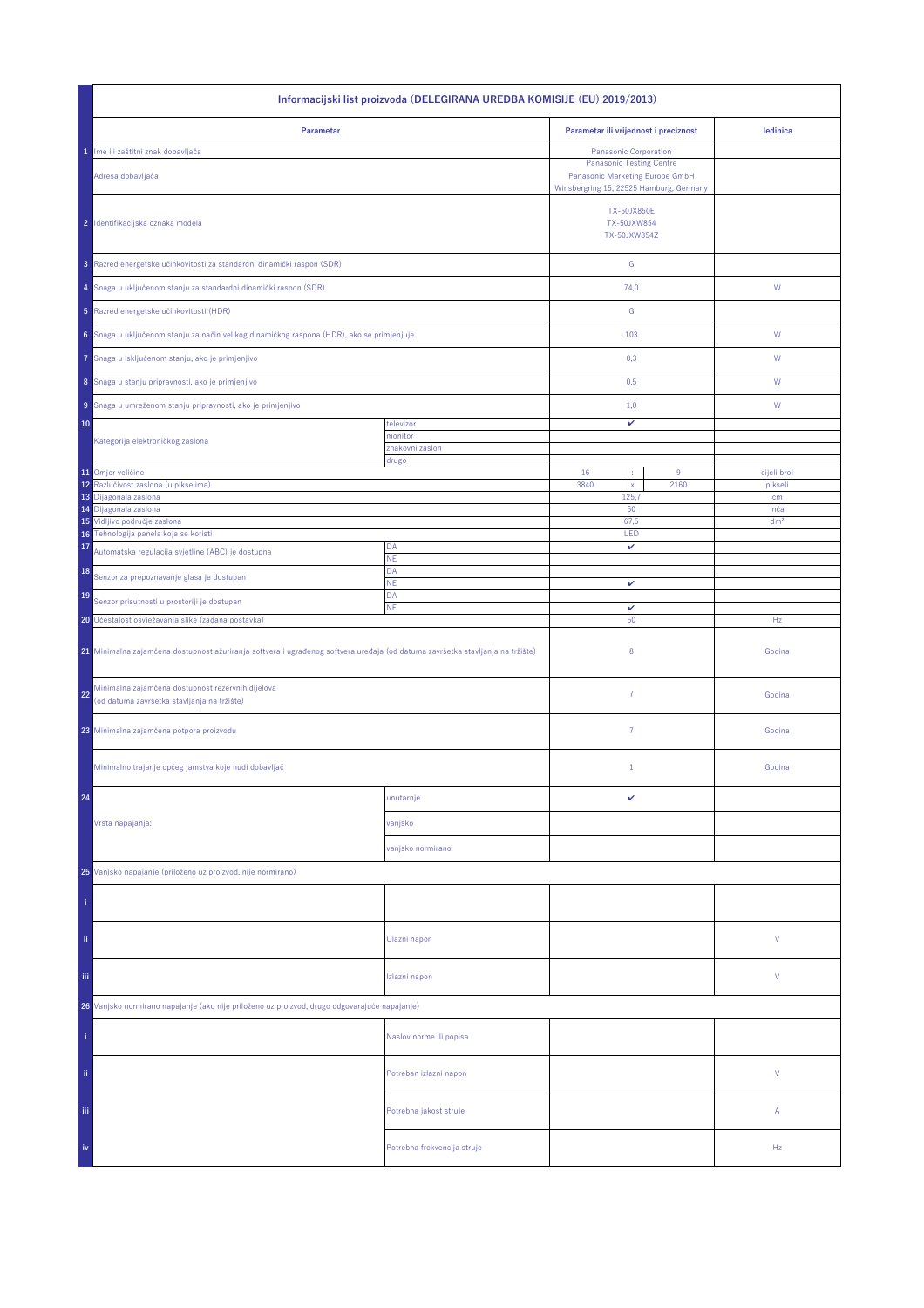| Ürün Bilgi Formu (AB Tüzüğü 2019/2013)                                                                                                 |                             |                                                                                                               |                  |                        |
|----------------------------------------------------------------------------------------------------------------------------------------|-----------------------------|---------------------------------------------------------------------------------------------------------------|------------------|------------------------|
| Parametre                                                                                                                              |                             | Parametre veya Değer ve Kesinlik                                                                              |                  | <b>Birim</b>           |
| 1 Tedarikçinin adı veya markası                                                                                                        |                             | Panasonic Corporation                                                                                         |                  |                        |
| Tedarikçinin adresi                                                                                                                    |                             | <b>Panasonic Testing Centre</b><br>Panasonic Marketing Europe GmbH<br>Winsbergring 15, 22525 Hamburg, Germany |                  |                        |
| 2 Model tanımlayıcısı                                                                                                                  |                             | TX-50JX850E<br>TX-50JXW854<br>TX-50JXW854Z                                                                    |                  |                        |
| 3 Standart Dinamik Aralık için enerji verimlilik sınıfı (SDR)                                                                          |                             | ${\mathsf G}$                                                                                                 |                  |                        |
| 4 Standart Dinamik Aralık (SDR) için açık modda güç talebi                                                                             |                             | 74,0                                                                                                          |                  | ${\sf W}$              |
| 5 Enerji verimlilik sınıfı (HDR)                                                                                                       |                             | ${\mathbb G}$                                                                                                 |                  |                        |
| 6 Yüksek Dinamik Aralık (HDR) modunda açık mod güç talebi, uygulanırsa                                                                 |                             | 103                                                                                                           |                  | W                      |
| Kapalı mod, güç talebi, uygunsa                                                                                                        |                             | 0,3                                                                                                           |                  | W                      |
| 8 Bekleme modu güç talebi, uygunsa                                                                                                     |                             | 0,5                                                                                                           |                  | W                      |
| 9 Ağ Tabanlı Bekleme modu güç talebi, uygunsa                                                                                          |                             | 1,0                                                                                                           |                  | W                      |
| 10                                                                                                                                     | televizyon                  | v                                                                                                             |                  |                        |
| Elektronik ekran kategorisi                                                                                                            | monitör<br>işaretler        |                                                                                                               |                  |                        |
| 11 Boyut oranı                                                                                                                         | diğer                       | 16<br>÷                                                                                                       | $\boldsymbol{9}$ | tamsayı                |
| 12 Ekran çözünürlüğü (piksel)                                                                                                          |                             | 3840<br>$\bar{\mathbf{x}}$                                                                                    | 2160             | piksel                 |
| 13 Ekran çapraz                                                                                                                        |                             | 125,7                                                                                                         |                  | cm                     |
| 14 Ekran çapraz<br>Görünür ekran alanı<br>15                                                                                           |                             | 50<br>67,5                                                                                                    |                  | inç<br>dm <sup>2</sup> |
| Kullanılan panel teknolojisi<br>16                                                                                                     |                             | LED                                                                                                           |                  |                        |
| 17<br>Otomatik Parlaklık Kontrolü (ABC) mevcut                                                                                         | <b>EVET</b><br><b>HAYIR</b> | $\checkmark$                                                                                                  |                  |                        |
| 18<br>Ses tanıma sensörü mevcut                                                                                                        | <b>EVET</b><br><b>HAYIR</b> | $\checkmark$                                                                                                  |                  |                        |
| 19<br>Oda varlık sensörü mevcut                                                                                                        | <b>EVET</b><br><b>HAYIR</b> | v                                                                                                             |                  |                        |
| 20 Görüntü yenileme sıklık oranı (varsayılan)                                                                                          |                             | 50                                                                                                            |                  | Hz                     |
| Yazılım ve ürün yazılımı güncellemelerinin minimum garantili kullanılabilirliği<br>21<br>(ürünün piyasadan kalktığı tarihten itibaren) |                             | $\bf 8$                                                                                                       |                  | Yıl                    |
| Minimum garantili yedek parça bulunabilirliği<br>22<br>(ürünün piyasadan kalktığı tarihten itibaren)                                   |                             | $\bf 7$                                                                                                       |                  | Yıl                    |
| 23 Minimum garantili ürün desteği                                                                                                      |                             | $\bf 7$                                                                                                       |                  | Yıl                    |
| Tedarikçi tarafından sunulan genel garantinin minimum süresi                                                                           |                             | $1\,$                                                                                                         |                  | Yıl                    |
| 24                                                                                                                                     | Dahili                      | $\checkmark$                                                                                                  |                  |                        |
| Güç kaynağı tipi                                                                                                                       | Harici                      |                                                                                                               |                  |                        |
|                                                                                                                                        | Standartlaştırılmış harici  |                                                                                                               |                  |                        |
| 25 Harici güç kaynağı (standart olmayan ve ürün kutusuna dahil)                                                                        |                             |                                                                                                               |                  |                        |
| î.                                                                                                                                     |                             |                                                                                                               |                  |                        |
| ii.                                                                                                                                    | Giriş Voltajı               |                                                                                                               |                  | $\mathsf{V}$           |
| iii.                                                                                                                                   | Çıkış Voltajı               |                                                                                                               |                  | $\mathsf{V}$           |
| 26 Harici standart güç kaynağı (veya ürün kutusuna dahil değilse uygun olan)                                                           |                             |                                                                                                               |                  |                        |
|                                                                                                                                        | Standart İsim veya liste    |                                                                                                               |                  |                        |
| ii.                                                                                                                                    | Gerekli çıkış voltajı       |                                                                                                               |                  | $\mathsf{V}$           |
| Ϊij                                                                                                                                    | Gerekli iletilen akım       |                                                                                                               |                  | Α                      |
|                                                                                                                                        | Gerekli akım sıklığı        |                                                                                                               |                  | Hz                     |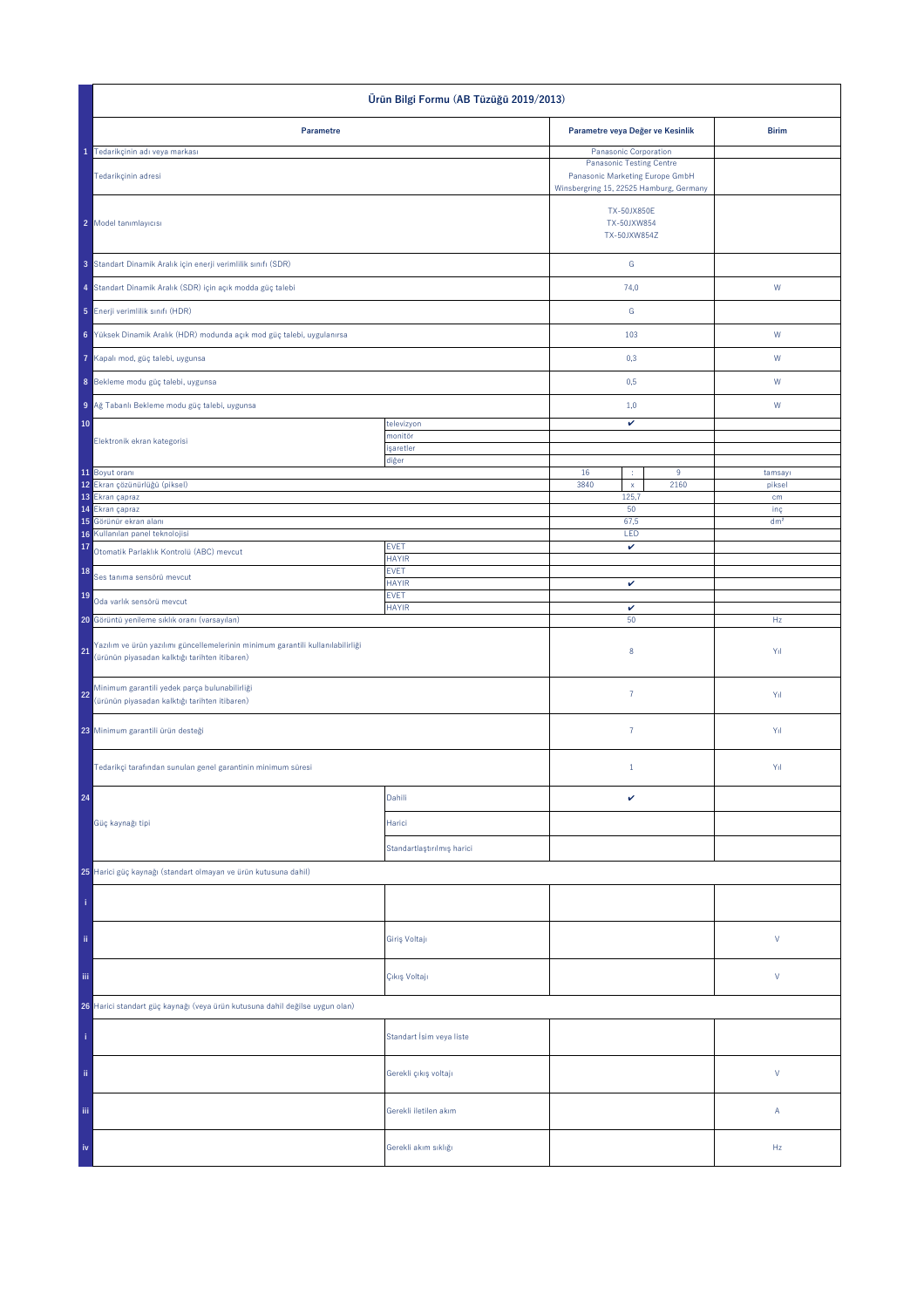| Informacije o proizvodu (Uredba EU 2019/2013)                                                                                      |                             |                                                                                                               |                         |  |
|------------------------------------------------------------------------------------------------------------------------------------|-----------------------------|---------------------------------------------------------------------------------------------------------------|-------------------------|--|
| Parametar                                                                                                                          |                             | Parametar ili vrednost i preciznost                                                                           | Jedinica                |  |
| 1 Ime ili trgovački znak dobavljača                                                                                                |                             | Panasonic Corporation                                                                                         |                         |  |
| Adresa dobavljača                                                                                                                  |                             | <b>Panasonic Testing Centre</b><br>Panasonic Marketing Europe GmbH<br>Winsbergring 15, 22525 Hamburg, Germany |                         |  |
| 2 Identifikator modela                                                                                                             |                             | <b>TX-50JX850E</b><br>TX-50JXW854<br>TX-50JXW854Z                                                             |                         |  |
| 3 Klasa energetske efikasnosti za standardni dinamički raspon (SDR)                                                                |                             | ${\mathsf G}$                                                                                                 |                         |  |
| 4 Potrošnja energije u režimu standardnog dinamičkog raspona (SDR)                                                                 |                             | 74,0                                                                                                          | W                       |  |
| 5 Klasa energetske efikasnosti (HDR)                                                                                               |                             | G                                                                                                             |                         |  |
| Potrošnja energije u režimu za visoki dinamički raspon (HDR), ako se sprovede<br>6                                                 |                             | 103                                                                                                           | W                       |  |
| Isključen režim, potrošnja električne energije, ako je primenjivo<br>7                                                             |                             | 0,3                                                                                                           | W                       |  |
| 8 Potrošnja električne energije u stanju pripravnosti, ako je primenjivo                                                           |                             | 0,5                                                                                                           | W                       |  |
| Potrošnja električne energije u stanju mrežne pripravnosti, ako je primenjivo<br>9 <sup>1</sup>                                    |                             | 1,0                                                                                                           | W                       |  |
| 10                                                                                                                                 | televizija                  | v                                                                                                             |                         |  |
| Kategorija elektronskog prikaza                                                                                                    | nonitor<br>signalizacija    |                                                                                                               |                         |  |
|                                                                                                                                    | ostalo                      |                                                                                                               |                         |  |
| 11 Odnos veličine<br>Rezolucija ekrana (piksela)<br>12                                                                             |                             | 16<br>9<br>÷<br>3840<br>2160<br>$\mathsf X$                                                                   | celi broj<br>piksela    |  |
| 13 Dijagonala ekrana                                                                                                               |                             | 125,7                                                                                                         | cm                      |  |
| 14 Dijagonala ekrana<br>15 Vidljivo područje ekrana                                                                                |                             | 50<br>67,5                                                                                                    | inča<br>dm <sup>2</sup> |  |
| 16 Korišćena tehnologija ploče                                                                                                     |                             | LED                                                                                                           |                         |  |
| 17<br>Dostupna je automatska kontrola osvetljenja (ABC)                                                                            | DA<br><b>NE</b>             | $\checkmark$                                                                                                  |                         |  |
| 18<br>Dostupan je senzor za prepoznavanje glasa                                                                                    | DA<br>NE                    | $\checkmark$                                                                                                  |                         |  |
| 19<br>Dostupan je senzor prisutnosti u sobi                                                                                        | DA                          |                                                                                                               |                         |  |
| <b>NE</b><br>20 Brzina osvežavanja slike (Uobičajeno)                                                                              |                             | v<br>50                                                                                                       | Hz                      |  |
| Minimalna zagarantovana dostupnost ažuriranja softvera I upravljačkog softvera<br>21<br>(od datuma završetka puštanja na tržište): |                             | 8                                                                                                             | Godina                  |  |
| Minimalna zagarantovana dostupnost rezervnih delova<br>22<br>(od datuma završetka puštanja na tržište):                            |                             | $\overline{7}$                                                                                                | Godina                  |  |
| 23 Minimalna zagarantovana podrška za proizvod                                                                                     |                             | $\overline{7}$                                                                                                | Godina                  |  |
| Minimalno trajanje generalne garancije koju nudi dobavljač                                                                         |                             | $1\,$                                                                                                         | Godina                  |  |
| 24                                                                                                                                 | Unutrašnje                  | v                                                                                                             |                         |  |
| Vrsta napajanja                                                                                                                    | eksterno                    |                                                                                                               |                         |  |
|                                                                                                                                    | standardizovano eksterno    |                                                                                                               |                         |  |
| 25 Vanjsko standardno napajanje (nije standardizirano i nalazi se u kutiji proizvoda)                                              |                             |                                                                                                               |                         |  |
|                                                                                                                                    |                             |                                                                                                               |                         |  |
| ii.                                                                                                                                | Ulazni napon                |                                                                                                               | V                       |  |
| iii.                                                                                                                               | Izlazni napon               |                                                                                                               | V                       |  |
| 26 Vanjsko standardno napajanje (ili prikladno napajanje ako se ne nalazi u kutiju proizvoda)                                      |                             |                                                                                                               |                         |  |
|                                                                                                                                    | Standardni naziv ili lista  |                                                                                                               |                         |  |
| ii.                                                                                                                                | Potrebni izlazni napon      |                                                                                                               | V                       |  |
| Ϊij                                                                                                                                | Potrebna isporučena struja  |                                                                                                               | Α                       |  |
| iv                                                                                                                                 | Potrebna frekvencija struje |                                                                                                               | Hz                      |  |